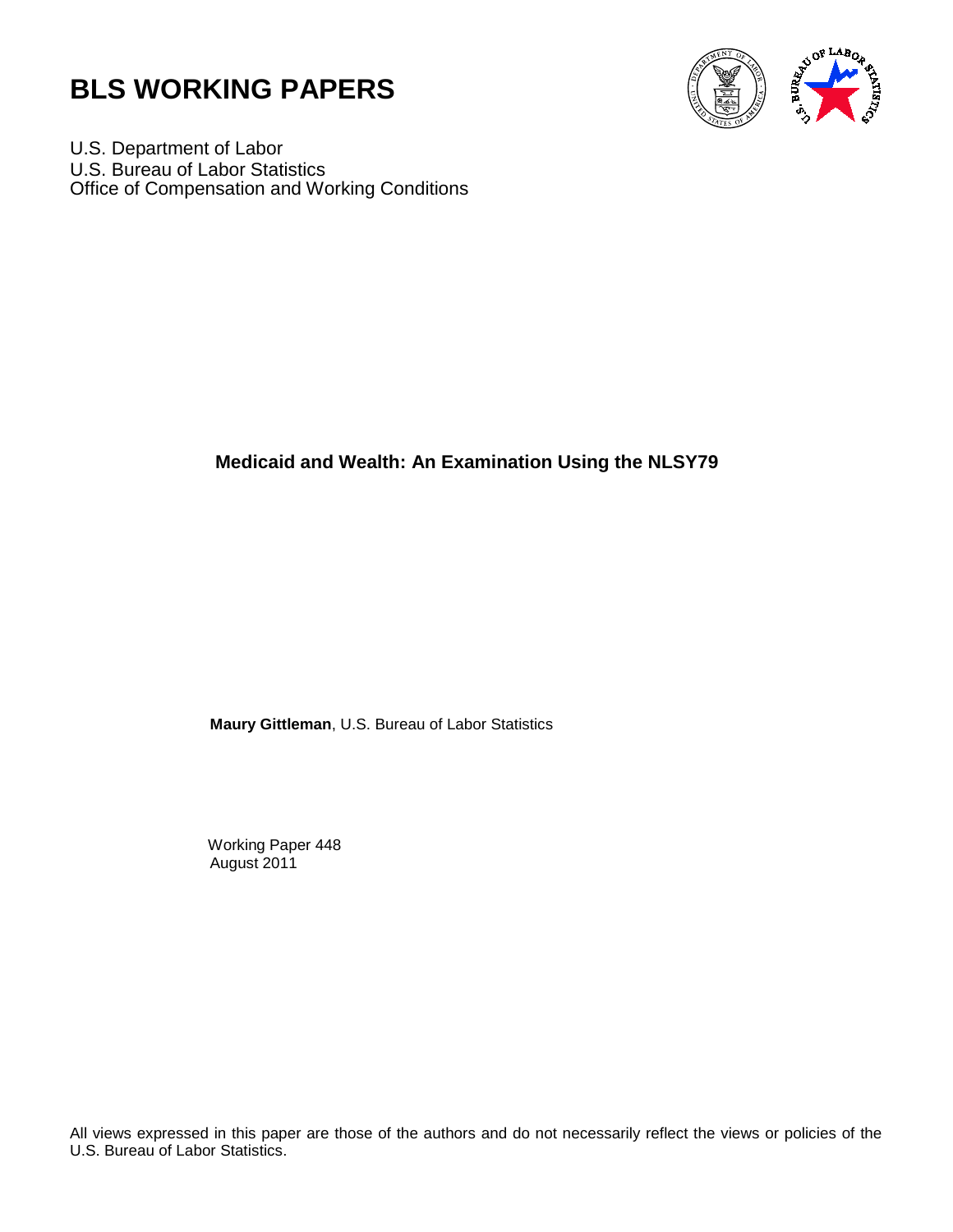## **Medicaid and Wealth: An Examination Using the NLSY79**

Maury Gittleman Bureau of Labor Statistics 2 Massachusetts Ave., NE, Room 4130 Washington, DC 20212 gittleman\_m@bls.gov July 2011

I thank Jay Zagorsky for making available the wealth data used in the analysis, Leighton Ku for providing parameters from state Medicaid programs used in the Urban Institute's TRIM model, Jon Gruber, Robin Mcknight and Aaron Yelowitz for supplying programs and datasets, Alison Aughinbaugh and Steve McClaskie for answering questions about NLSY79 and Maureen Conway, Keenan Dworak-Fisher and especially Brooks Pierce for many helpful discussions. An earlier version of this paper was presented at the annual meeting of the European Association of Labor Economists. The views expressed here are those of the author and do not necessarily reflect the views or policies of the Bureau of Labor Statistics or any other agency of the U.S. Department of Labor.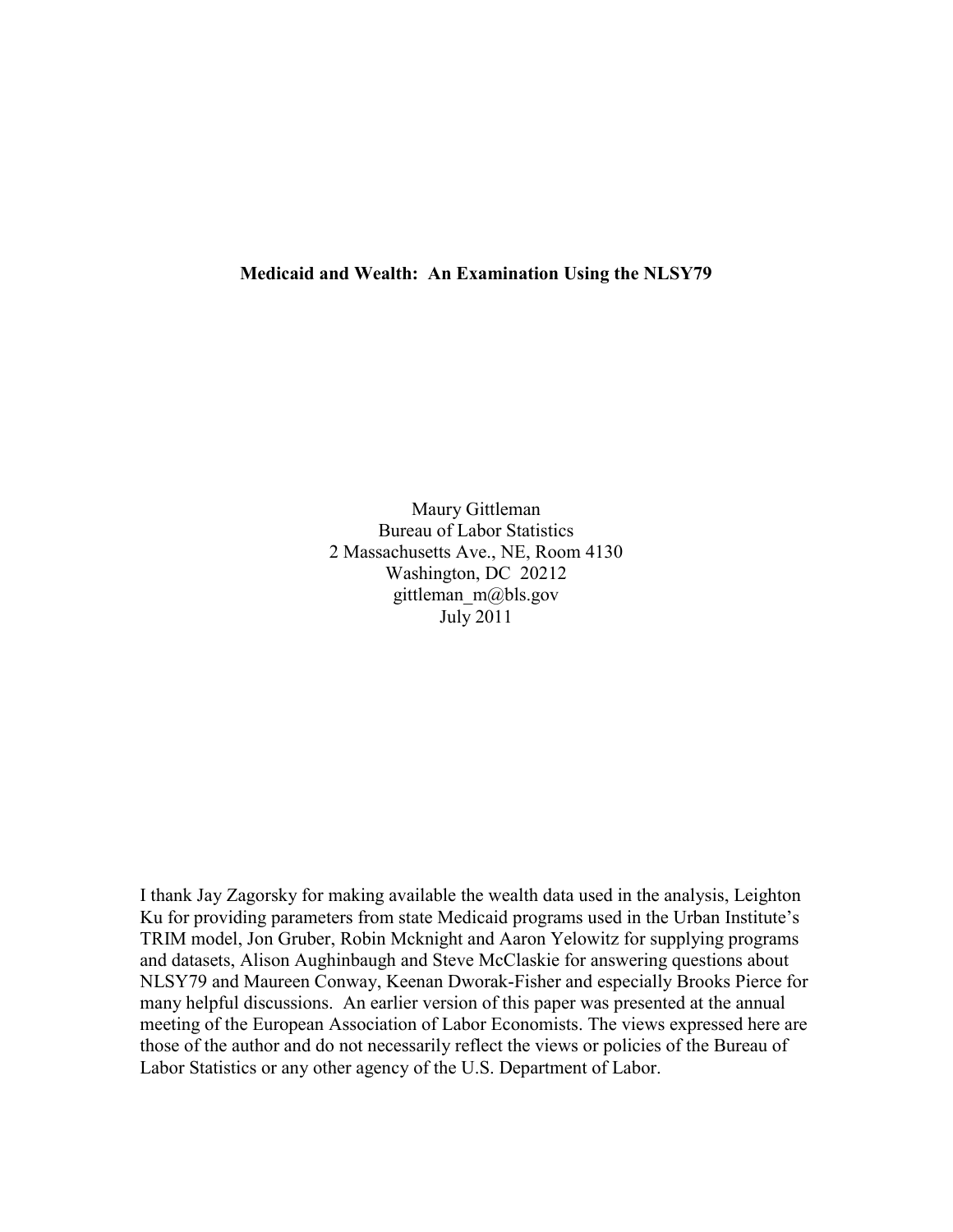#### Abstract

Do public insurance programs crowd out private savings? I examine the relationship between Medicaid and wealth and make a contribution to the literature on this issue in three primary ways. First, I apply the instrumental-variables approach developed by Gruber and Yelowitz (1999) to a different dataset, the National Longitudinal Survey of Youth, 1979 (NLSY79), while at the same time examining an alternative instrument. The results turn out to differ depending on the instrument and, for one of the instruments, to be sensitive to assumptions needed to identify Medicaid's effects. Second, using the longitudinal data in the NLSY79, I am able to observe families before and after becoming eligible for Medicaid, and use fixed-effects to control for family-specific unobservable factors that are correlated with both Medicaid eligibility and wealth accumulation. It turns out, however, that assessment of the impact of Medicaid by means of fixed effects has its limitations as well. Third, I make use of the SIPP data used by Gruber and Yelowitz themselves, and examine the sensitivity of their conclusions to omitted factors that may be related to both Medicaid eligibility and to wealth accumulation. While more robust than the results using the NLSY79, the SIPP estimates are found to depend on the sample used and on certain specification restrictions. Taken together, the results suggest caution in making inferences about the impact of Medicaid on wealth.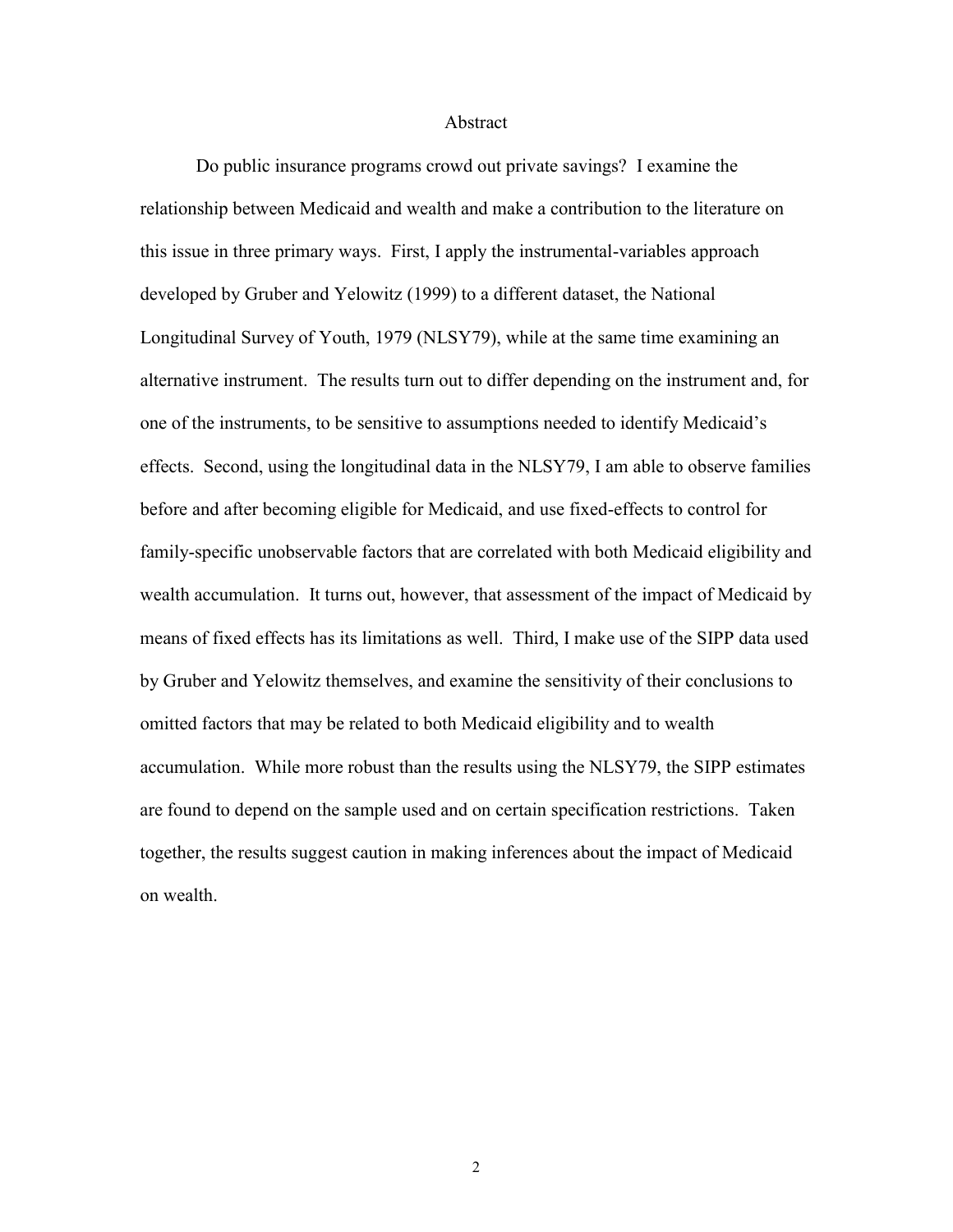## **I. Introduction**

 Do public insurance programs crowd out private savings? Hubbard, Skinner and Zeldes (1995) demonstrated theoretically that social insurance programs can lead to lower saving rates on the part of low-income families, by providing a consumption floor and thereby reducing income uncertainty and thus the need for precautionary savings, and by imposing assets limits that, in some circumstances, effectively tax assets at a rate of 100 percent for those who are income-eligible for a program but have savings above the threshold. Working in the opposite direction are the redistributive effects of these programs, which, all else equal, will increase resources and thus savings.

 Gruber and Yelowitz (1999), henceforth G-Y, provide a test of the net effect of these three influences, making use of what they argue is exogenous variation in eligibility for public health insurance that came about as a result of the expansions of eligibility for Medicaid in the late 1980s and early 1990s (Currie and Gruber, 1996). Their results using the Survey of Income and Program Participation (SIPP) provide support for the view that asset-based, means-tested social insurance programs can reduce savings among those eligible for it, as they estimate that Medicaid reduced the net worth of this group by 16 percent. While the authors make clear there is still "considerable skewness" in the wealth distribution that is not explained by their findings, they view these effects as being "sizeable".

In this paper, I re-examine the relationship between Medicaid and wealth and make a contribution to the literature in three primary ways. First, I apply the instrumental-variables approach employed by G-Y to a different dataset, the National Longitudinal Survey of Youth, 1979 (NLSY79) for the period 1987-96, while at the same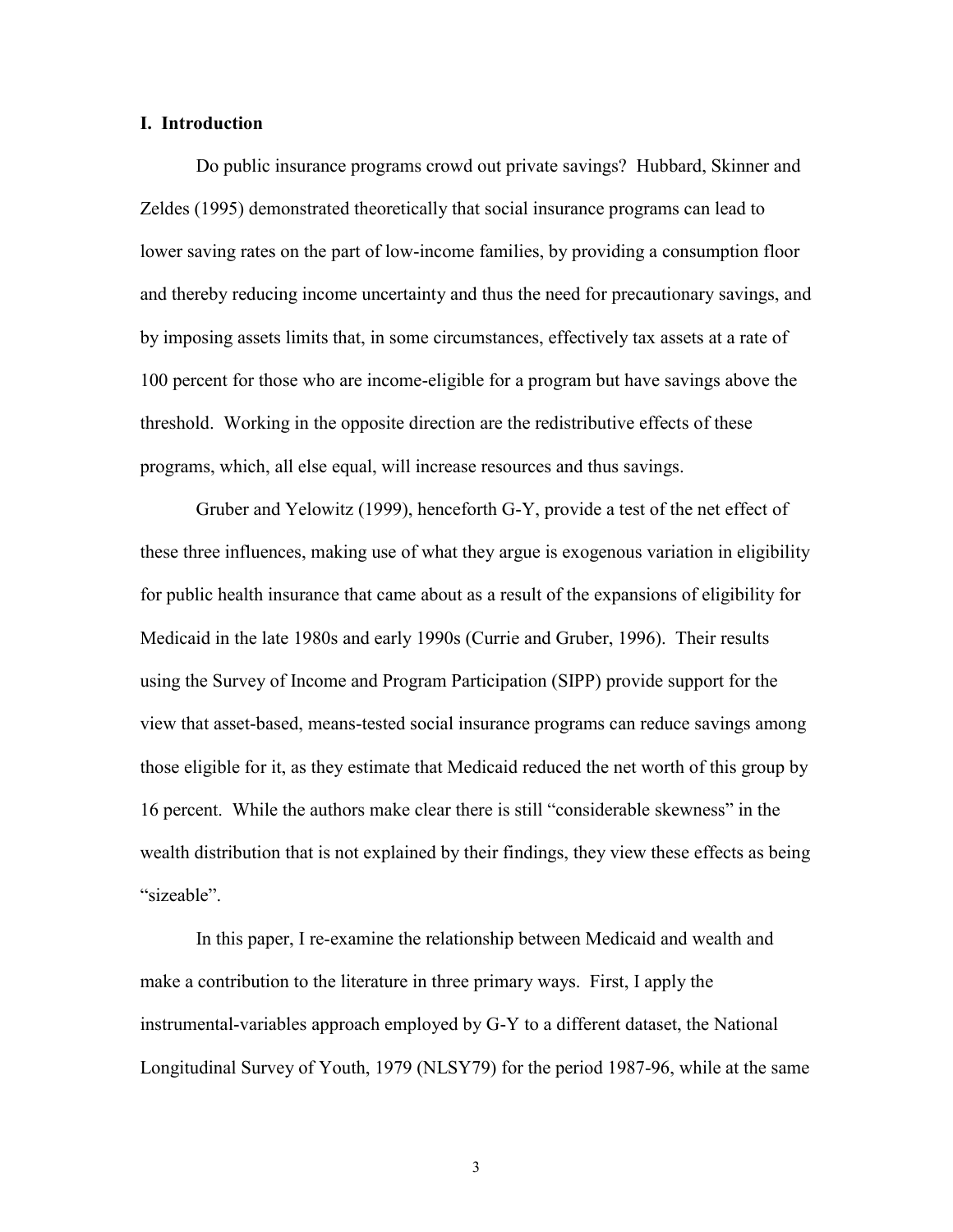time making use of an alternative instrument. The results turn out to differ depending on the instrument and, for the one used by G-Y, to be sensitive to assumptions needed to identify Medicaid's effects. Second, and this a key reason for using the longitudinal data in the NLSY79, I observe families before and after becoming eligible for Medicaid, and use fixed-effects to control for family-specific unobservable factors that are correlated with both Medicaid eligibility and wealth accumulation. It turns out, however, that assessment of the impact of Medicaid by means of fixed effects has its limitations as well. Third, I make use of the SIPP data employed by G-Y themselves, and examine the sensitivity of their conclusions to omitted factors that may be correlated with both Medicaid eligibility and savings behavior. While more robust than the results using the NLSY79, the SIPP estimates are found to depend on the sample used and on certain specification restrictions.

Taken together, the results suggest caution in making inferences about the impact of Medicaid on wealth. The findings are, however, consistent with the results in G-Y and elsewhere (Powers, 1998; Ziliak, 2003; Hurst and Ziliak 2006; Maynard and Qiu, 2009) that any effect poverty programs may have on wealth accumulation is quite small relative to the gap between the rich and the poor.

#### **II. Background**

#### **A. Savings and the Poor**

 It has been amply documented that a large share of the U.S. population has little or no wealth. For instance, using the Survey of Consumer Finances (SCF), Wolff (1998) calculates that 18.5 percent of households had zero or negative net worth for 1995 (near the end of the period of examination in this paper), a proportion that rises to 28.7 percent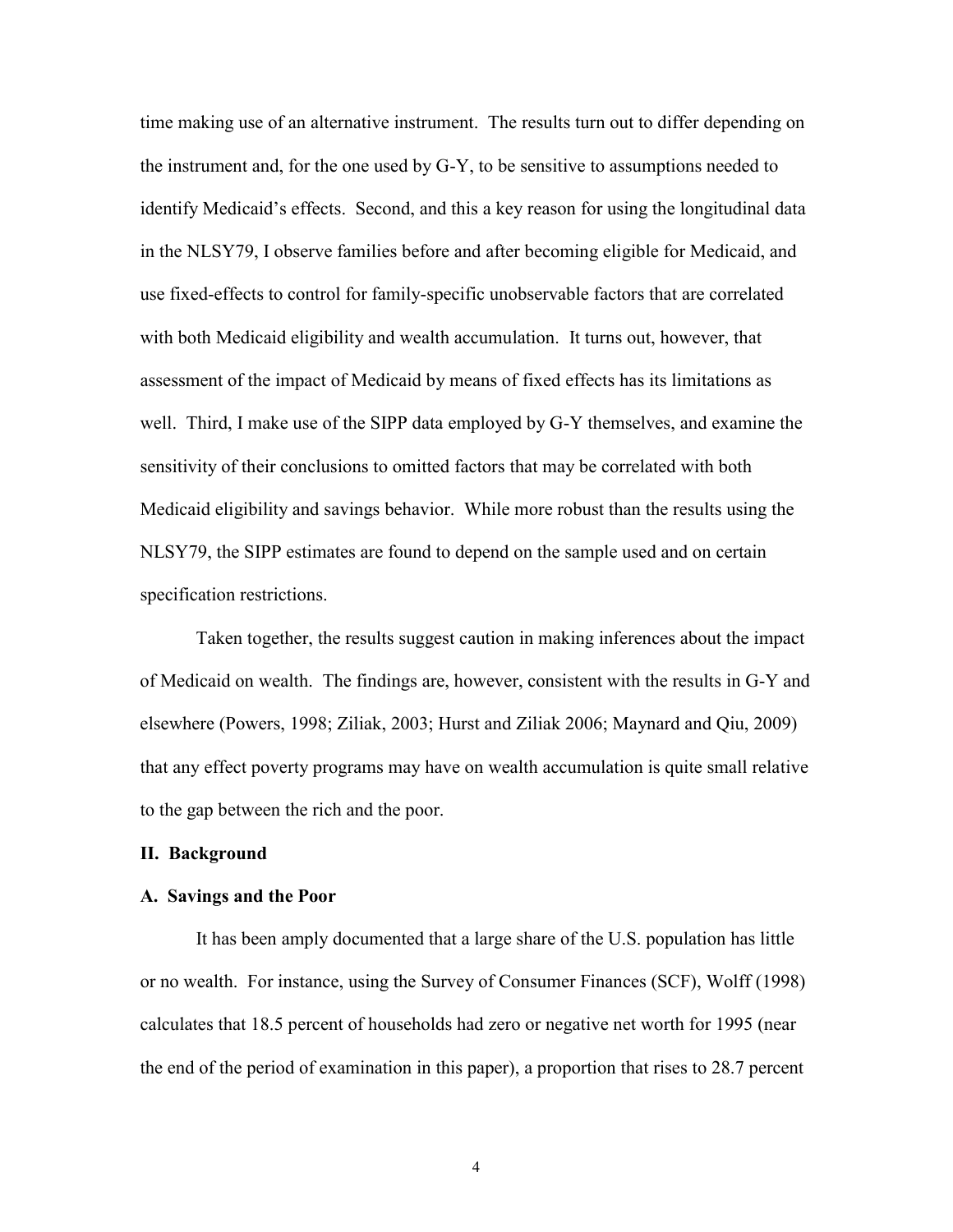if one excludes housing wealth. Put in terms of the number of months financial reserves can be used to sustain normal consumption, for the bottom quintile of the wealth distribution it was essentially zero, while for the quintile next to the bottom it was only 1.1 months.

 The question of why so many families accumulate so little wealth has been an active area of research. Of particular interest here is why a key subset of this group – those with low income – has so little in savings. A number of explanations have been offered for this phenomenon (Beverly 1997; Carney and Gale 2001; Dynan, Skinner and Zeldes, 2004). Among these – in addition to an array of psychological and sociological theories -- are a correlation of low income with other determinants of savings such as age or the degree of financial education, and that – relative to the rest of the population – low-income households are more impatient (Lawrance, 1991), have a higher Social Security replacement rate, have more limited access to institutionalized saving mechanisms such as those embodied in  $401(k)$  plans, and, as mentioned, are more affected by the presence of asset-based, means-tested social insurance programs.

#### **B. Medicaid Eligibility**

Historically, Medicaid has provided medical coverage for three broad groups of low-income persons: families, children and pregnant women; the aged; and the disabled. Initially, eligibility for the first category, the group that is at the focus of this paper, was tied to the actual or potential receipt of Aid to Families with Dependent Children (AFDC), implying that those eligible were almost exclusively members of very lowincome, single-parent families.<sup>1</sup> Beginning in the 1980s, the connection between AFDC

<sup>&</sup>lt;sup>1</sup> In 1987, the average income eligibility level, based on income cutoffs for AFDC eligibility, was around 60 percent of the poverty line (Cutler and Gruber, 1996).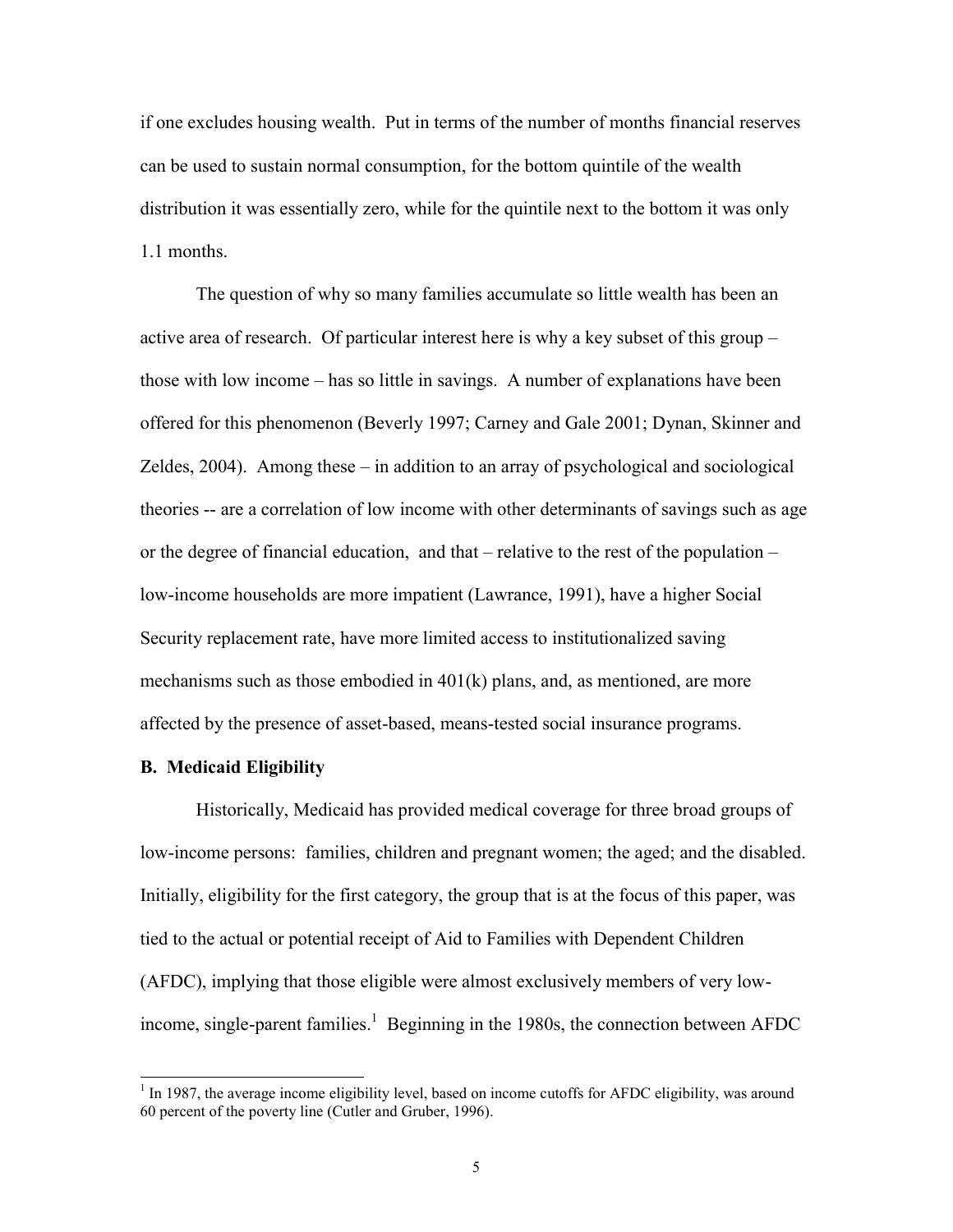and Medicaid was gradually loosened by a series of reforms intended to enable pregnant women and children to have better access to health care. These reforms first made eligibility criteria based on family structure less restrictive and then over time either gave states the option or required them to cover children and pregnant women, and at increasingly high income levels.<sup>2</sup> By 1992, according to one estimate, about one-third of the children in the U.S. were eligible for Medicaid coverage of their total medical expenses, and nearly half of all women qualified for coverage of the costs of pregnancy (Gruber and Yelowitz, 1999).

 Though these expansions occurred as a result of Federal legislation, the fact that they affected states differently -- because of the pre-existing variation across states in AFDC income-eligibility thresholds and in the extent to which optional provisions of Medicaid had been put in place -- has provided researchers with a source of exogenous variation to study the effect of the Medicaid program on insurance coverage, health care utilization, labor supply, among other outcomes, and for G-Y to study the effect on savings (Gruber, 2003).

The introduction of the State Children's Health Insurance Program (SCHIP) in 1998 and its subsequent expansion has continued the extension of public health insurance eligibility, but for comparability with G-Y, I do not include SCHIP in the analysis. Interestingly, the literature on the effect of public health insurance expansions in the U.S. and the crowd-out of insurance coverage (see Gruber and Simon, 2008 and the references therein) is many times larger than that for savings which mainly consists of G-Y and the

<sup>&</sup>lt;sup>2</sup> Gruber (2003), Currie and Gruber (1996) and Congressional Research Service (1993) provide more details on the Medicaid program and the series of reforms.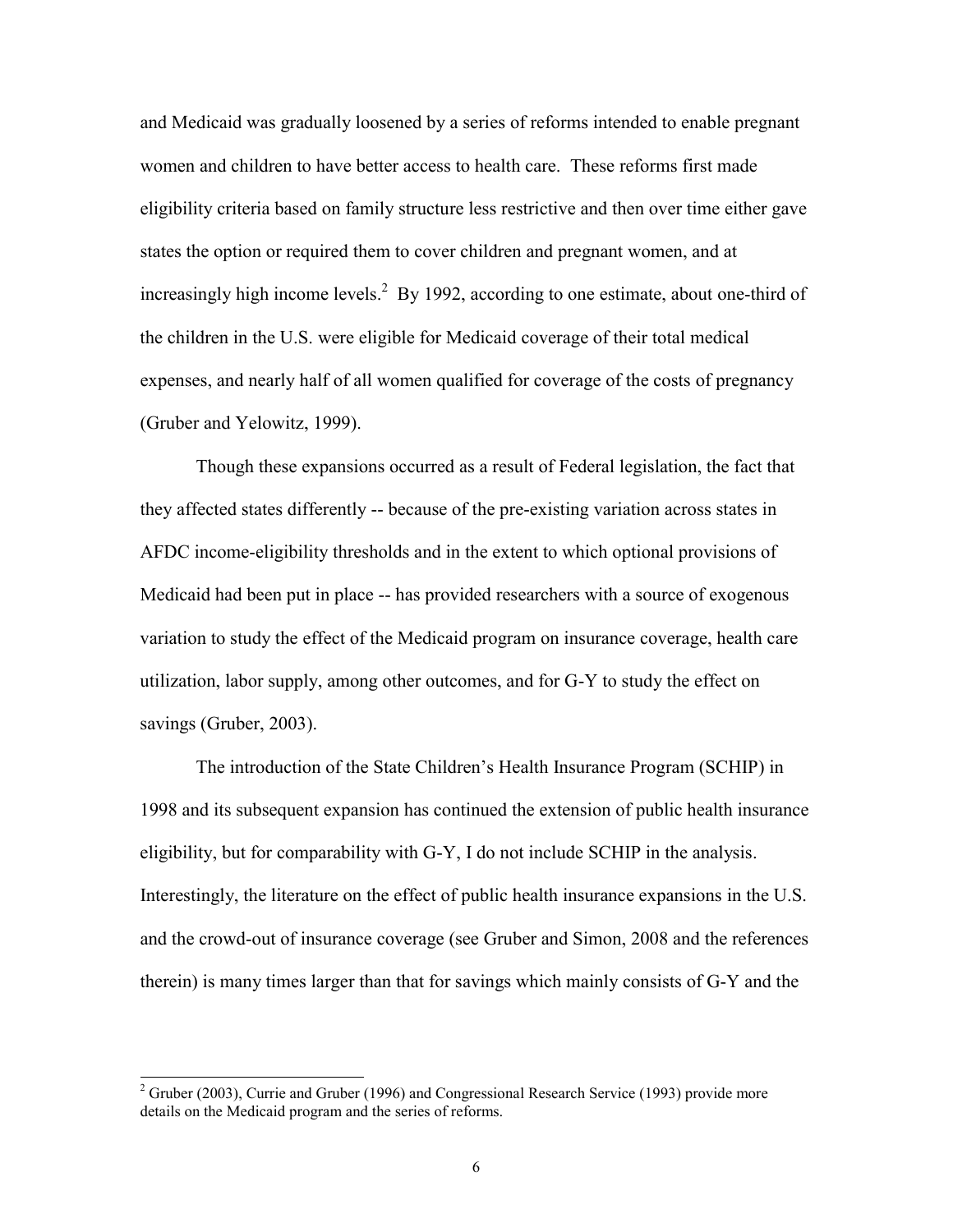paper by Maynard and Qiu (2009), which applies instrumental quantile regression techniques to G-Y's SIPP data.

### **III. Data**

 $\overline{a}$ 

 The primary data source used in this analysis is the National Longitudinal Survey of Youth, 1979 (NLSY79). The NLSY79 is a nationally representative sample of young men and women who were between the ages of 14 and 22 at the time of their first interview in 1979. Individuals have been surveyed annually beginning in 1979 and biennially beginning with 1994. The NLSY79 has been widely used in studies estimating the impacts of poverty programs in the U.S. Less well known is the fact that the NLSY79 is also a source of data on the wealth of the respondent and spouse or partner.<sup>3</sup> While this information on assets has not been as widely used (see Rendon 2007 for one example), an evaluation by Zagorsky (1999) reveals that, once the data are cleaned, the NLSY79 provides data on wealth that are comparable to that from more frequently used databases such as the SIPP, SCF and the Panel Survey of Income Dynamics. This paper makes use of the cleaned net asset series created for this evaluation.<sup>4</sup>

 Given that more detailed questions and the probing that accompanies them are thought to lead to a more accurate reporting of wealth, an important limitation of the NLSY79 wealth data is that respondents are asked about only a small number of assets and liabilities, particularly when compared to the number of instruments covered in the SCF. Offsetting this disadvantage is that the NLSY79 has had a high response rate over

 $3$  Prior to 1994, questions referred to assets and liabilities of the respondent and spouse. In 1994, references to partner were added.

<sup>&</sup>lt;sup>4</sup> As detailed in Zagorsky (1999), a cleaned net asset series was created by replacing top coded values for the individual assets and liabilities with the original values, removing out-of-range values, imputing for missing values and then summing the components of net wealth. The wealth dataset used in this study was kindly made available by Jay Zagorsky and is the same as that which he used in his assessment of data quality except that net worth has been top-coded to protect the identity of the respondents.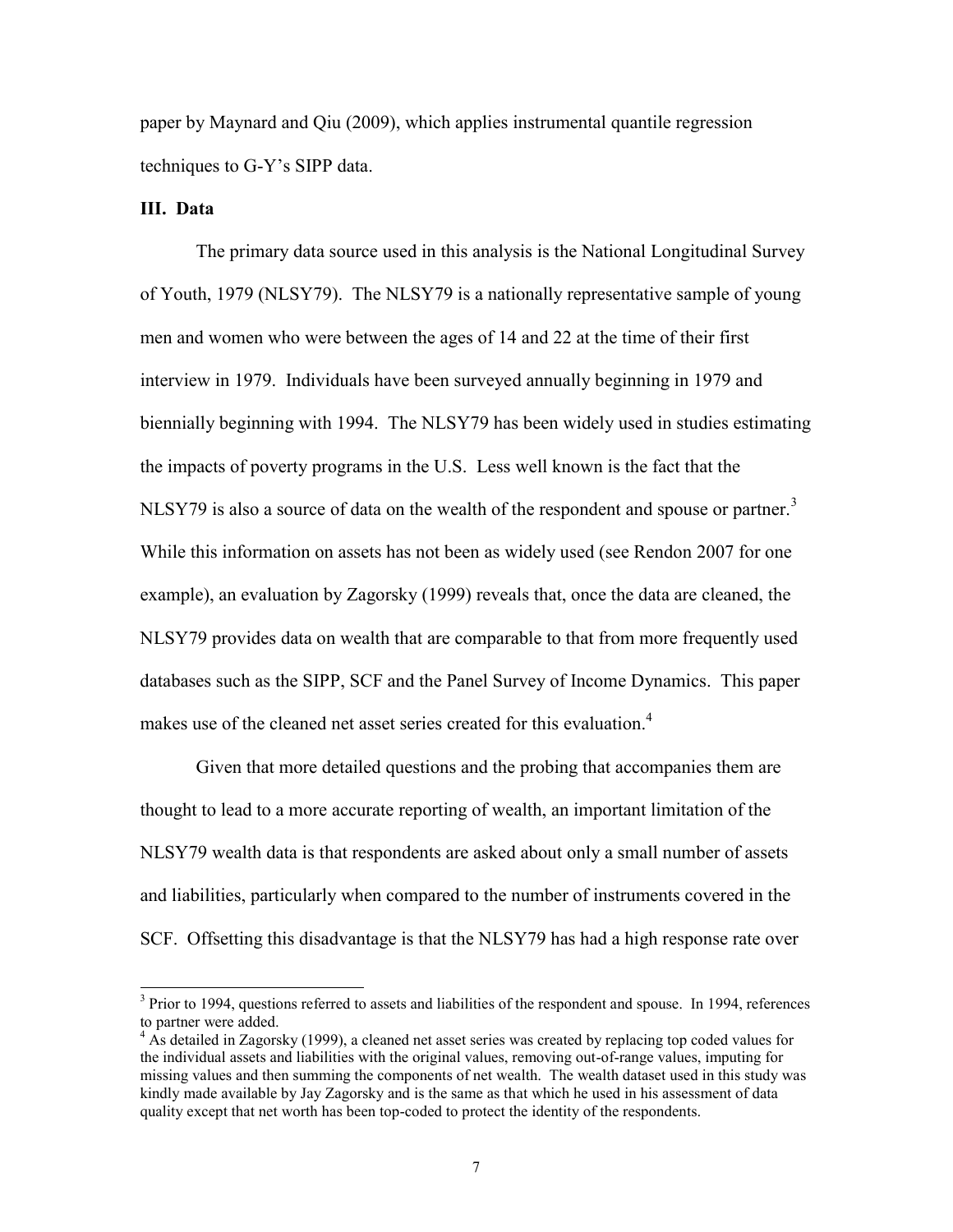time, which may be indicative of a good rapport between the interviewers and respondents, something that is of obvious benefit in the collection of sensitive information about respondents' financial positions.

From the round of interviews in 1985 through that in 1996, the NLSY79 collected wealth data in every year except 1991, when there was no wealth module, and 1995, when there was no interview because of the switch to a biennial survey schedule. In the statistical work that follows, I make use of the eight years' worth of wealth data for the 1987-96 span, a period that straddles several major Medicaid reforms.<sup>5</sup> Except in cases where I trim the distribution to avoid the undue influence of outliers, I impose no sample restrictions other than that the respondent has valid wealth data for a given year.<sup>6</sup> While analysts, depending on their focus, sometimes exclude the military sample or the supplemental sample of economically disadvantaged whites from their examinations of the NLSY79 (MaCurdy, Mroz and Gritz 1998), I find that my estimates of the impact of Medicaid on savings are not sensitive to these restrictions. To take account of the variation in the probability of being selected for the sample, I use NLSY79 weights in all calculations and regressions.

 As background for the analysis that follows, Table 1 presents summary statistics on net worth.<sup>7</sup> Not surprisingly, given that the respondents are still early in their life

<sup>&</sup>lt;sup>5</sup>While wealth questions have always excluded the assets of the respondent's parents, it is advantageous to start the analysis using data from the 1987 wave because, until that year, if the respondent was living with his/her parents, income from the parents was included in reported family income. The inclusion of parental income complicates attempts to impute Medicaid eligibility consistently over time for the respondent, his/her spouse and children.

<sup>&</sup>lt;sup>6</sup> For the regression analysis, valid wealth data must be available for at least two years, in order for the respondent to be included in specifications with fixed effects.

 $<sup>7</sup>$  In Table 1 and throughout the paper unless otherwise noted, the years given refer to the year of the survey.</sup> The NLSY79 asks for respondents to give their wealth at the time of the survey. As will be discussed below, Medicaid eligibility is then imputed based on the characteristics of the household at the time of the survey and on income in the previous year. G-Y measure eligibility for the family in the SIPP using family membership in the wave preceding and including the wealth wave, in order to "smooth any noise in the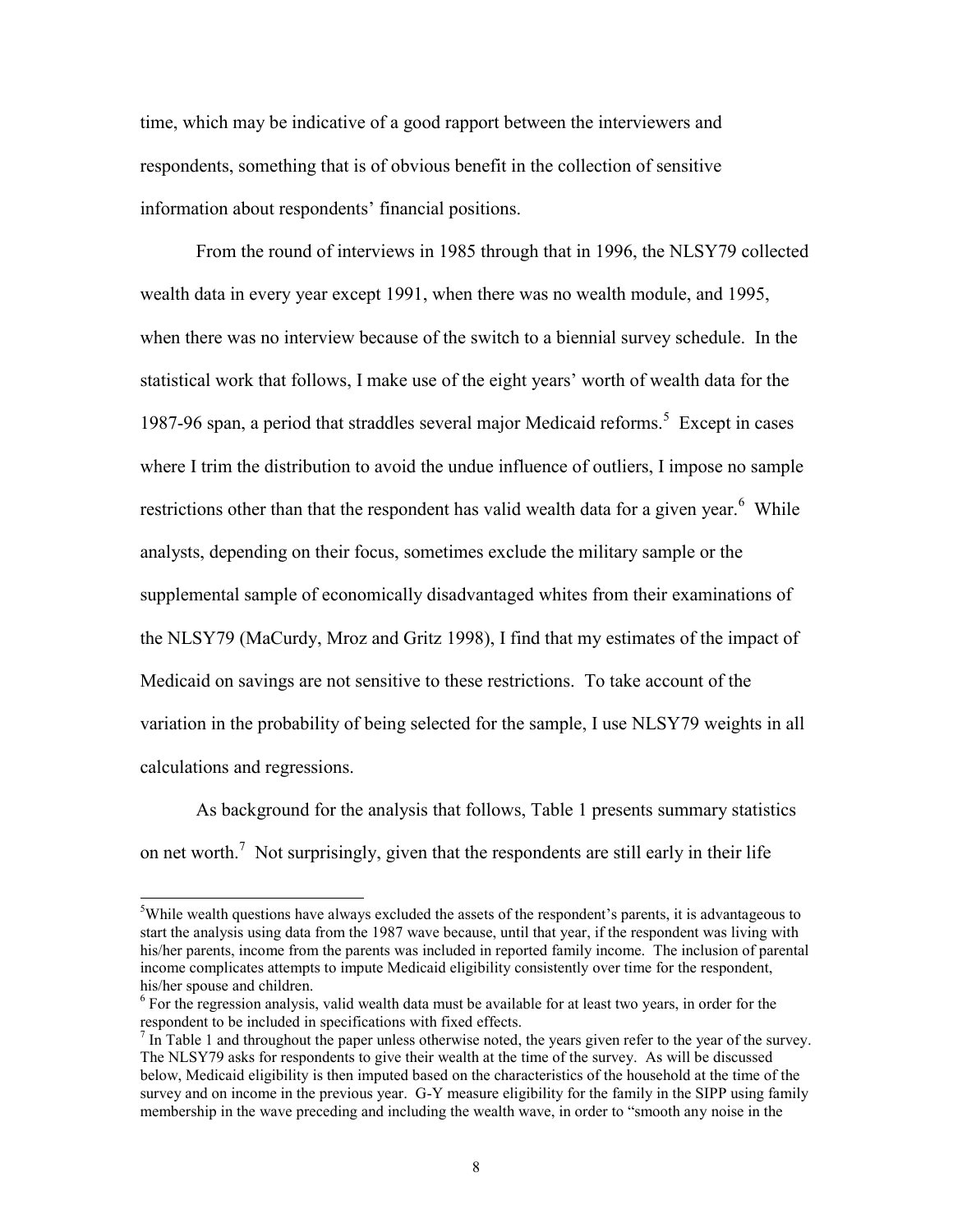cycles, average net worth shows a steady climb during the period, from \$27,603 in 1996 dollars in 1987 when the respondents were aged 22 to 30 to  $$69,382$  in 1996.<sup>8</sup> It is immediately apparent from the summary statistics – and no surprise -- that the wealth distribution is highly skewed. Some 18 percent of the sample had a net worth of zero or less in 1987, with about 12 percent of the sample still being in this position in 1996. Those at the 25<sup>th</sup> percentile, moreover, hold small amounts both in absolute terms and relative to the median or the mean.

 The degree of inequality does decline over the period, at least as measured by the ratio of the  $75<sup>th</sup>$  percentile to the  $25<sup>th</sup>$  percentile. This trend may seem surprising, as surveys of the whole population do not show any narrowing of the wealth distribution over this span.<sup>9</sup> Further examination (not shown here) reveals, however, that the source of the inequality reduction is attributable to an age rather than time effect: for instance, those who were recent college graduates in 1987 became settled into their careers and thus began to catch up to their older counterparts, and the proportion of those married climbed above one-half, making the presence of a spouse an equalizing rather than disequalizing force.

 Despite the overall narrowing of wealth inequality, there is some evidence of growing wealth gaps by education, as shown in Table 2. While families headed by high school dropouts were able to keep pace with those headed by high school graduates, both groups lost substantial ground to other families, particularly those headed by college

measurement of family structure." While the waves are of shorter duration in the SIPP, I experimented with averaging family characteristics over the year of the wealth survey and the preceding year. As the results were quite similar, and as averaging implies a substantial loss of data, I report results only from the first approach.

<sup>&</sup>lt;sup>8</sup> Unless noted otherwise, all mean wealth values given in the text are calculated after excluding the top and bottom percent of the distribution, in order to avoid the undue influence of extreme outliers.

<sup>&</sup>lt;sup>9</sup> For instance, Wolff (1998) finds that wealth inequality changed little between 1989 and 1995, after a steep rise between 1983 and 1989.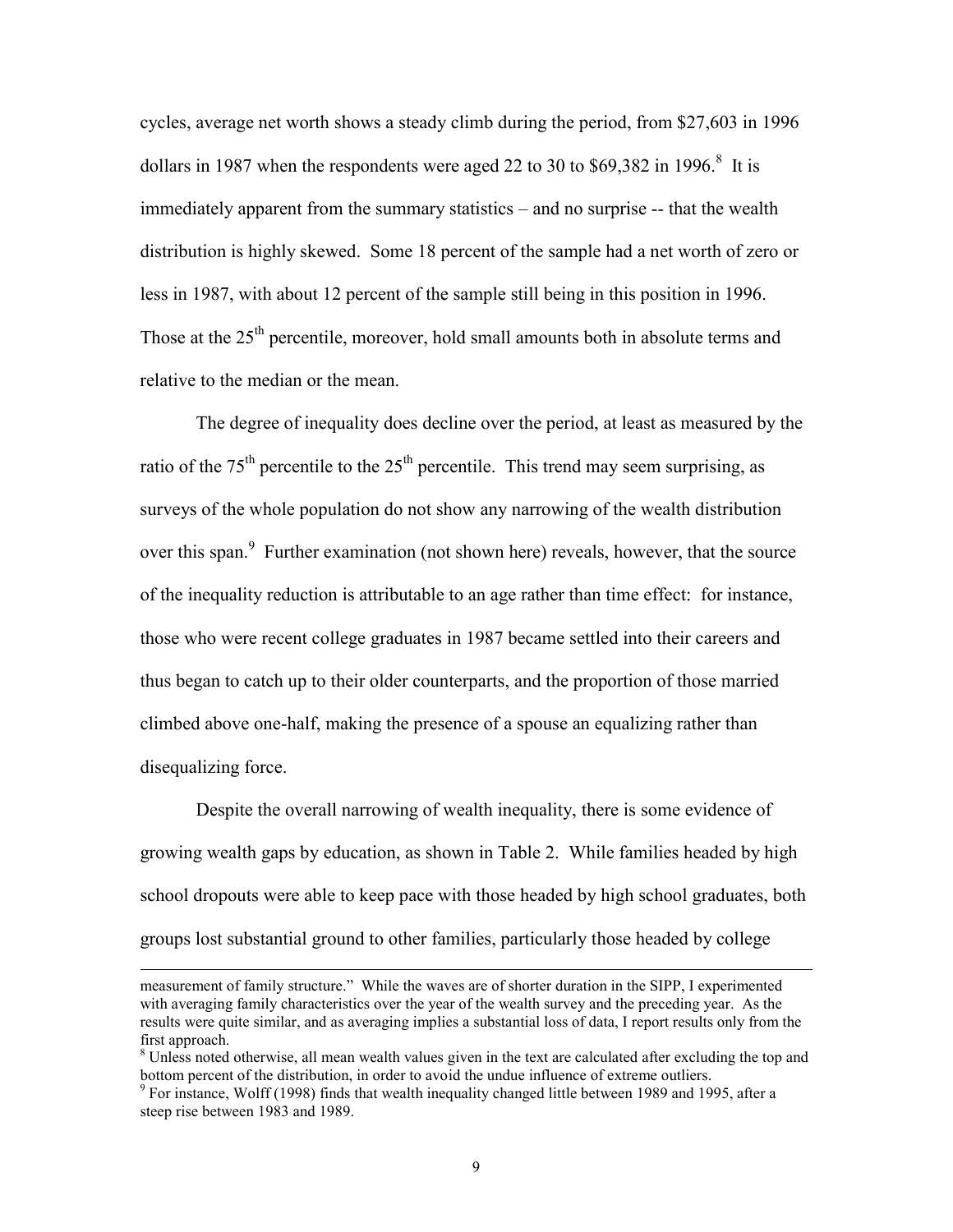graduates. Once again, at least part of the gains by college graduates is attributable to a steeper age-wealth profile early in the life cycle, as educational loans are repaid and incomes begin to reflect returns to human capital investments.

 Table 3 summarizes trends in the proportion of families eligible for Medicaid in this time period, decomposing this rate into one for families who are eligible for AFDC and one for those who are not. For each year, using the procedure outlined in the appendix, eligibility for Medicaid – either for coverage for all medical expenses or for those related to pregnancy -- was imputed to each family member, based on annual income, state of residence, and family structure. If the family is eligible for AFDC, all family members qualify for Medicaid. In addition, children and pregnant women may be eligible for coverage via the aforementioned eligibility expansions.<sup>10</sup> I refer to the eligibility thus imputed, as "actual eligibility" to distinguish it from the concept of "simulated eligibility" that will be introduced below.

 For the NLSY79 cohort, eligibility – defined as one or more family members being eligible -- rose from 6.4 percent in 1987 to a peak of 12.7 percent in 1992, before falling to 10.5 percent in 1996, as shown in the first column of Table 3. While the expansions of Medicaid made qualification steadily easier, the trend in actual eligibility for this cohort is not monotonic because of the growth in family income during the period, itself resulting from this cohort's movement along its age-income profile and the economic expansion during most of the period. It is clear that the rise through 1992 is driven exclusively by eligibility that is not connected with AFDC, as the proportion of

<sup>&</sup>lt;sup>10</sup> In addition, children living in so-called "Ribicoff states" may also qualify under an optional program that allowed states to cover children in families who are eligible for AFDC on the basis of income, but not family structure.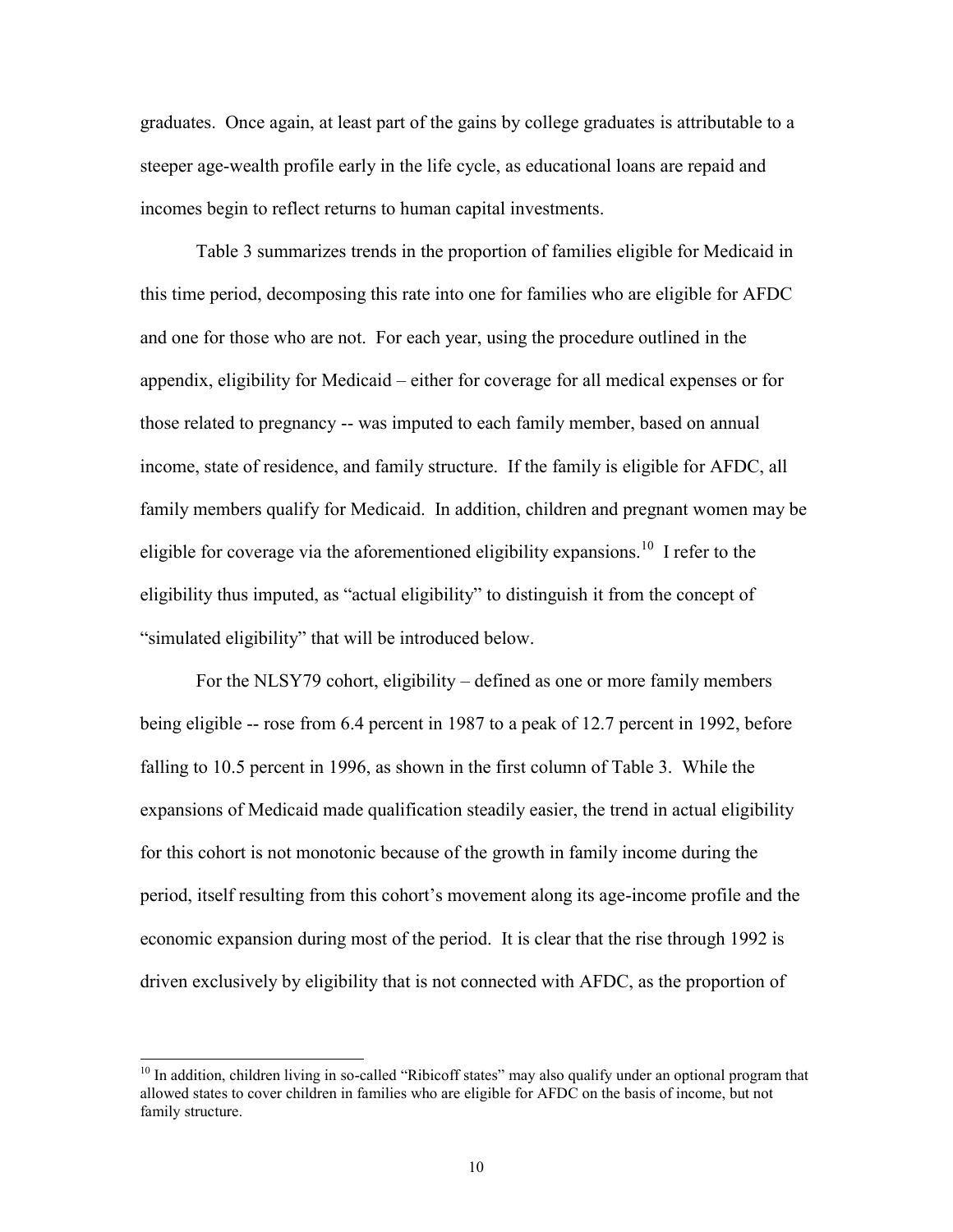families who were eligible for Medicaid but not eligible for AFDC climbed from 1.0 percent in 1987 to a high during the period of 8.0 percent in 1994.

### **IV. Medicaid and Savings: Econometric Issues**

 The formidable econometric challenges involved in estimating the effect of Medicaid availability on a variety of outcomes have been discussed extensively elsewhere, so I will highlight only the key issues (Gruber, 2003). While eligibility for Medicaid is the key independent variable in research on the crowding out of private health insurance, G-Y argue that what is relevant for household saving decisions are Medicaid-eligible *expenditures*, which are defined as the forecast amount of medical spending that is eligible for the Medicaid program. A measure of a family's Medicaideligible expenditures is endogenous, however, as many of the routes to Medicaid eligibility – for example, loss of a job, the birth of a child or the onset of a serious illness -- will affect both Medicaid eligibility and wealth accumulation. Income, which is the key variable in determining Medicaid eligibility, is clearly endogenous to the saving decision, given that: 1) it depends on savings through asset income; 2) labor supply and thus labor income may be influenced by efforts to qualify for Medicaid; and 3) changes in private insurance coverage that result from becoming eligible may have an impact on savings and, to the extent that workers bear the cost for health insurance, on wages (Gruber and Yelowitz, 1999).

 When using the NLSY79, I employ two different approaches to address these econometric problems: instrumental variables (IV) and fixed effects (FE). The first employs what G-Y term "simulated eligibility" to construct two family-level variables for Medicaid-eligible expenditures that will be used, separately, as instruments for two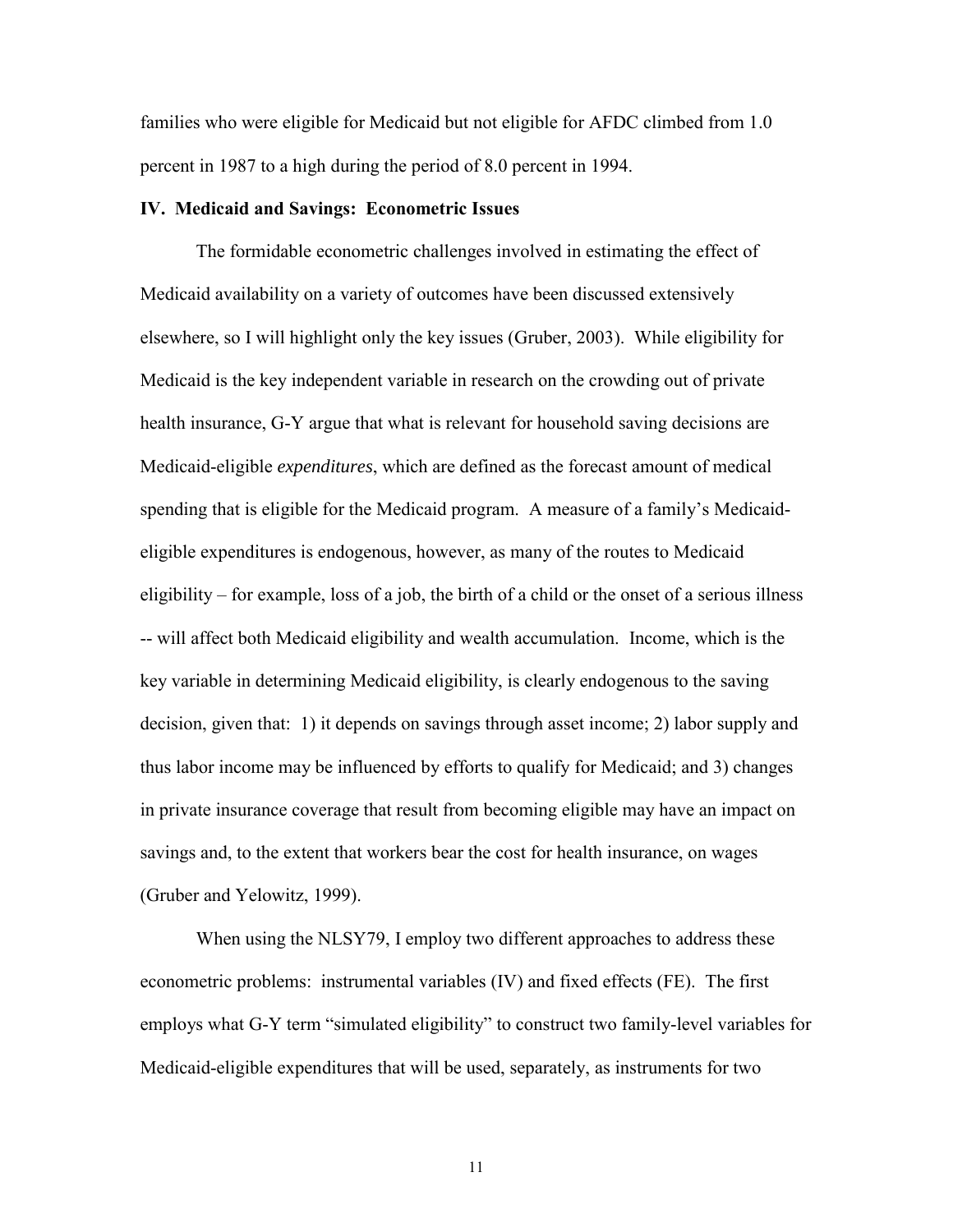different expenditure variables based on actual eligibility. G-Y work only with *total* Medicaid-eligible expenditures, which is the forecast discounted present value of all current and future Medicaid-eligible expenses. While this is the correct construct theoretically, one needs to know how families are forecasting future Medicaid rules, their income situation and their family structure in order to accurately estimate this variable (see the Appendix for details on the assumptions used). Given the amount of information needed and that forecast errors will tend to be non-classical because they will interact with household characteristics in complicated ways that may be correlated with savings behavior, I also use variables representing actual and simulated *current* Medicaid-eligible expenditures.

 The key assumption behind both instruments – current and total -- is that the legislated changes in Medicaid policy parameters are exogenous to saving behavior.<sup>11</sup> To calculate the instruments, I first use Current Population Surveys spanning the period and the procedure outlined in the appendix to impute Medicaid eligibility to all members of a national sample, based on the rules in place for each state and each year of analysis. These measures of eligibility are then used to calculate average eligibility by age of child for cells defined by year, state, and the education of the household head. Age of child, state and year are exogenous variables directly linked to Medicaid rules, while education is an exogenous proxy for income. Eligibility for an adult male, though infrequent, is done in the same way. For a woman who is a respondent or spouse, the likelihood of eligibility for medical coverage and for coverage for pregnancy expenses is imputed from average eligibility for cells defined by her education, age, state and year. The probability

<sup>&</sup>lt;sup>11</sup> "Legislative endogeneity" is a potential source of bias, but concerns here are lessened by the fact that most of the changes came as a result of a federal legislation (Gruber, 2003).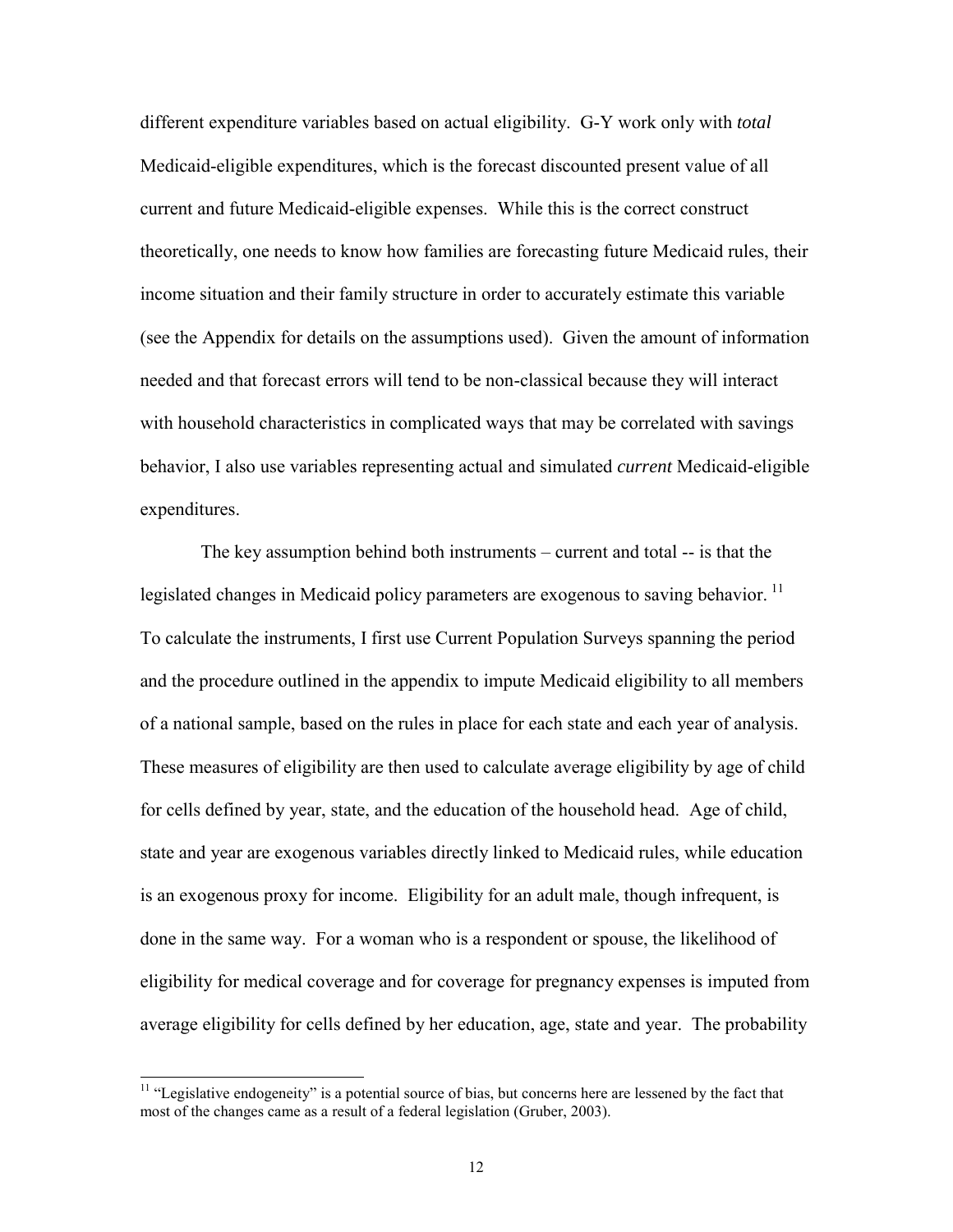of being eligible for full medical coverage for each family member is then multiplied by an estimate of medical expenditures (conditional on age and sex) derived from the 1996 Medical Expenditure Panel Survey (MEPS, see Appendix Table 1), and then summed over all family members. In households where a respondent or spouse is pregnant, the final step to arrive at the instrument that G-Y call simulated Medicaid-eligible dollars is to add an amount equal to the probability of being eligible for pregnancy coverage times an estimate for pregnancy-related expenditures. $12$ 

 The method of construction implies that the instrumented regressor varies by education (generally of the head, but for medical and pregnancy-related expenditures for a female respondent or spouse, it will vary by her education), state, year and family structure, that is, the ages and number of children and the age and sex of the respondent and spouse, if one exists. As each of these dimensions may be related to savings directly, it is necessary to include controls for each of them. G-Y also include dummy variables for state x year interactions, arguing that these are necessary (and sufficient) to take account of differences in AFDC programs across states and over time. Thus, identification of the effect of Medicaid is achieved through the remaining second- and higher-order interactions. In particular, there is variation across states and over time in the age ranges of children covered. These age "notches" came about because of the way the Medicaid eligibility expansions occurred. For instance, the Omnibus Budget Reconciliation Act (OBRA), 1987 permitted but did not require states to cover children under the age of eight. Later changes required states to extend eligibility to children up to age six with family incomes up to 133 percent of the poverty line (OBRA 1989) and

 $12$  As discussed in the appendix, expenditures are also adjusted to take into account state-specific medical costs.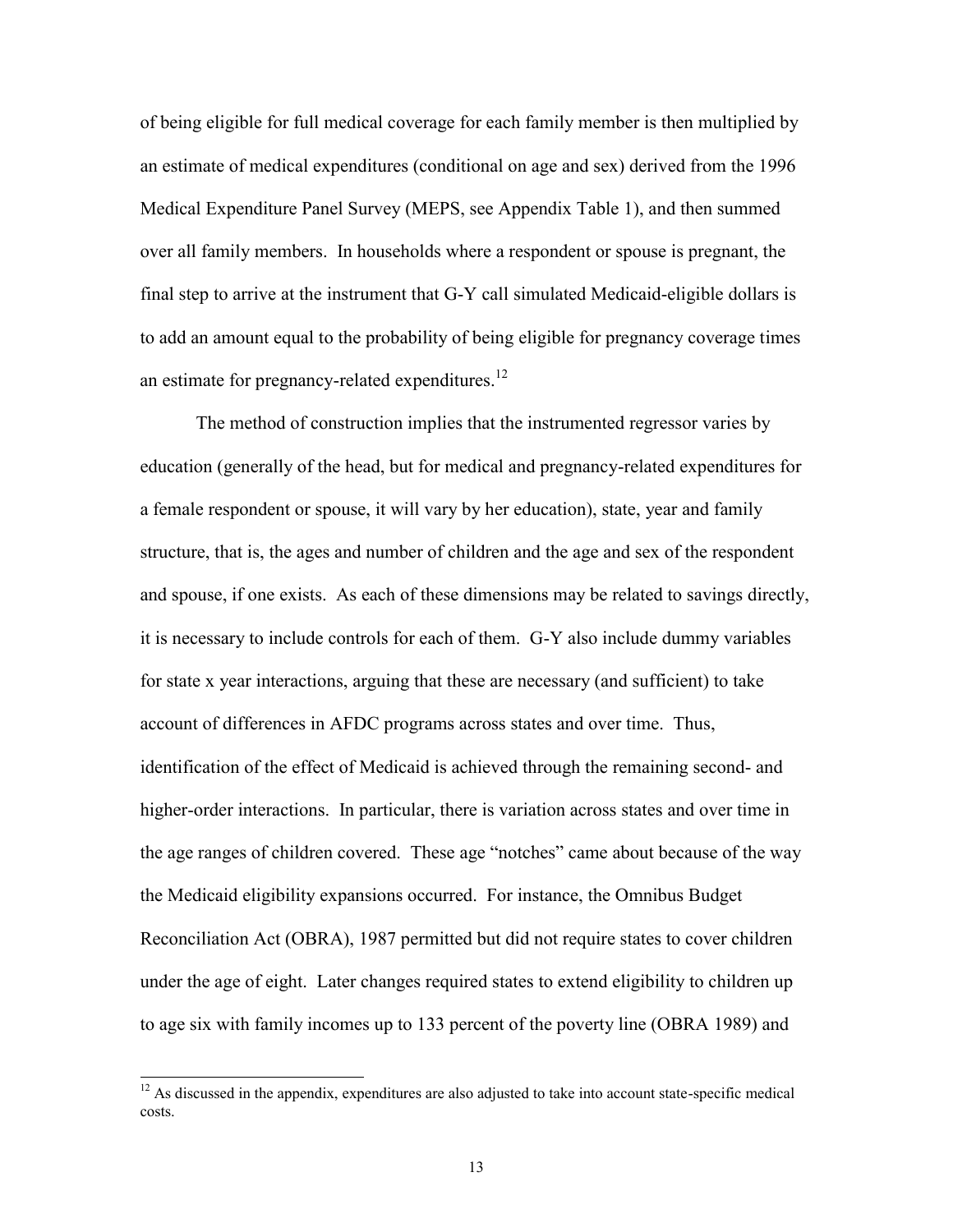required eligibility for all children under age 19 who were born after September 30, 1983 and whose families were below the poverty line (OBRA 1990). Thus, OBRA 1989 and 1990 affected states differently depending, in part, on how they had responded to the optional provisions of OBRA 1987.

 The second approach that will be employed with the NLSY79 to identify the effects of Medicaid will be fixed effects, a technique that was not possible using the datasets employed by  $G-Y$ .<sup>13</sup> The key variable of interest in this approach is actual rather than simulated Medicaid-eligible dollars, and fixed family effects will be used.<sup>14</sup> These estimates will be consistent under the assumption that any correlation between Medicaid dollars and the error term comes from unmeasured family characteristics that are stable over time.<sup>15</sup>

Each of these approaches has limitations. The IV approach has great intuitive appeal: given that the instrument is formed by holding population characteristics constant and then estimating eligibility according to the rules for each state at each point in time, variation in simulated Medicaid eligibility arguably arises solely from the exogenous source of legislative change. Even so, it is an open question whether the instrument is correlated with omitted variables that influence wealth accumulation, such as unmeasured attributes that may be related to the propensity to save or the likelihood of

<sup>&</sup>lt;sup>13</sup> While the SIPP and the Consumer Expenditure Survey (CEX), the other dataset used by G-Y, both have longitudinal components, both must be, for different reasons, used only as repeated cross-sections in the study of the impact of public health insurance on saving behavior.

<sup>&</sup>lt;sup>14</sup> Currie and Thomas (1995) used fixed effects in their assessment of the impact of Medicaid and other forms of health insurance on medical care utilization.

<sup>&</sup>lt;sup>15</sup> As eligibility for Medicaid is based on family characteristics, for ease of exposition, I will sometimes refer to the fixed effects as pertaining to the family. Technically, however, they are associated with the respondent.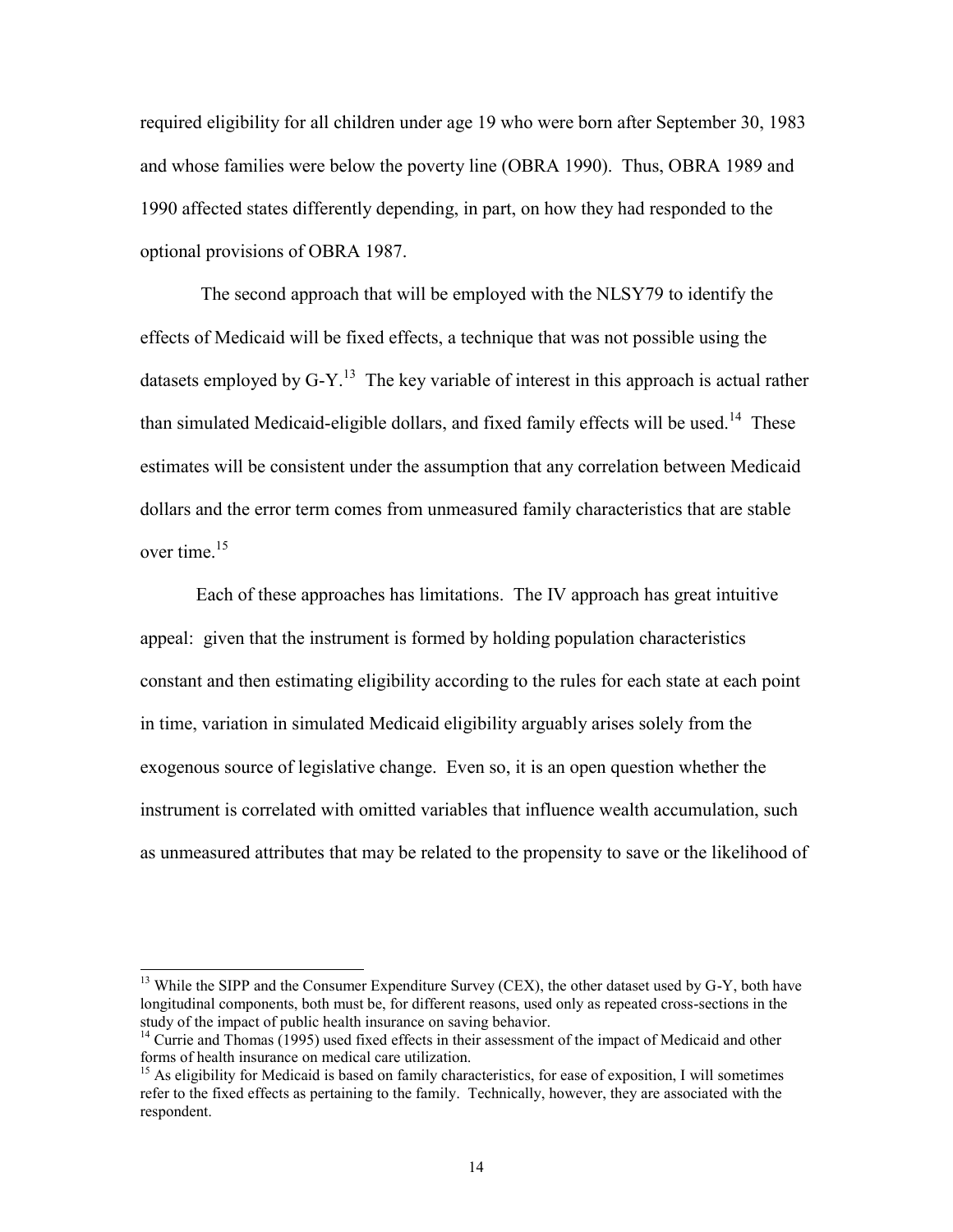having private health insurance available.<sup>16</sup> In light of differences by state in returns to education (Acemoglu and Pischke 2000) and in the probability of having private insurance (Branscome *et al.* 2000), it is possible to spin stories, some more compelling than others, why omitted interactions may be correlated with legislated changes in Medicaid policy at the state level.

Another omitted interaction that turns out, as we shall see, to be relevant for the NLSY79 results is that between education and number of children at each age. While the relationships between wealth and fertility have not been studied extensively – Browning and Crossley (2001), in a survey of the savings literature, maintain it would be fruitful for consumption to be modeled jointly with fertility and education – it is possible to think of a number of reasons why education groups might differ in terms of the relationship of wealth to the age and presence of children in the household.<sup>17</sup> Those families where parents have invested heavily in their own education may be more likely to put aside money to invest in the human capital of their children. In addition, the consumption needs of children may be proportionately greater in lower-income households than in higher-income ones. Given that the age of parents at the birth of a first child rises with the education level, another possibility is that those with higher education levels are more likely to wait until their finances are in good shape before deciding to have a child. Those who have children at a young age, moreover, may be prevented from making

<sup>&</sup>lt;sup>16</sup> One cannot include controls for income, normally present in saving and wealth equations, given that it is endogenous with respect to Medicaid. In addition, it is difficult to find an instrument that is correlated with the probability of having private insurance coverage but does not affect savings directly (Starr-McCluer 1996).

<sup>&</sup>lt;sup>17</sup> Consistent with this idea, Scholz and Seshadri (2009) find that the higher fertility rates of low-earnings households play an important role in accounting for their very low asset holdings.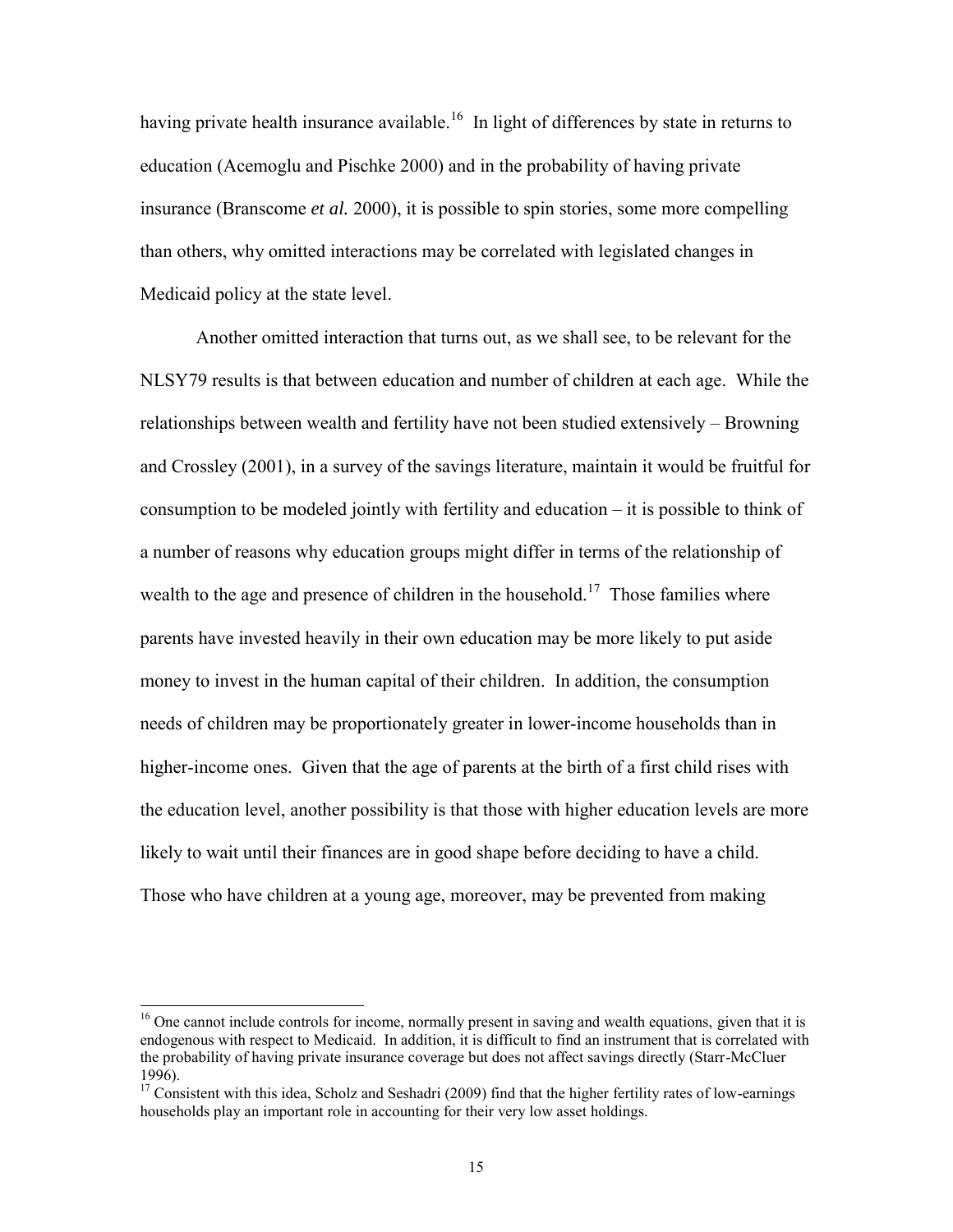investments in their own human capital, and may face a period of reduced earnings as a result. $^{18}$ 

G-Y's approach, however, assumes that all interactions of education, family structure, state and year other than state x year do not affect savings decisions except through Medicaid eligibility. As they acknowledge in the working paper version of their study (Gruber and Yelowitz 1997), a finding that the results are driven by second- as opposed to higher-order interactions would undermine confidence in their estimates, in part because it is easier to come up with plausible scenarios where second-order interactions may influence saving in ways unrelated to Medicaid. To foreshadow later results, the coefficient for *current* Medicaid-eligible expenditures is never significant. For *total* expenditures, much of the variation that is left in the corresponding instrument -- after controlling for main effects and state x year interactions – is that from education interacted with the presence of child at each age. Attempts to test to see if the results are sensitive to controls for this second-order interaction run into difficulties, however, presumably because of the weakness in the instrument that results after taking into account these omitted interactions.

For the fixed-effects models, to take the second approach used on the NLSY79 data, the ability to account for unmeasured characteristics correlated with Medicaid eligibility is a strength, provided these characteristics are stable over time. It is clear, however, that when using actual eligibility, changes in eligibility may be the result of events such as a loss of job, change in family structure, or occurrence of health problems,

<sup>&</sup>lt;sup>18</sup> Caucutt, Guner and Knowles (2001) discuss some of the links among marriage, fertility and labor market decisions.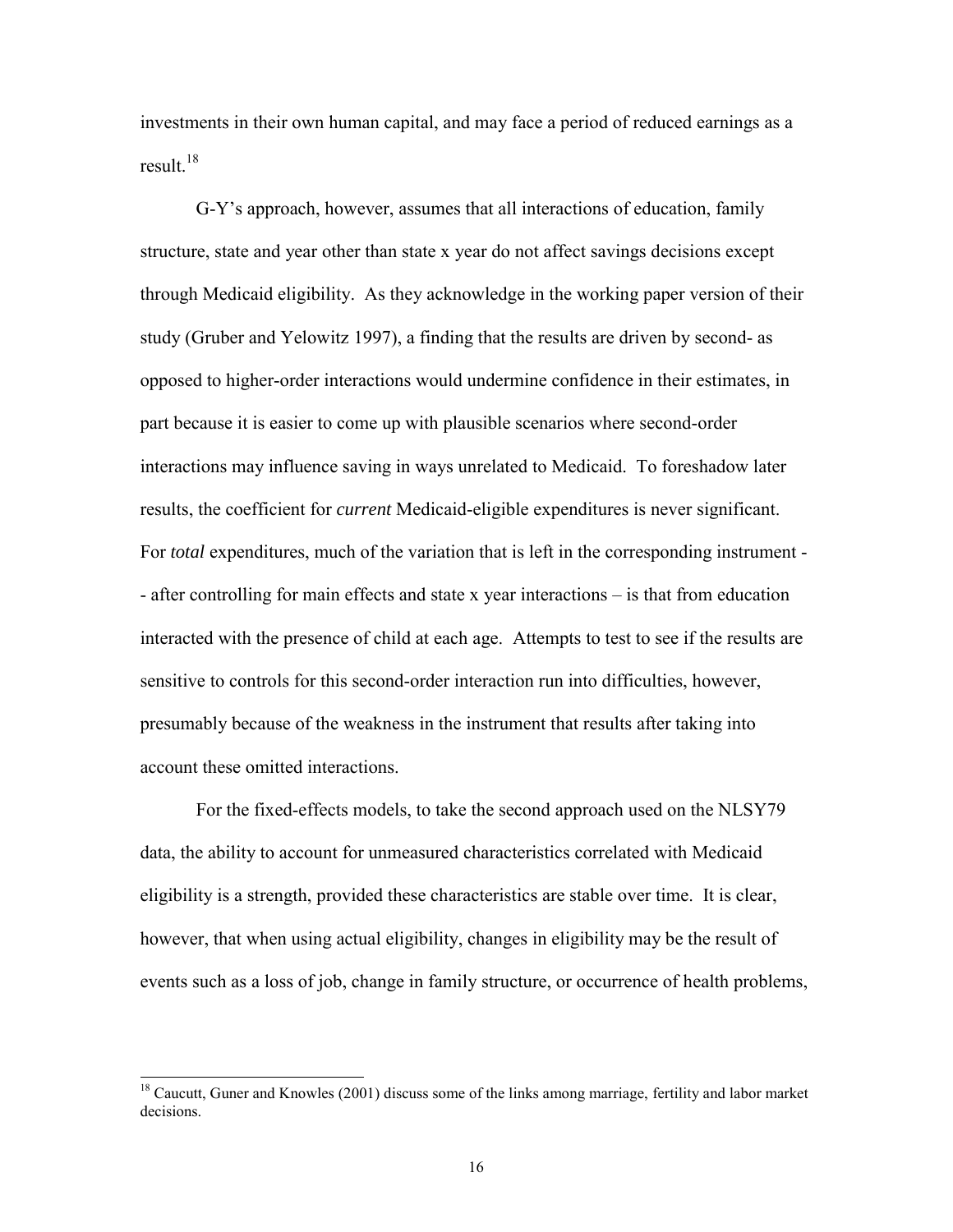for which there are not adequate statistical controls; these events will affect both Medicaid eligibility and saving behavior.

It is well known, moreover, that the use of fixed-effects tends to make the existence of measurement error more problematic. There are, however, reasons to be concerned about measurement error even under the IV approach. Given that the key independent variable is a linear combination of a binary variable indicating eligibility for each family member, it is apparent that errors in the measurement of actual Medicaideligible dollars -- arising in part because of the use of annual survey data to impute eligibility for what is a monthly program – will not be classical.

For each family, the upper bound for Medicaid eligible-dollars will be the sum of medical expenses for all family members, while the lower bound will be zero. In such a situation, there is likely to be a negative correlation between the true value of Medicaid eligible-dollars and measurement error, as some families are deemed ineligible when they are, in fact, eligible and vice versa. Except for the simple bivariate case, the sign of the bias of this type of measurement error is unknown (Aigner, 1973). In his discussion of the instrumental variables technique, Gruber (2003) notes that, to the extent that measurement error in the instrument is uncorrelated with measurement error in the measurement of individual eligibility, any biases from measurement error will be avoided by IV. Implicit in this statement seems to be an assumption that measurement error in imputing eligibility is classical, because, as Kane, Rouse and Staiger (1999) reiterate in the case of measuring returns to schooling, IV estimates will generally have a bias of unknown sign when the error is non-random. In addition, as Yazici and Kaestner (2000) have discussed in the case of using simulated eligibility as an instrument for studying the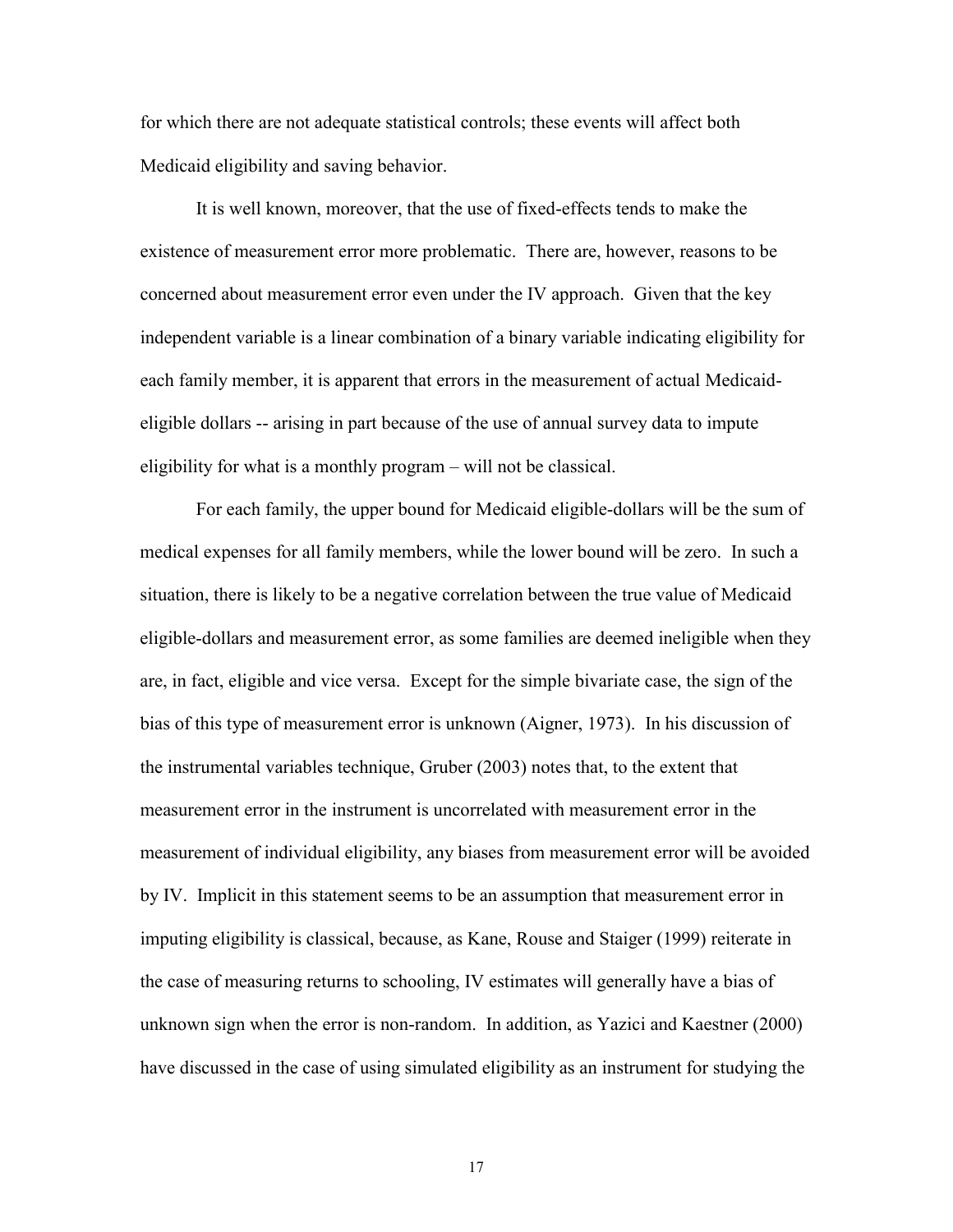effect of Medicaid expansions on the utilization of private health insurance, expected errors in imputing simulated eligibility are likely to follow a similar pattern as those for actual eligibility. That is, errors will be greater in those cells where the state/education/year indicate a high proportion of families are near the threshold relative to others where that is not the case. As noted earlier, the problem of measurement error is magnified by forecast error in the case of *total* Medicaid-eligible expenditures.

#### **V. Results Using the NLSY79**

#### **A. Medicaid-Eligible Dollars**

 To recap, there are two key independent variables – actual current and total Medicaid-eligible dollars. Using the approach outlined above and detailed in the appendix, eligibility for Medicaid is imputed for each family member in each year, both for full medical coverage and for the coverage of pregnancy expenses. Estimates of annual medical expenses, including those that are pregnancy-related, are then summed over each family member who is deemed eligible for Medicaid, to arrive at an estimate of *current* Medicaid-eligible dollars. But as G-Y note, if families are forward looking, it is the entire future path of Medicaid eligibility that will affect saving decisions. Following their approach, I trace out eligibility of each family member as s/he ages, assuming that the current law remains in place for the indefinite future. *Total* Medicaid-eligible dollars are then computed by summing Medicaid-eligible dollars over each year, discounting future expenditures using an interest rate of 6 percent per annum.

In addition to these two variables calculated on the basis of *actual* eligibility, I also create two variables on the basis of *simulated* eligibility, for use as instruments. Thus, each member of the family receives a probability of being eligible for Medicaid --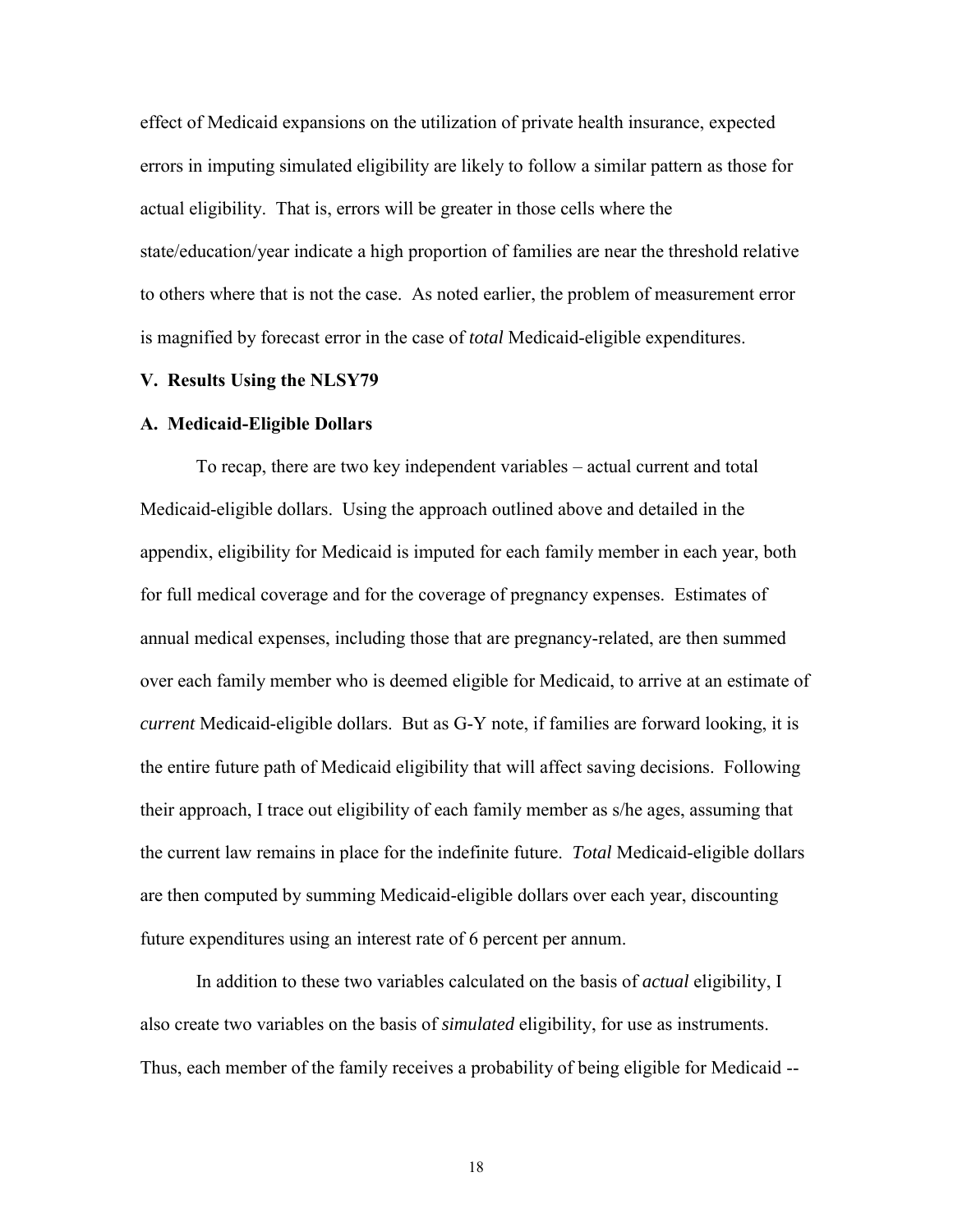instead of being assigned a 1-0 variable. From the eligibility probabilities and the estimates of medical expenses, the expected value of simulated Medicaid eligible dollars is then computed both for the current year and for all years into the future.

As noted, the variable for *total* Medicaid eligible-dollars, though theoretically preferred has stiff information requirements, as does its counterpart instrument. Thus, as a robustness test, I estimate specifications with both current and total dollars.

An indication of the magnitude of the four Medicaid-eligible expenditure variables and their evolution over time is provided in Table 4. Though expenditures covered by Medicaid move in rough accordance with eligibility (shown in Table 3), the relationship between the two Medicaid concepts is complicated by the number of family members who are covered, whether they are covered for all medical expenses or just those related to pregnancy, and, particularly for expenses in future years, the ages of those covered, as the older a child is the less likely that s/he will be covered in future years.

## **B. Regression Results**

 $\overline{a}$ 

 For the purposes of regression analysis, a convenient way to handle the fact that wealth is extremely skewed is to use the natural logarithm as the dependent variable.<sup>19</sup> To take into account the fact that those with zero or negative net worth are excluded from the sample when using the log of wealth, I also run a set of regressions where a discrete dependent variable indicates whether the family has positive net worth. A linear probability model (LPM) is used in this case, following G-Y, in order to facilitate the calculation of standard errors in the IV estimation.<sup>20</sup>

<sup>&</sup>lt;sup>19</sup> See Carroll, Dynan and Krane (2003) for an alternative approach.

<sup>&</sup>lt;sup>20</sup> In single-equation cases, results from probits were found to be quite similar to those from LPMs.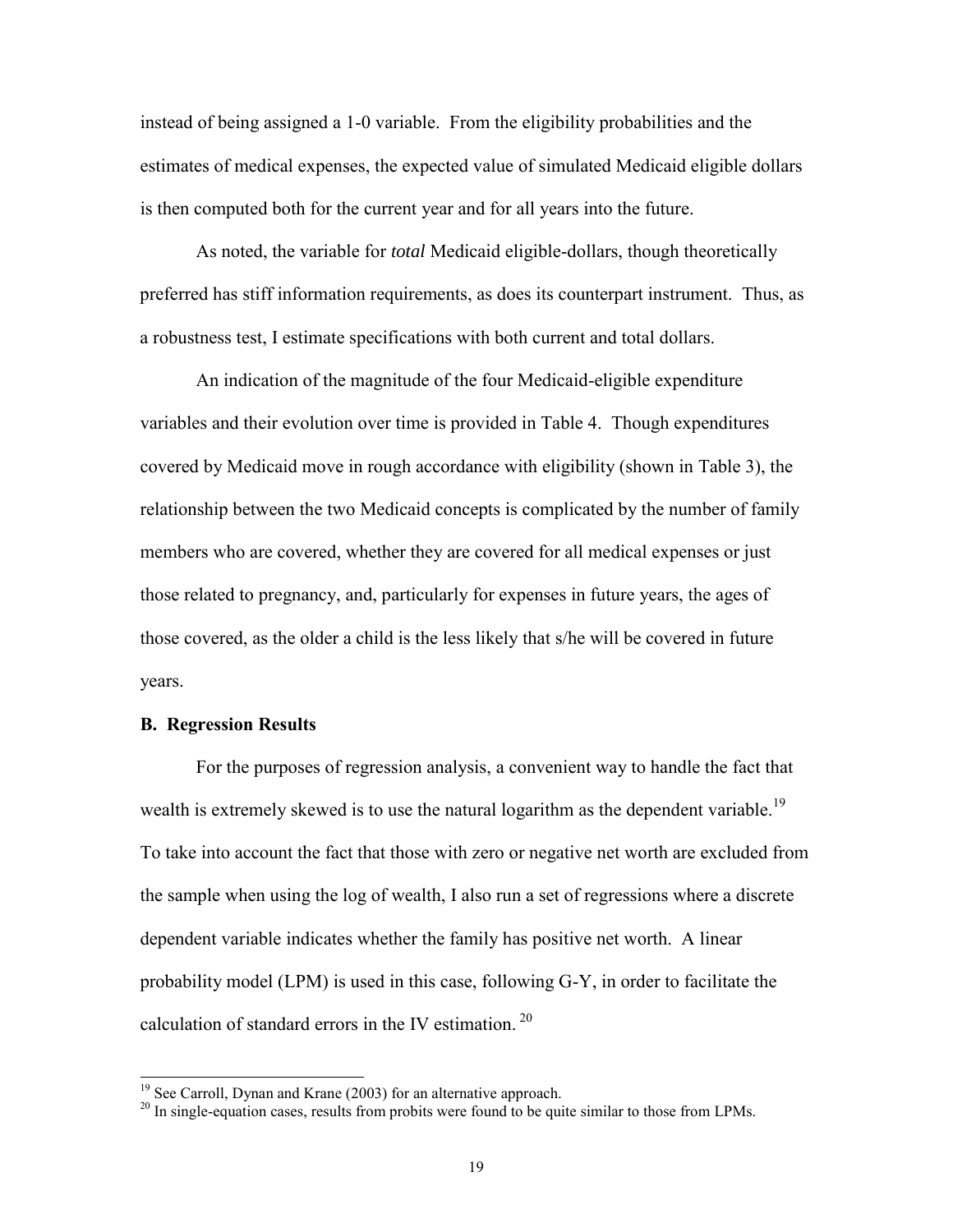The basic regression specification is:

(1)

 $\overline{a}$ 

where j and t index family and year, respectively, A is the measure of net worth, MED the Medicaid-eligible dollars variable,  $\varepsilon$  is the error term and the set of X's includes a constant and the following: age categories for the head of family and for the wife (if one is present), education categories for the head and wife (if one is present), dummy variables for whether the respondent is Black or Hispanic, an indicator for marital status, an indicator for whether the head is female, a set of dummy variables for size of the family, an indicator for a pregnancy that year, a full set of variables indicating the number of children from age 0 to age 18, an interaction between the female's education categories and age categories, a set of year dummies, a set of state dummies, and a set of year x state dummies. As noted, A either measures whether net worth is positive or not, or is the log of net worth, while MED either measures current or total Medicaid-eligible dollars. When an IV approach is used, the corresponding simulated Medicaid-eligible dollars variable is used as an instrument. For fixed effects analysis,  $\mu$ , that is, the error term is divided into a fixed respondent-specific component and an idiosyncratic component. Thus, this specification, the IV version of which follows G-Y closely, has first-order controls for education, family structure, state and year, the interactions among which form the MED variables. Except for state x year, however, it is largely devoid of second order interactions.<sup>21</sup>

 Table 5 summarizes the results for the two approaches. In addition to the coefficients for models using both current and total Medicaid eligible variables, I also

<sup>&</sup>lt;sup>21</sup> For example, education is interacted with the age of the head and wife, but is not interacted, with state, year or the main family structure variables, the age of children variables. The age of children variables are also not interacted with state or year.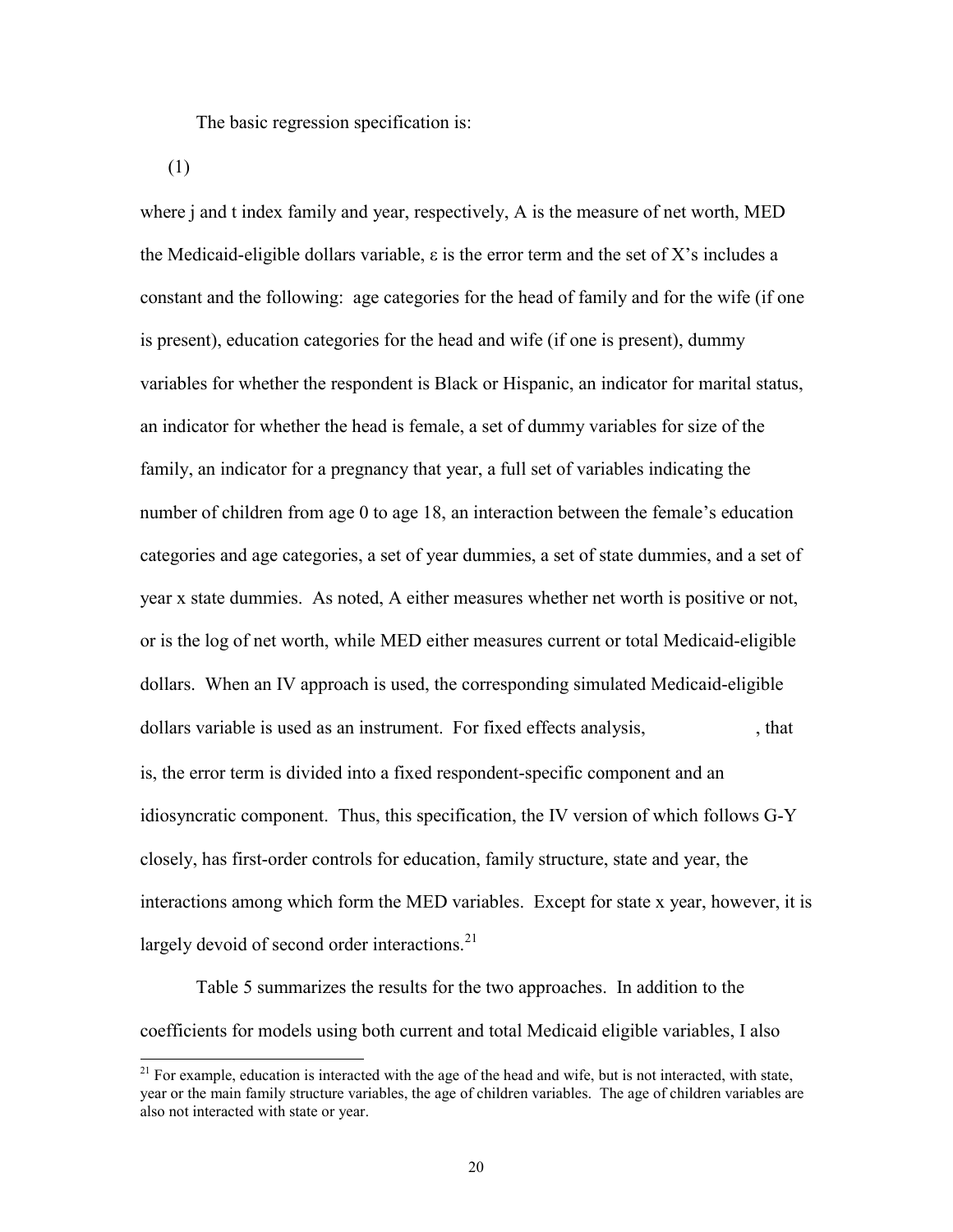present estimates of the total effect of Medicaid on the wealth of the eligibles and this effect's components. Following G-Y, the total effect is calculated under the assumption that the counterfactual to having non-positive wealth as a result of the presence of Medicaid is having the median wealth of those who are both eligible for Medicaid and have positive wealth.

## **1. Fixed Effects**

Identification for fixed effects relies on within-family variation in actual Medicaid-eligible dollars. If this variation arises purely from exogenous changes in legislation, the resulting coefficient estimates will be consistent. As noted above, though, it seems likely that many of the families undergoing an increase in Medicaid eligibility will be experiencing a change in circumstance – such as a job loss or the occurrence of a health problem – that will simultaneously affect Medicaid eligibility and saving behavior. The failure to control for such events will tend toward an overstatement of Medicaid's impact. Thus, in the absence of measurement error, the FE results would provide an upper bound on the magnitude of the effect of Medicaid on savings.

The fixed-effect results are quite similar across the specifications for the current and total Medicaid-eligible dollar variables. For the two Medicaid coverage variables, there is a negative relationship between Medicaid eligibility and both the probability of holding positive wealth and the amount of wealth held, conditional on net assets being greater than zero. Multiplying average Medicaid-eligible dollars among the eligibles by the coefficients from the linear probability models implies that Medicaid reduces the probability of having a positive net worth by about 2 percent. Among those with positive wealth, the coefficients translate into a 15-16 percent reduction of net worth. Combining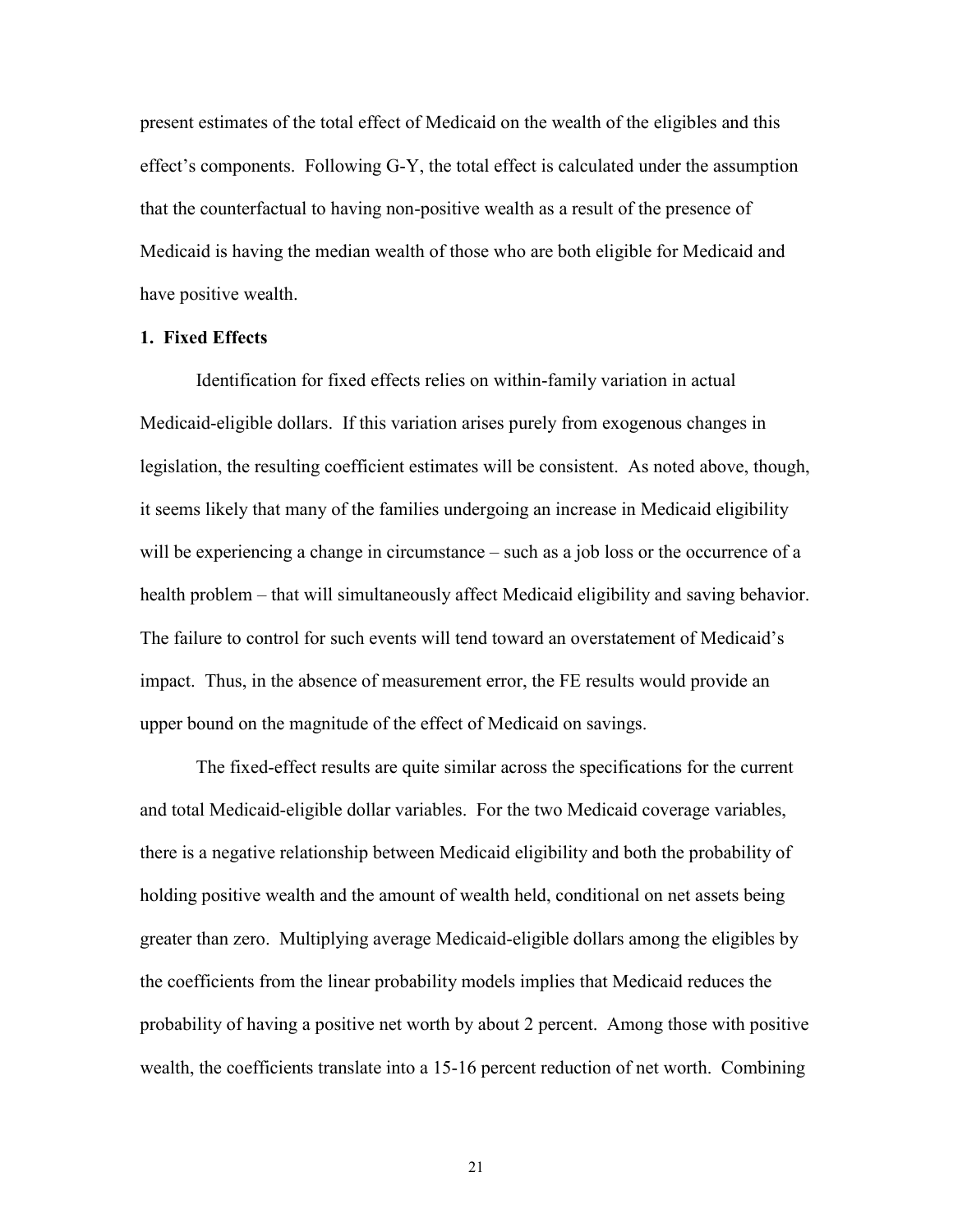the two effects and using the assumption indicated above -- that the counterfactual to having non-positive wealth as a result of Medicaid is having the median wealth of those who are both eligible and have positive wealth – one arrives at a reduction in wealth holdings of the eligibles of 15.0 percent using the current variable and 16.3 percent using the total one. As will be the case throughout, most of the total effect of Medicaid on wealth is attributable to a reduction in the wealth of those with a positive net worth, rather than to a change in the proportion of those with non-positive wealth. Given that the eligibles held on average about 3 percent of the wealth of the total population, these estimates imply that the availability of Medicaid is associated with a decrease of under 0.5 percent in aggregate wealth.

### **2. Instrumental Variables**

Before presenting the IV results, it is useful to consider the fit in the first-stage equations, in light of the pitfalls of instrumental-variables estimation when the correlation between the instruments and the endogenous explanatory variables is weak (Bound, Jaeger and Baker 1995; Staiger and Stock 1997). The expectation, in a finite sample, of coefficients generated by instrumental variables does not exist when the system is just identified, as is the case here, which suggests that the finite-sample properties may be poor (Davidson and MacKinnon 1993). In cases where the mean exists -- that is, when the model is overidentified -- F-statistics can be used in combination with the number of instruments to gauge the degree of finite-sample bias (Bound, Jaeger and Baker 1995). The just-mentioned caveat notwithstanding, the F-statistics shown in Table 5 are high enough not to suggest any obvious problem. A second potential problem that may arise with weak instruments is inconsistency in the estimates. As Bound, Baker and Jaeger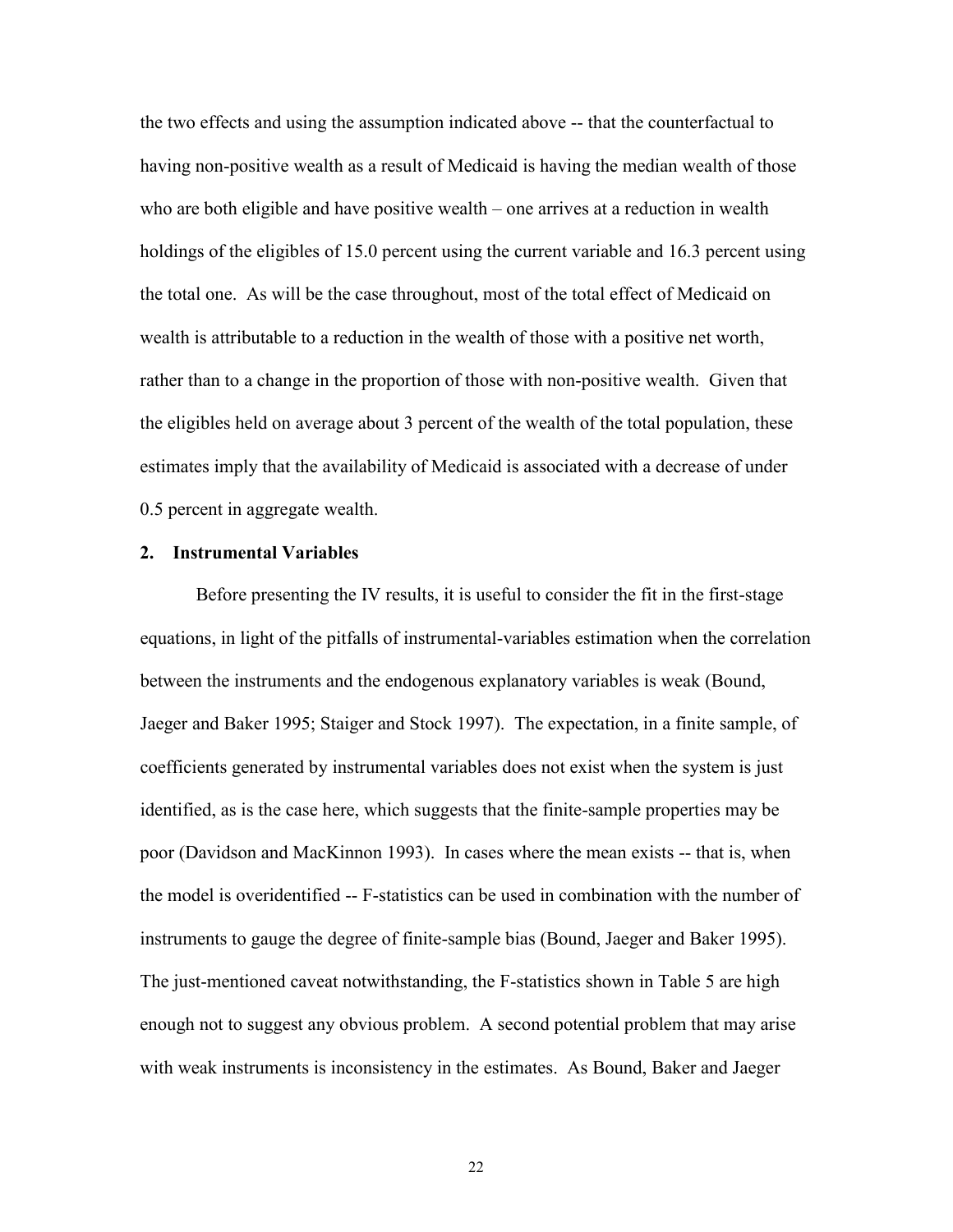(1995) show, the inconsistency of IV relative to OLS is decreasing in the correlation between the instrument and the endogenous regressor (taken after the common exogenous variables have been partialed out). When this correlation is low – and the partial R<sup>2</sup>'s shown in Table 5 are 0.05 or lower for *total* Medicaid-eligible dollars – then any inconsistency arising from a correlation between the instrument and the error term in the second equation will be exacerbated. The upshot is that even a weak relationship between the instrument and the error term can be problematic in terms of consistency with low partial  $R^2$ 's, and the partial  $R^2$ 's fall even further after the inclusion of omitted interactions.

The IV results for the *current* Medicaid-eligible dollar variable indicate, surprisingly, a *positive* and significant relationship between Medicaid eligibility and positive wealth holdings. This relationship is explained, in part, by the fact that maleheaded households have, on average, lower amounts of Medicaid-eligible dollars than do two-parent families and also have a lower likelihood of having positive net worth. There is a negative association between Medicaid eligibility and net worth conditional on positive wealth, but the coefficient is not statistically significant. The point estimate for the total effect is –0.074, but it is not possible to reject the hypothesis that this impact is equal to zero.

The IV results using *total* Medicaid-eligible dollars -- the same econometric approach and variable for Medicaid-eligible dollars as in G-Y – suggest a stronger negative impact of Medicaid on wealth. While there is, once again, a positive association between Medicaid and the probability of positive net worth, the coefficient gauging the effect on log wealth is negative and just on the borderline of being significant at the 10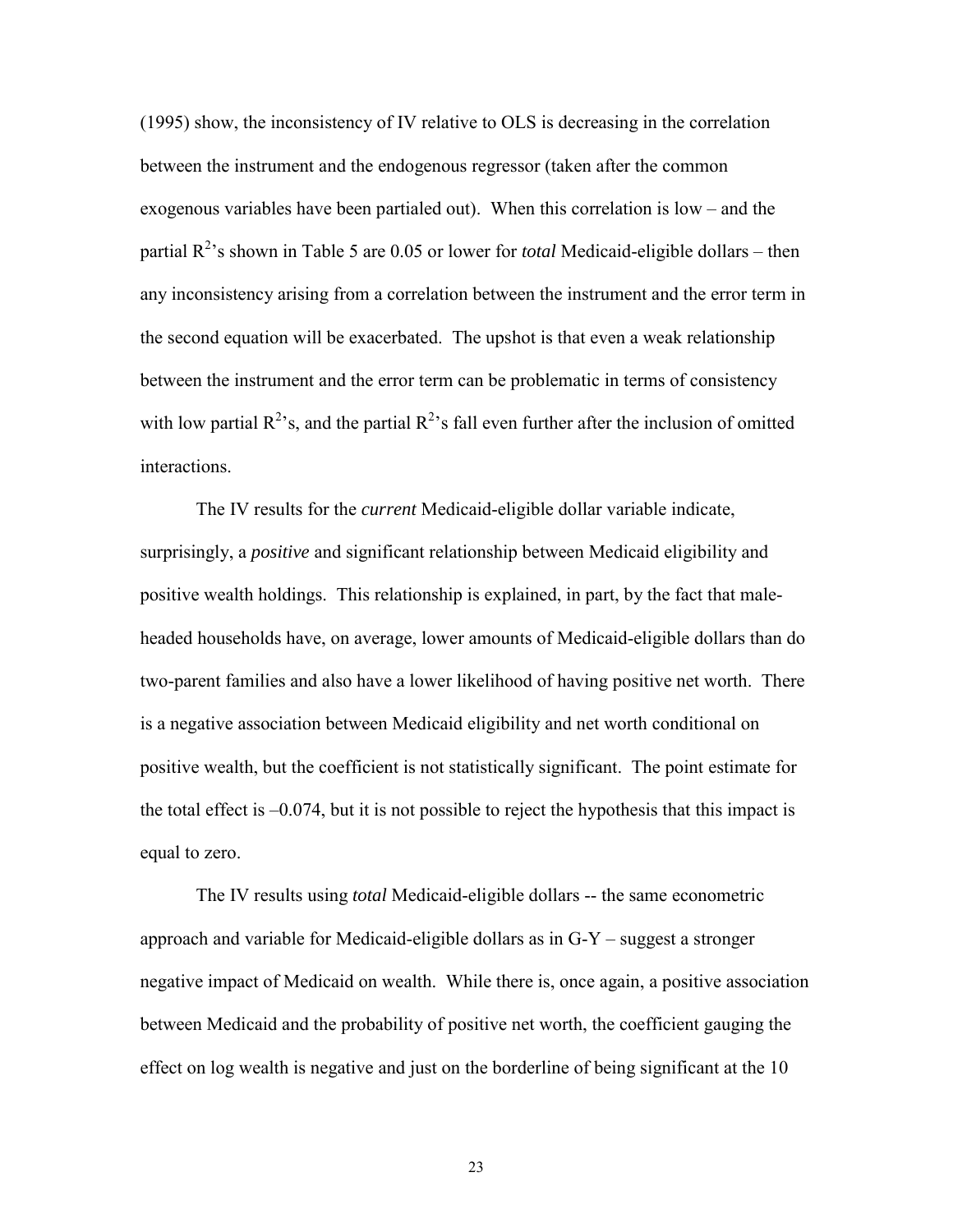percent level (p-value 0.101). The magnitude of this coefficient implies a reduction of wealth (among those with a positive net worth and eligible for Medicaid) of about 28.9 percent, which is significant at the 5 percent level.<sup>22</sup> The total effect of Medicaid, a 28.0 percent decrease in wealth holdings among all eligibles, is significant at the 10 percent level. This estimate implies that Medicaid is responsible for a 0.8 percent reduction in aggregate wealth.

As noted above, it is possible to make direct comparisons with G-Y only with the *total* variable. In contrast to the results just discussed, G-Y estimate a significant negative relationship between the total variable and both dependent variables. Their coefficients imply a 4.2 percent reduction in the odds of having positive net worth, and one of 12.8 percent in net worth holdings. The finding of a negative relationship between Medicaid and having positive net worth may be attributable in part to the fact that G-Y's data contains families headed by individuals older than those in the NLSY79, as such families are likely to have both a relatively low probability of being eligible for Medicaid and a high probability of having a positive net worth.<sup>23</sup> The total effect calculated by G-Y is a wealth reduction of 16.3 percent, which translates into a 1.3 percent decline in aggregate net worth holdings.<sup>24</sup>

 $22$  A value of \$19,352 for average Medicaid eligible dollars is used to compute this effect. This value is much larger than any of the numbers in Table 4 because it is conditional on Medicaid eligible dollars being positive.

 $^{23}$  G-Y include in their samples households where the head is between the ages of 18 and 64 and no family member is above the age of 64.

<sup>&</sup>lt;sup>24</sup> While the estimate of the reduction in holdings among the eligibles attributable to Medicaid in G-Y is smaller than the comparable one here, their estimate for Medicaid's impact on aggregate holdings is larger. G-Y estimate that Medicaid eligibles hold about 8 percent of total wealth, versus my estimate of 3 percent. While our estimates of the ratio of mean wealth of the eligibles to the non-eligibles are about the same, G-Y estimate a larger share of eligibles than I do. As discussed in the appendix, the larger share of eligibles in G-Y appears to stem from differences in the method of imputing pregnancy coverage.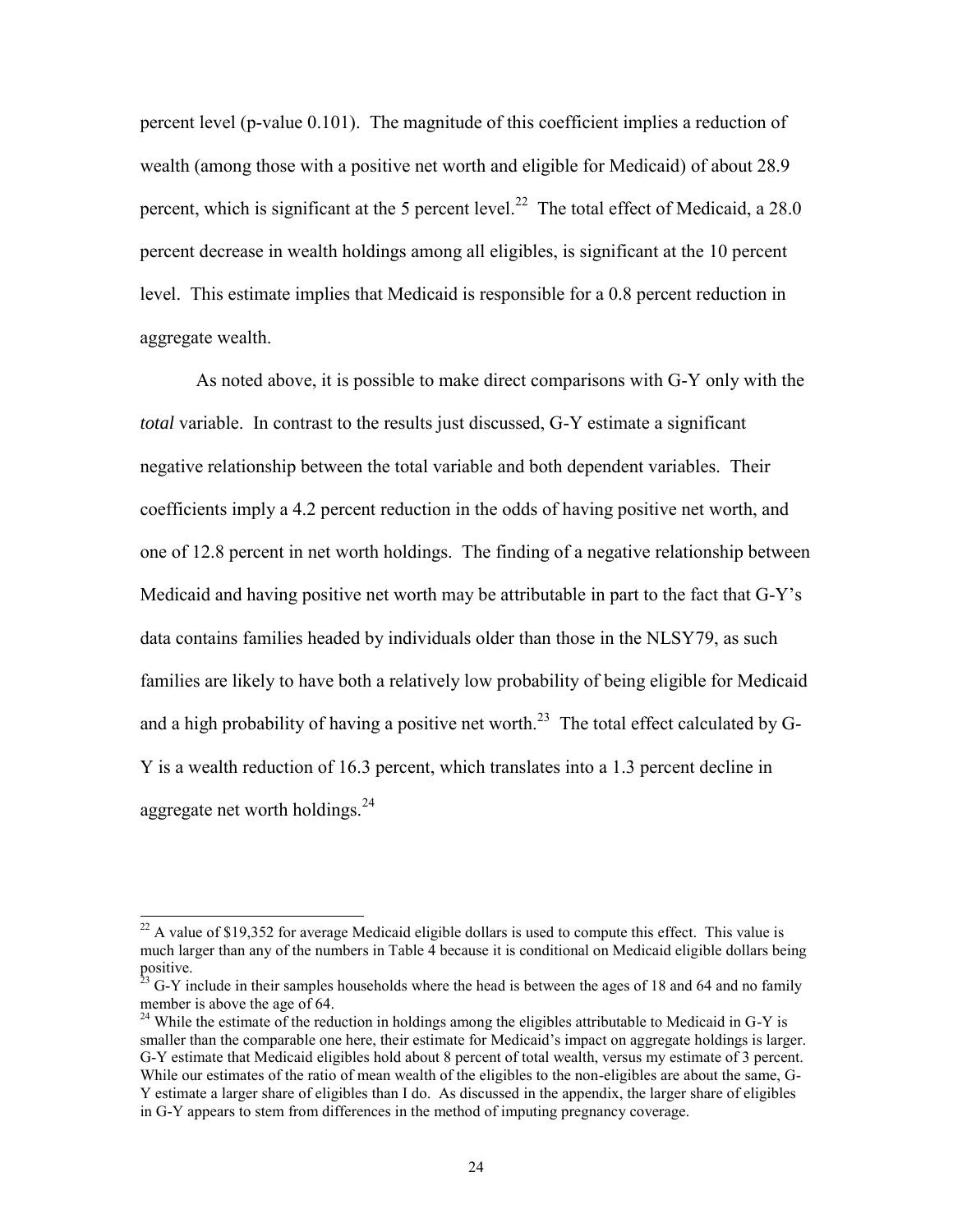Thus, while my estimate using an instrument for *total* Medicaid-eligible dollars of the effect of Medicaid on the wealth of those eligible is statistically significant and nearly twice that in G-Y, the fact that the estimate of Medicaid's impact using an instrument for *current* Medicaid-eligible dollars is much smaller and not near significance at conventional levels raises a puzzle. Given that the correlation between the two instruments is in the neighborhood of 0.9 and that the correlation between the two endogenous regressors is about the same, and given that the fixed-effects results did not vary much between the two Medicaid-eligible dollar variables, why would the results be so different across these two variables when using IV methods? This puzzle will be considered further in the next section.

#### **VI. Sensitivity Analyses Using G-Y's SIPP Sample and the NLSY79**

 The results of section V raise some questions that warrant further investigation. First, why do the IV results using the NLSY79 differ from those in G-Y using the SIPP? Second, in light of those differences, how robust are the G-Y results? Third, why do the IV results using the NLSY79 vary by choice of the variable measuring Medicaid-eligible dollars? To address these issues, I first re-analyze the SIPP sample and then I return to the NLSY79 sample.

## **A. G-Y's SIPP Sample**

With the datasets and programs provided by G-Y, I first reproduce their results, as shown in Table 6. The coefficients for total Medicaid-eligible dollars, -0.0081 for positive wealth holdings and -0.0251 for the log of wealth, are significant at the 1 percent level and, as noted above, imply a 4.2 percent reduction in the odds of having positive net worth, and one of 12.8 percent in net worth holdings. As a first step toward reconciling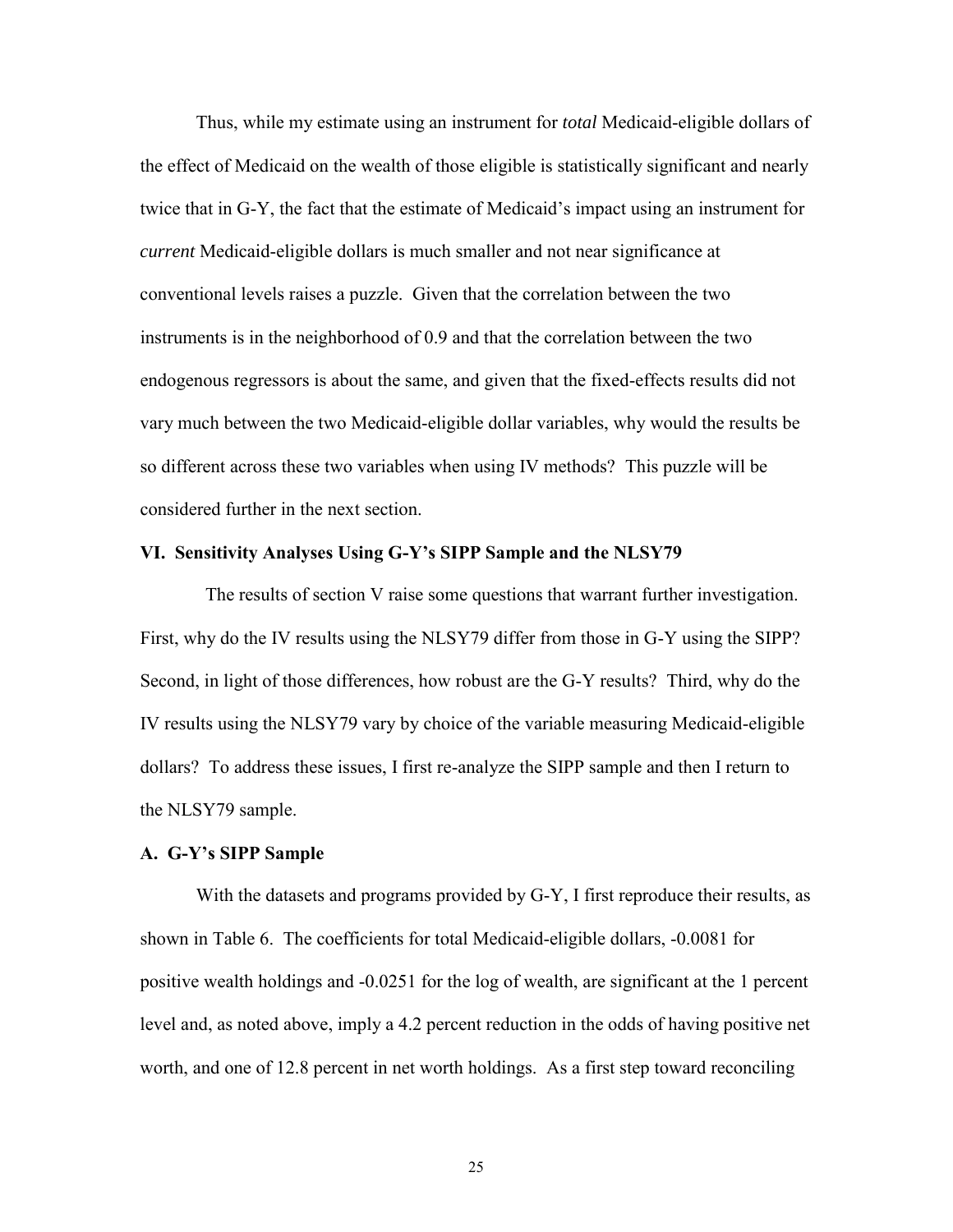the results of the two datasets, I restrict their sample from having household heads aged 18 to 64 to include only those households where the head was aged between 14 and 22 in 1979, as were the respondents to the NLSY79. The results of this sample restriction are quite striking: neither coefficient is statistically significant, and their magnitudes, particularly the one for the log of wealth, drop dramatically. Thus, at least in the SIPP data, G-Y's overall findings do not apply to the NLSY79 cohort.

It is difficult to pinpoint why effects might differ by cohort. Maynard and Qiu (2009) found that estimates differ by wealth and income quantile for G-Y's full sample, with the effects being strongest at the middle of the distributions. Thus, depending on how any particular cohort is distributed, one would expect a different average effect from the full sample. In addition, the various Medicaid eligibility expansion themselves had varying effects (Card and Shore-Sheppard, 2004), and cohorts will differ to the extent to which they had children of the right age and were in the income range to be affected by any particular expansion.

 Besides testing for robustness with respect to age of household head, it is also of interest to assess the sensitivity of G-Y's findings to their assumption that the interactions of education, family structure, state and year other than state x year do not affect savings decisions except through their influence on Medicaid eligible-dollars. A similar exercise was undertaken first by Shore-Sheppard (2008) and then by Gruber and Simon (2008) in the context of assessing the effect of the expansion of Medicaid eligibility on health insurance coverage. In Table 6, I redo the SIPP analysis, including second-order interactions for education x state, education x year, education x age of children, age of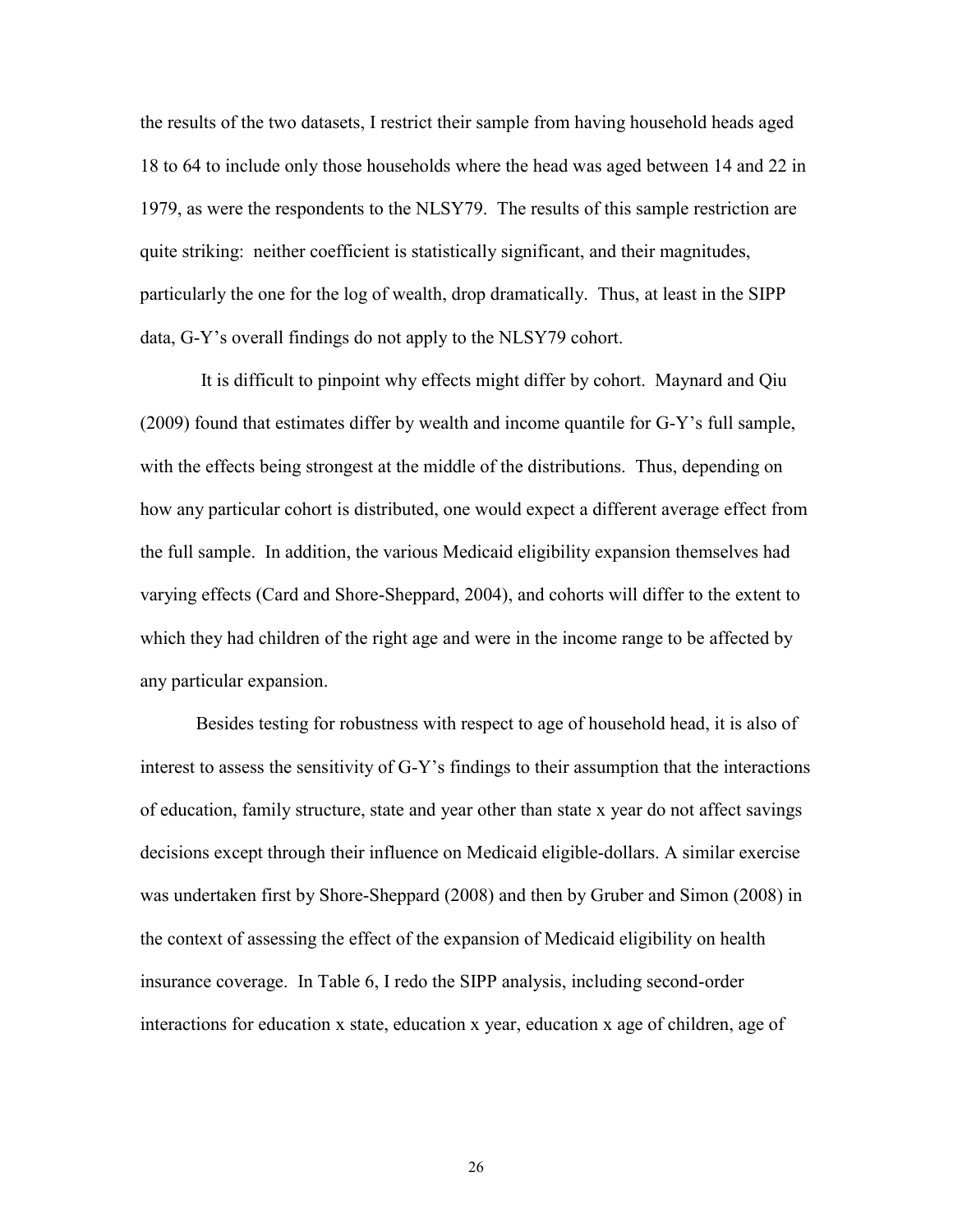children x state, age of children x year, first individually then altogether.<sup>25</sup> The results are generally robust, but there is an important exception. When age x state interactions are included, the coefficient goes down by more than 50 percent, which, with a large increase in the standard error, makes it no longer statistically significant. Thus, it may be the case that state fixed factors have different effects at different ages (Gruber and Simon, 2008). When all the second order interactions are put into the specification, the coefficient for the LPM model becomes positive and marginally significant, while the coefficient in the log wealth model becomes too negative  $-$  at  $-0.4648$  it is more than 18 times the magnitude of the baseline coefficient – to be believed. It appears that the inclusion of all these interactions makes the instrument so weak as to render the results unreliable.

## **B. NLSY79**

 $\overline{a}$ 

### **1. Including Second-Order Interactions**

In Section V, a puzzle arose in that the results for the current and total Medicaideligible dollars variables were quite different from each other, even though the fixed effects were quite similar and even though the two actual and two simulated variables have very high correlations with each other. Further, when biased downward OLS is used, the two variables yield almost identical results. Using the *current* variable, one obtains an estimate that Medicaid eligibility reduces wealth holdings among those with positive wealth and eligible for Medicaid by 48 percent, compared to the 46 percent estimate for the *total* variable. This similarity suggests that the choice of instrument is

<sup>&</sup>lt;sup>25</sup> Education refers to four categories for the education level of the household head, state and year are represented by indicator variables, and age of children refer to a series of variables referring to the number of children ages 0 to 18.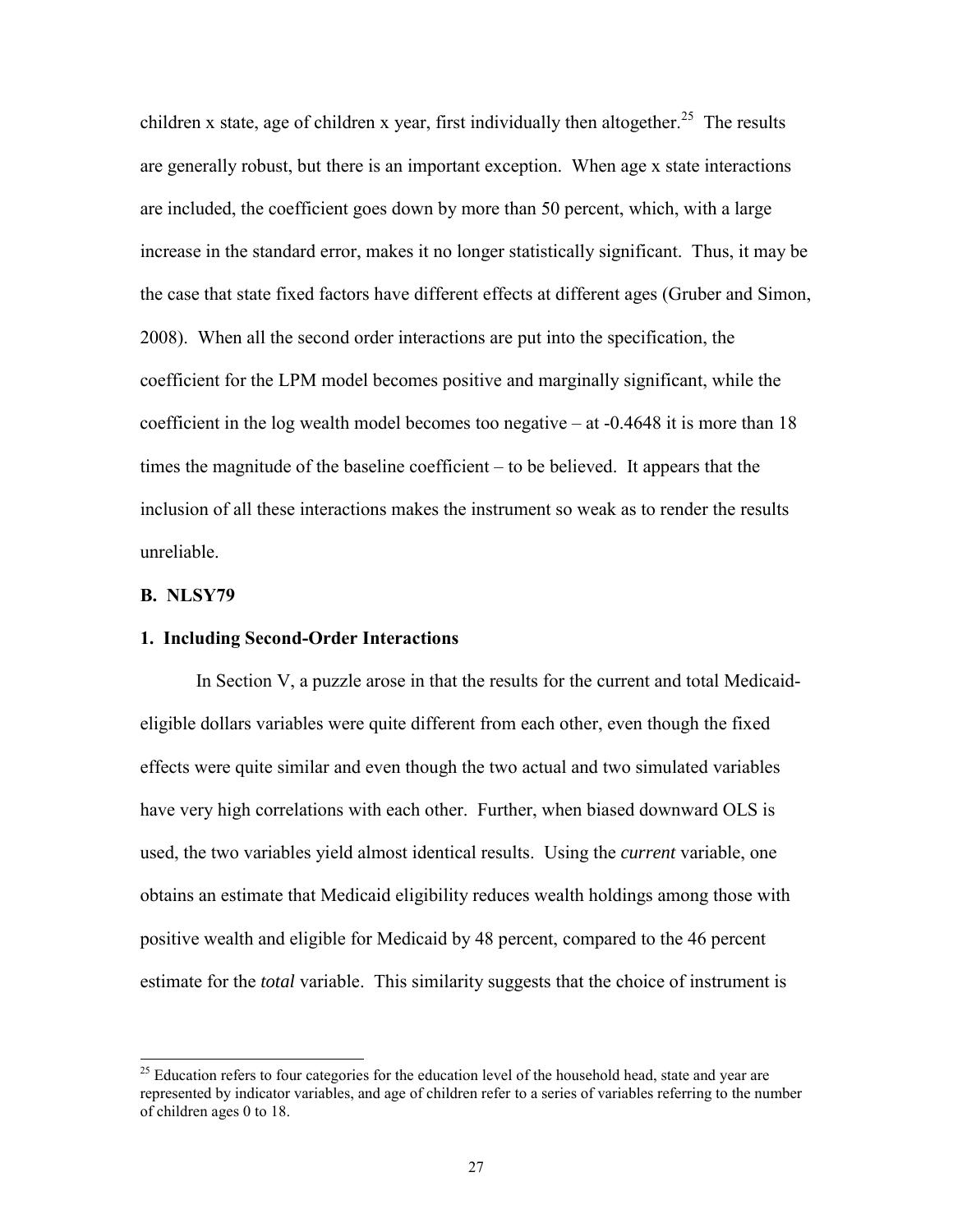driving the results, raising the possibility that there is a direct relationship between the instrument for *total* Medicaid-eligible dollars and wealth.

The main difference between the two instruments is that the *total* variable is disproportionately larger for those with young children, particularly if the family head does not have a high level of education.<sup>26</sup> Though it is conceivable that the variation in simulated total Medicaid-eligible dollars that comes about from interactions between the education of the head and the presence of children at each age 18 or under is related to wealth through its correlation with actual Medicaid eligibility, I discussed in section IV plausible scenarios for such interactions affecting wealth directly.

To investigate this issue further, I reran the IV regressions including the education x age of children interactions, the results of which are shown in Table 7. The coefficient in the positive wealth equation becomes negative, though, not significant, while that in the log wealth equation is negative and significant. Closer inspection, however, reveals that results are not what they first appear. The coefficient has more than tripled in magnitude, implying that Medicaid eligibility reduces wealth holdings among the eligibles by a whopping 66 percent. This figure is simply too large to be believed, as the OLS results, which should be biased downward severely, suggest a 45 percent reduction. Another sign that there is a problem with this estimate is that neither the OLS or fixedeffects results are much affected by the inclusion of the education x age of children interactions, suggesting that actual eligibility is nearly orthogonal to these interactions, while simulated eligibility is not. The inclusion of the additional controls substantially

<sup>&</sup>lt;sup>26</sup> It may be worth noting that this difference between the current and total variables comes about from my inclusion in Medicaid-eligible dollars of non-pregnancy adult medical expenditures, in contrast to G-Y. When I do not include such expenses, neither variable is significant. See Appendix, particularly its Table 2, for details.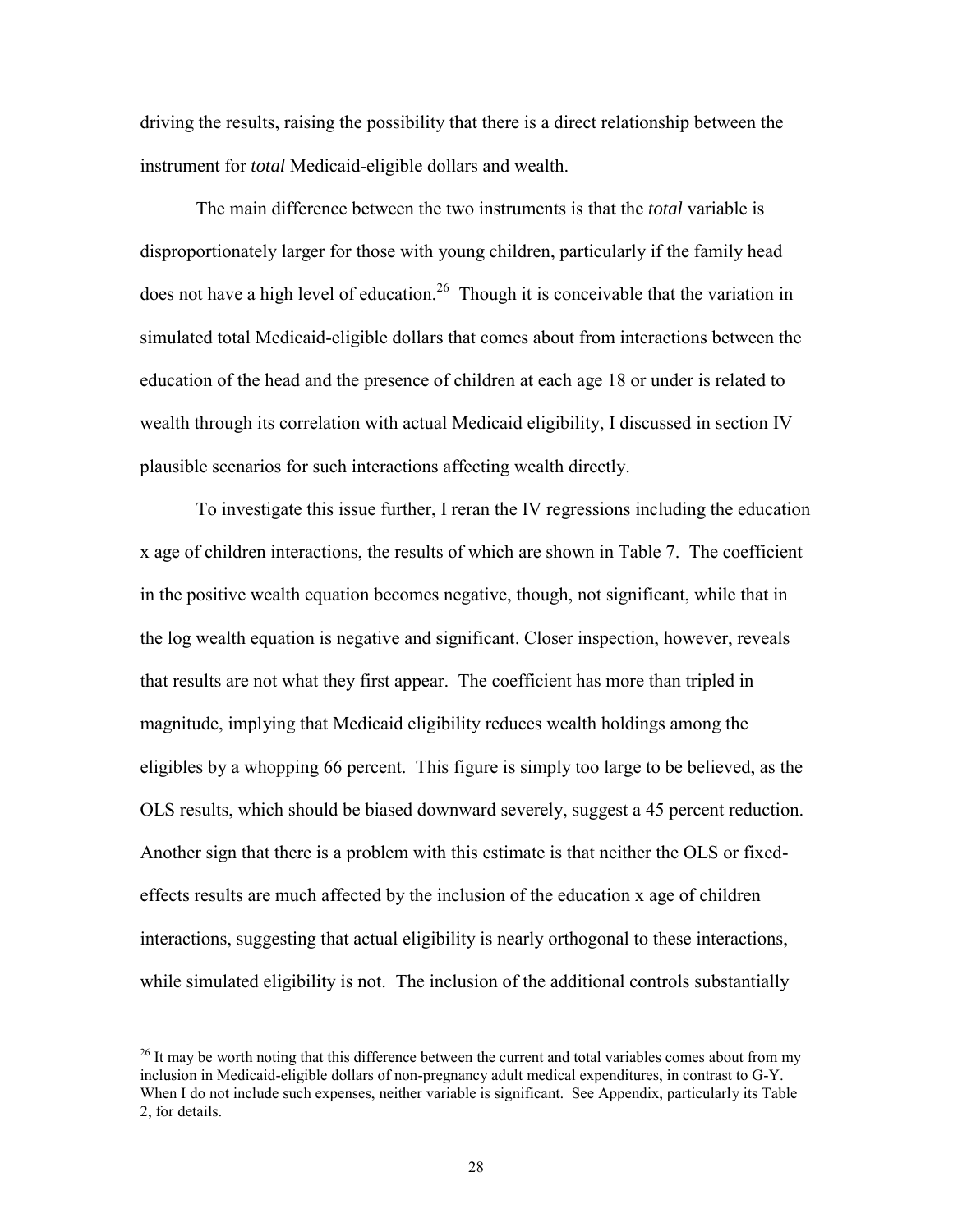weakens the relationship between the endogenous regressor and instrument (the common exogenous variables explain more than 90 percent of the variation of the instrument, helping to lower to 0.005 the partial  $R^2$  between the total instrument and endogenous regressor), exacerbating any problems arising from a direct relationship between the instrument and wealth, finite-sample bias and measurement error.

 In addition to the inclusion of education x age interactions, I also subjected the NLSY79 data to the same sensitivity checks as the SIPP data and these are also presented in Table 7. The somewhat peculiar positive and significant relationship between Medicaid eligibility and positive wealth, found for both variables, is fairly robust. Of greater interest, however, is what happens in the log wealth equations. For the *current*  variable, the results are completely consistent in that there continues to be no suggestion of a significant negative relationship between Medicaid eligibility and wealth holdings. The coefficient of the *total* variable, which was nearly significant at the 10 percent level in the baseline results, becomes significant at the 5 percent level when two second order interactions are added (not including the education x age of children interaction already discussed) and at the 1 percent level when all second order interactions are included. The all interactions coefficient is also too large in magnitude to be credible.

## **2. By Sub-Period**

As a final step toward understanding the difference between the SIPP and NLSY79 estimates, I re-estimate the latter by sub-period. Implicitly I have been assuming that all Medicaid eligibility expansions have the same impact, but, as Shore-Sheppard (2008) notes, this does not appear to have been the case, as different expansions have had different take up-rates (Card and Shore-Sheppard, 2004). To allow for this, I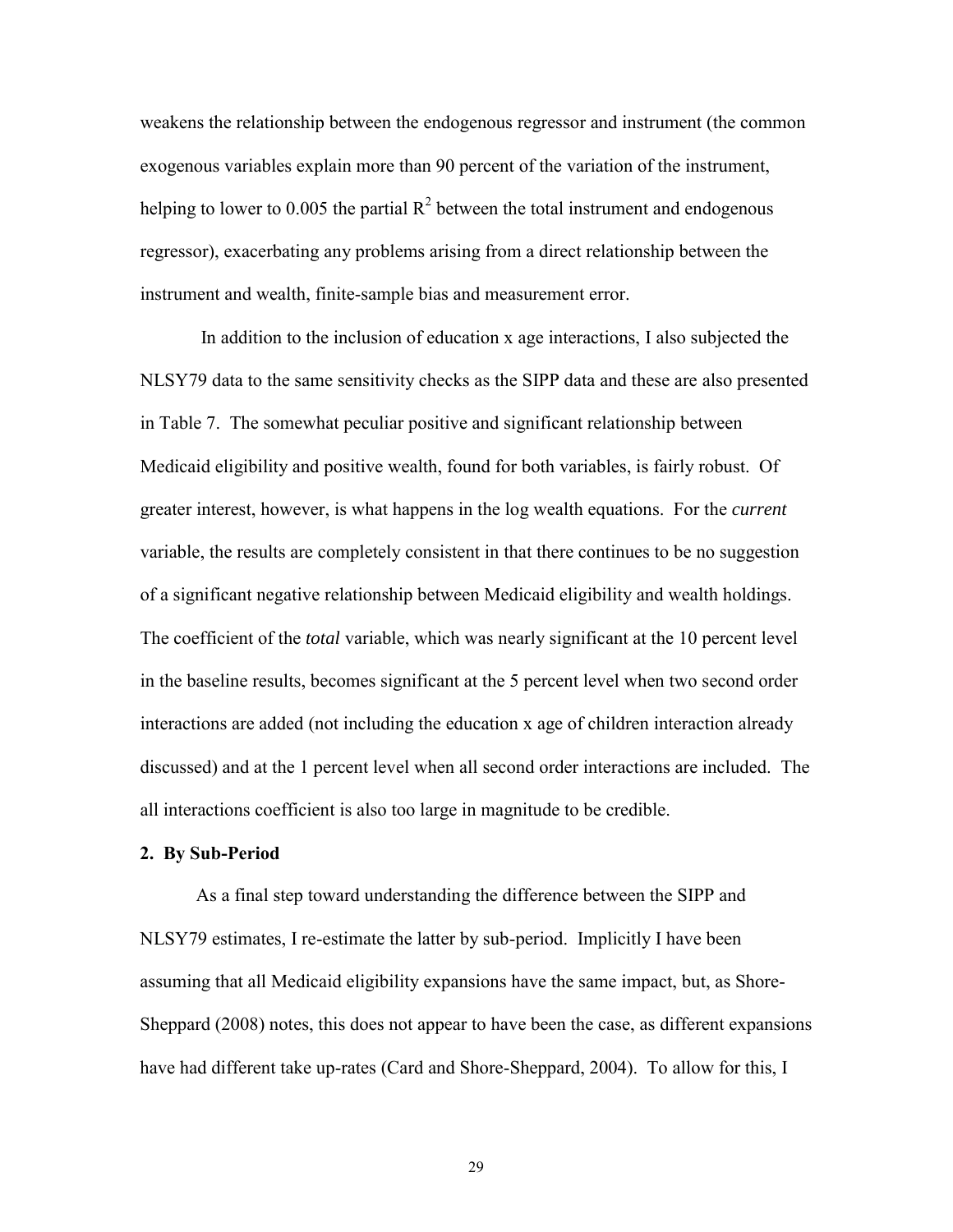follow Shore-Sheppard and divide the sample into two sub-periods, 1987-92 and 1993-96 and re-estimate the IV models on the NLSY79 data. I do not re-estimate the models on the SIPP data, as those data run from 1984-93, so that is there is only one year of data in the second sub- period.

In the first sub-period, changes in Federal requirements led to the eligibility expansions, while, in the second, States were given the option to extend eligibility. In the process, families with relatively higher incomes became eligible. The expected effects of dividing the sample are not clear. Better-off families may have been less aware of their Medicaid options or may face greater stigma from using such a program and thus would be less likely to have their behavior affected, pointing to weaker effects in the second period. Maynard and Qiu (2009), in their re-examination of G-Y's data, find that effects are strongest toward the middle of the wealth and income distributions and weak or nonexistent at the top and bottom, so the mean effect would depend on exactly which types of families are affected by the change in eligibility.

As it turns out, there are stark differences between the two sub-periods, as shown in the bottom panel of Table 7. For 1993-95, there is no sign that Medicaid deters savings. In fact, there is a positive, though not significant, relationship between Medicaid-eligible dollars and wealth even among those with positive wealth. The situation is different in 1987-92, in that the coefficient on *total* Medicaid-eligible dollars is negative and significant, and, at -0.0257, fairly sizeable. Nonetheless, the puzzle remains that the *current* Medicaid-eligible variable is not significant. Thus, restricting the analysis to 1987-92 has helped to reconcile the SIPP and NLSY79 results for the *total* variable, but even for this period, the results are not robust to the choice of variable.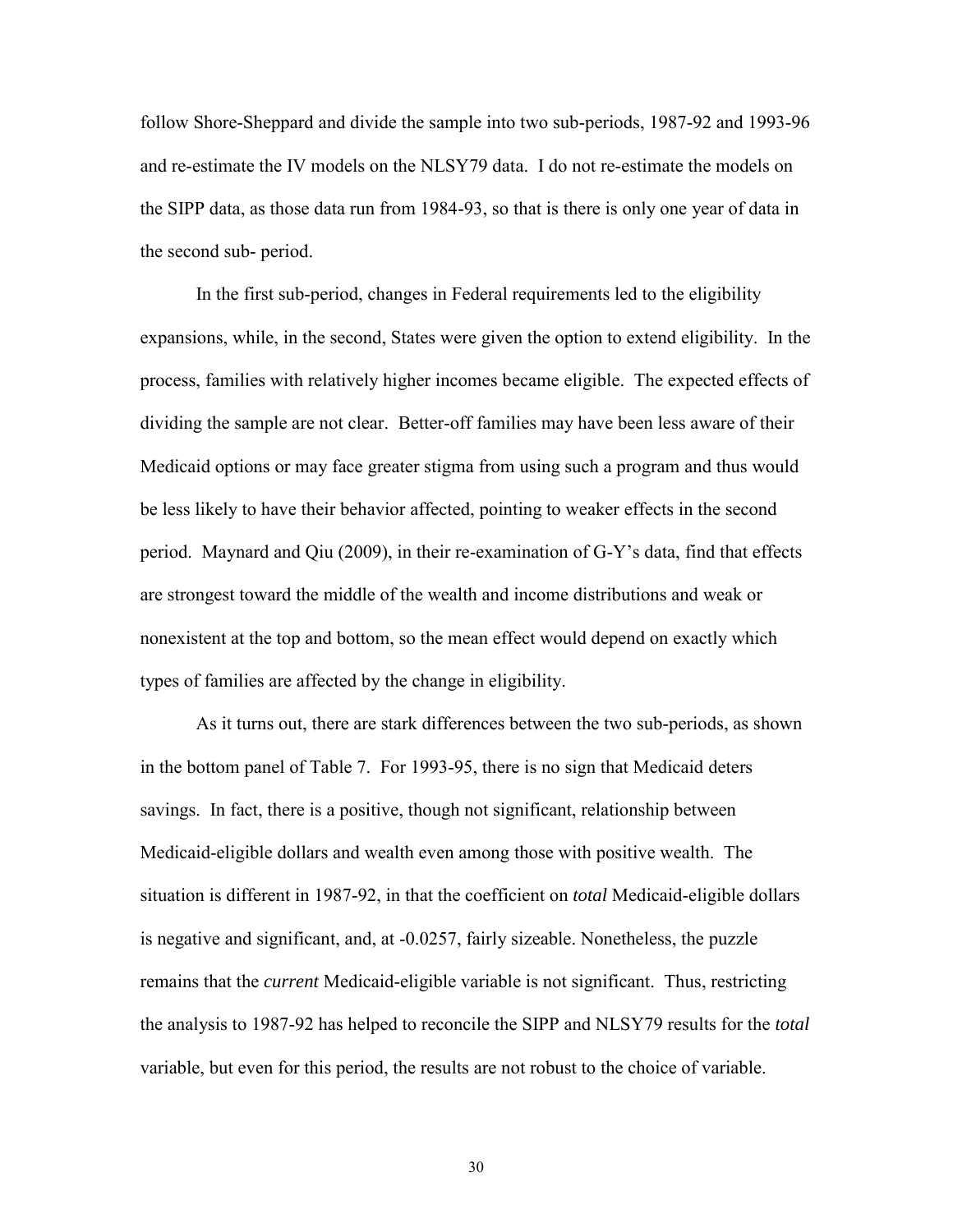### **VI. Conclusions**

Does public health insurance reduce wealth holding? This paper has taken a fresh look at this important question. First, I applied the instrumental-variables approach employed by G-Y to a different dataset, the National Longitudinal Survey of Youth, 1979 (NLSY79) for the period 1987-96, while at the same time examining an alternative instrument. Second, and this was a key reason for using the longitudinal data in the NLSY79, I observed families before and after becoming eligible for Medicaid, and used fixed-effects to control for family-specific unobservable factors that are correlated with both Medicaid eligibility and wealth accumulation. Third, I made use of the SIPP data used by G-Y themselves, and examined the sensitivity of their conclusions to omitted factors, as well as to the restriction of their sample to household heads of the same age as those in the NLSY79 cohort.

The NLSY79 results turn out to differ depending on the choice of instrument. Using *current* Medicaid-eligible dollars, there is no evidence that Medicaid deters saving. For the theoretically preferred instrument, *total* Medicaid-eligible dollars, the instrument used by G-Y, the evidence is more ambiguous, as there sometimes is a negative relationship and sometimes not, depending on specification and time period. The difference between the results for the two variables raised questions, however, about the validity of the second instrument – whether it included education x age of children interactions that might be related directly to wealth – but testing that suspicion proved difficult. It turns out, moreover, that assessment of the impact of Medicaid using fixed effects had its limitations as well. Given the likelihood that changes in Medicaid eligibility are correlated with unobservables that are not constant over time, one would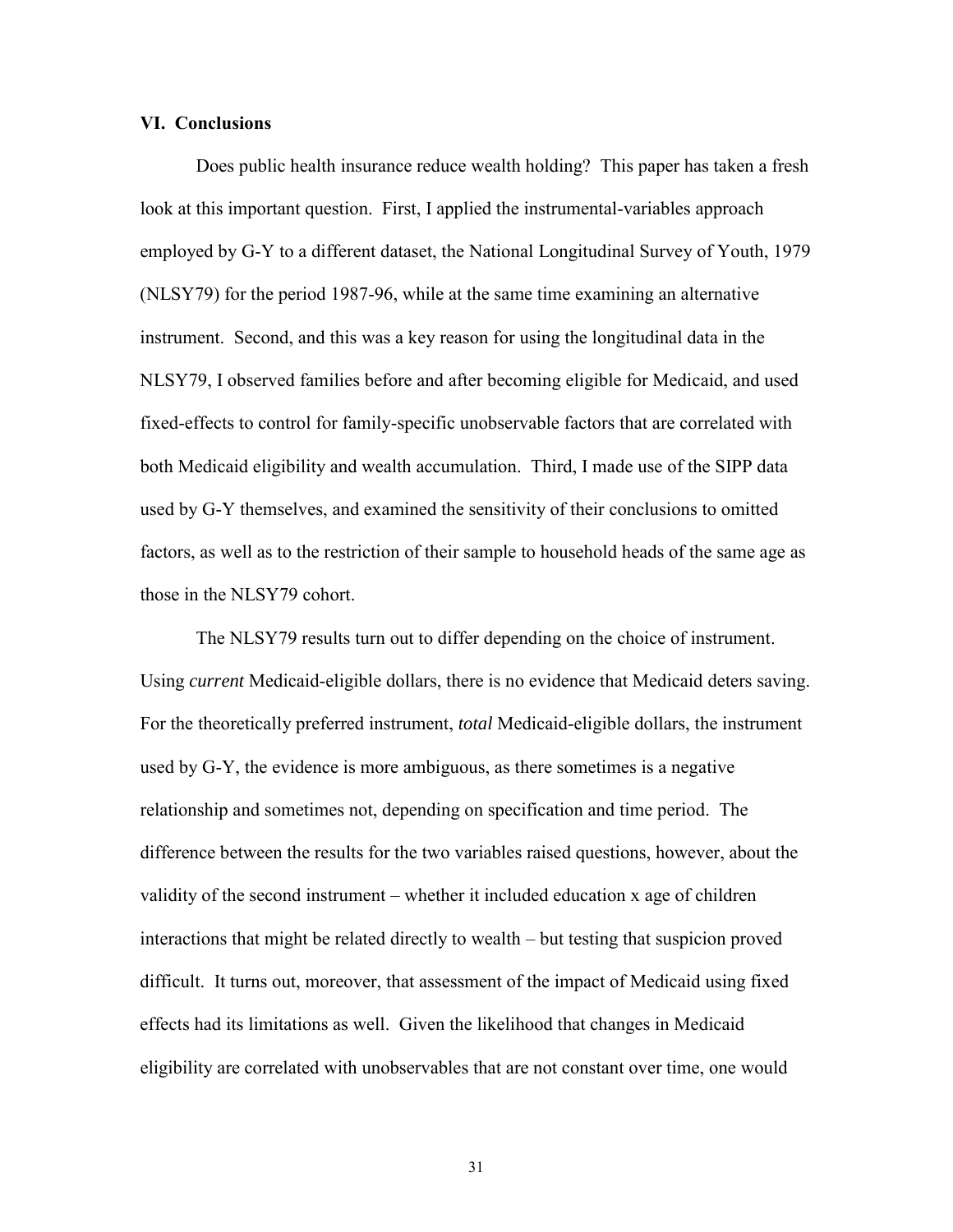have reason to believe that these estimates would provide an upper bound. Any measurement error would, however, bias the estimates in the opposite direction. Finally, while results using SIPP data were certainly more robust than those using the NLSY79, the estimates even with this dataset were sensitive to age of head restrictions and to the inclusion of age of children x state interactions.

In sum, then, it seems one must be cautious about inferring the effects of Medicaid on wealth. It is the case, however, that, despite ambiguity about the effect of Medicaid on the wealth of those eligible for it, the credible estimates of the impact of Medicaid on aggregate wealth holdings were consistently small. Thus, this paper adds to a growing body of literature (Gruber and Yelowitz 1999; Powers 1998; Ziliak 2003; Hurst and Ziliak 2006; Maynard and Qiu 2009) that suggests that public assistance programs explain little in terms of the overall skewness of the distribution of wealth, implying that researchers will have to look elsewhere for explanations of the low saving rate among the income-poor.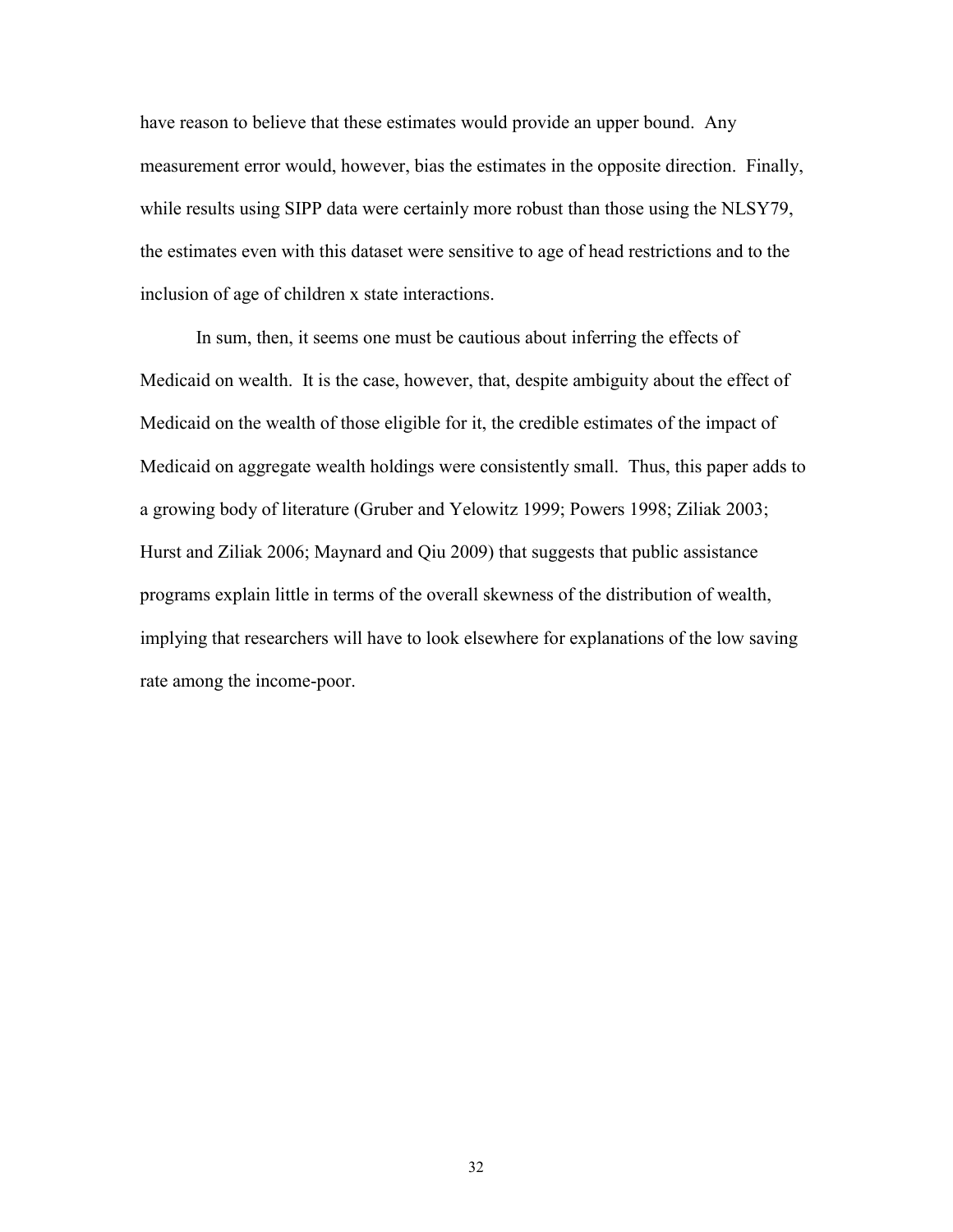### **References**

- Acemoglu, Daron and Joern-Steffen Pischke. 2000. "Does Inequality Encourage Education?" Unpublished, MIT and LSE, August.
- Aigner, Dennis J. 1973. "Regression with a Binary Independent Variable Subject to Errors of Observation." *Journal of Econometrics* 1:49-60.
- Beverly, Sondra. "How Can the Poor Save? Theory and Evidence on Saving in Low-Income Households." Center for Social Development, Washington University, Working Paper No. 97-3, July.
- Bound, John, David A. Jaeger and Regina M. Baker. 1995. "Problems with Instrumental Variables Estimation When the Correlation Between the Instruments and the Endogenous Explanatory Variables Is Weak." *Journal of the American Statistical Association*, Vol. 95, No. 430, June, pp. 443-450.
- Branscome, James M., Philip F. Cooper, John Sommers, and Jessica P. Vistnes. 2000. "Private Employer-Sponsored Health Insurance: New Estimates By State." *Health Affairs*, 9(1):139-147.
- Browning, Martin and Thomas F. Crossley. 2001. "The Life-Cycle Model of Consumption and Saving." *Journal of Economic Perspectives*, Vol. 15, No. 3, Summer, pp. 3-22.
- Card, David and Lara D. Shore-Sheppard. 2004. "Using Discontinuous Eligibility Rules to Identify the Effects of the Federal Medicaid Expansions." *Review of Economics and Statistics*, Vol. 86, No. 3, pp. 752-766.
- Carney, Stacie and William G. Gale. 2001. "Asset Accumulation Among Low-Income Households." In T. M. Shapiro & E. N. Wolff (Eds.), *Assets for the Poor: The Benefits of Spreading Asset Ownership*. New York, NY: Russell Sage Foundation.
- Carroll, Christopher D., Karen E. Dynan, and Spencer D. Krane. 2003. "Unemployment Risk and Precautionary Wealth: Evidence from Households' Balance Sheets." *Review of Economics and Statistics* 85, 586-604.
- Caucutt, Elizabeth M., Nezih Guner and John Knowles. 2001. "The Timing of Births: A Marriage Market Analysis." PIER Working Paper 01-044, October.
- Congressional Research Service. 1993. *Medicaid Source Book: Background Data and Analysis*, Washington, DC: U.S. Government Printing Office.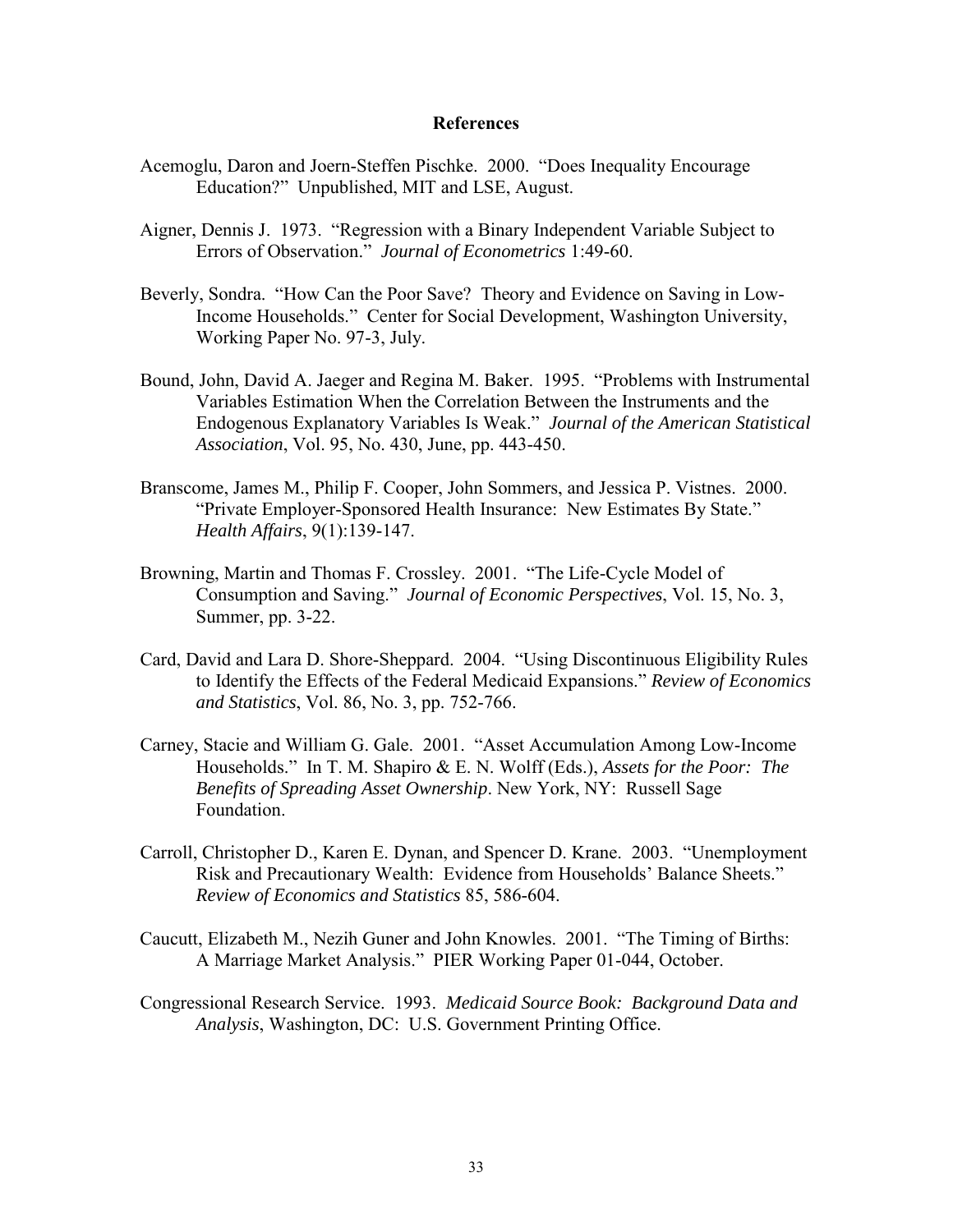- Currie, Janet and Jonathan Gruber. 1996. "Health Insurance Eligibility, Utilization of Medical Care, and Child Health." *Quarterly of Journal Economics* 111(2):431- 466.
- Currie, Janet and Duncan Thomas. 1995. "Medical Care for Children: Public Insurance, Private Insurance, and Racial Differences in Utilization." *Journal of Human Resources* 30(1):135-162.
- Cutler, David M. and Jonathan Gruber. 1996. "Does Public Insurance Crowd out Private Insurance." *Quarterly Journal of Economics* 111(2):391-430.
- Davidson, Russell and James G. MacKinnon. 1993. *Estimation and Inference in Econometrics*. New York: Oxford University Press.
- Dynan, Karen E., Jonathan Skinner and Stephen P. Zeldes. 2004. "Do the Rich Save More?" *Journal of Political Economy* 112(2):397-444.
- Franco, Celinda M. and Carmen D. Solomon. 1987. "State Use of the Aid to Families with Dependent Children-Unemployed Parent (AFDC-UP) Program: An Overview." Congressional Research Service, 87-969 EPW, December 8.
- Gruber, Jonathan. 2003. "Medicaid." In Robert A. Moffitt, ed., *Means-Tested Transfer Programs in the U.S.*, pp. 15-78.
- Gruber, Jonathan and Kosali Simon. 2008. "Crowd-Out 10 Years Later: Have Recent Public Insurance Expansions Crowded Out Private Health Insurance?" *Journal of Health Economics* 27:201-217.
- Gruber, Jonathan and Aaron Yelowitz. 1997. "Public Health Insurance and Private Savings." NBER Working Paper No. 6041, May.
- Gruber, Jonathan and Aaron Yelowitz. 1999. "Public Health Insurance and Private Savings." *Journal of Political Economy* 107(6), part 1:1249-1274.
- Hubbard, R. Glenn, Jonathan Skinner and Stephen P. Zeldes. 1995. "Precautionary Saving and Social Insurance." *Journal of Political Economy* 103(2):360-399.
- Hurst, Erik and James P. Ziliak. 2006. "Do Welfare Asset Limits Affect Household Saving? Evidence from Welfare Reform." *Journal of Human Resources*, 41(1):  $46 - 71$ .
- Kane, Thomas, Cecilia Elena Rouse and Douglas Staiger. 1999. "Estimating Returns to Schooling When Schooling is Misreported." NBER Working Paper No. 7235, July.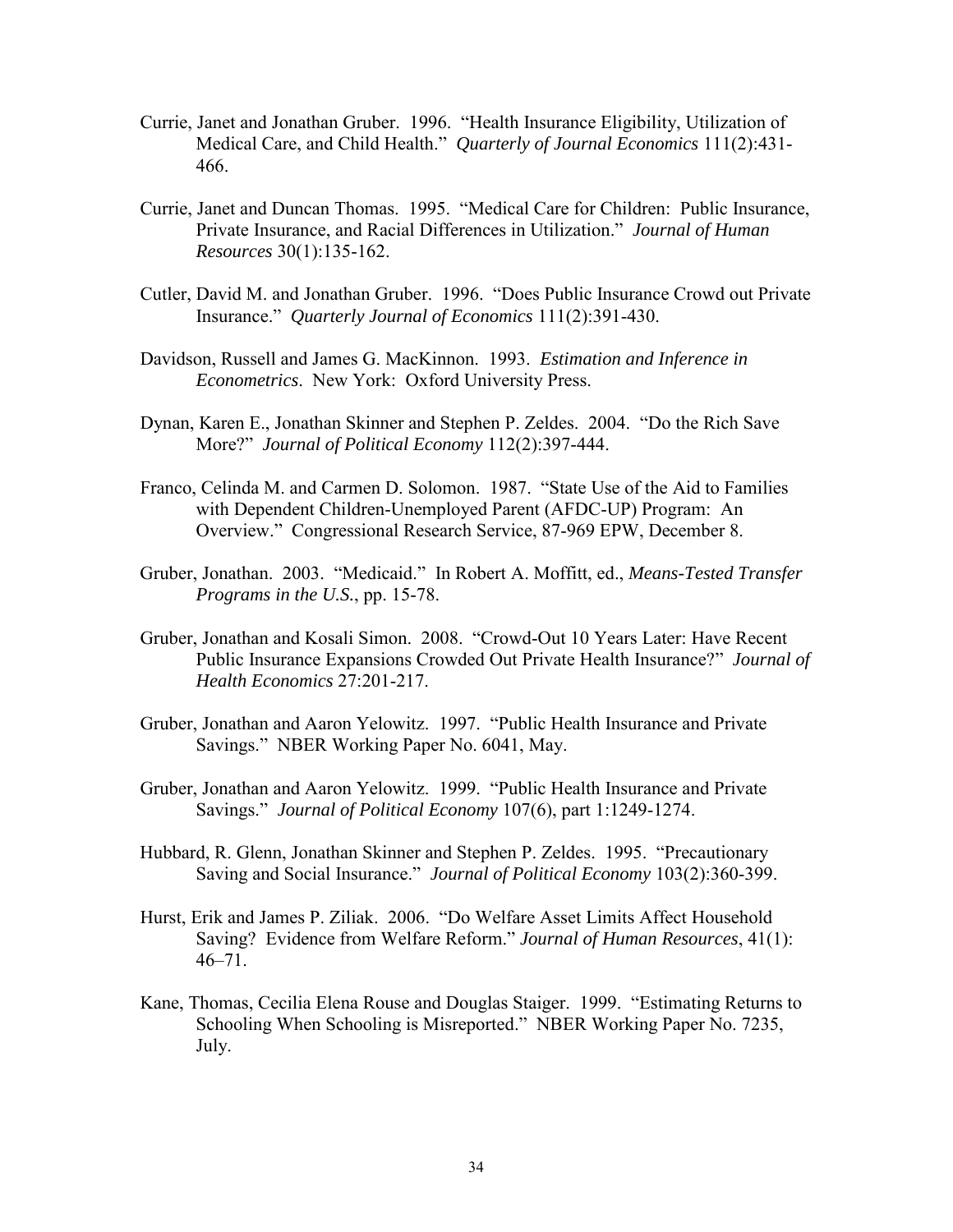- Lawrance, Emily C. 1991. "Poverty and the Rate of Time Preference: Evidence from Panel Data." *Journal of Political Economy* 99(1):54-77.
- MaCurdy, Thomas, Thomas Mroz, and R. Mark Gritz. 1998. "An Evaluation of the NLSY." *Journal of Human Resources* 33(2):345-436.
- Maynard, Alex and Jiaping Qiu. 2009. "Public Insurance and Private Savings: Who Is Affected and By How Much?" *Journal of Applied Econometrics*, Vol. 24, No. 2, 2009, pp. 282-308.
- National Governors' Association. Various issues. *MCH Update: State Coverage of Pregnant Women*, Washington, DC.
- Powers, Elizabeth. 1998. "Does Means-Testing Discourage Saving? Evidence from a Change in AFDC Policy in the United States." *Journal of Public Economics* 68(1):33-53.
- Rendon, Silvio. 2007. "Does Wealth Explain Black-White Differences in Early Employment Careers? *[Journal of Business and Economic Statistics](http://miranda.asa.catchword.org/vl=3622705/cl=14/nw=1/rpsv/cw/asa/07350015/v25n4/s8/p484)* 25(4):484- 500.
- Scholz, John Karl and Ananth Seshadri. 2009. "Children and Household Wealth." University of Wisconsin-Madison, unpublished, July.
- Shore-Sheppard, Lara D. 2008. "Stemming the Tide? The Effect of Expanding Medicaid Eligibility on Health Insurance Coverage." *The B.E. Journal of Economic Analysis & Policy*: Vol. 8: Iss. 2 (Advances), Article 6.
- Starr-McCluer, Martha. 1996. "Health Insurance and Precautionary Savings." *American Economic Review*, Vol. 86(1):285-295.
- Staiger, Douglas and James H. Stock. 1997. "Instrumental Variables Regression with Weak Instruments." *Econometrica*, Vol. 65, No. 3, May, pp. 557-586.
- U.S. Department of Health and Human Services, Administration for Children and Families, Office of Family Assistance. 1990-91*. Characteristics of State Plans for Aid to Families with Dependent Children*. Washington, DC.
- U.S. House of Representatives, Committee on Ways and Means. 1994*. Background Material and Data on Programs Within the Jurisdiction of the Committee on Ways and Means*. Washington, DC: Government Printing Office.
- Wolff, Edward N. 1998. "Recent Trends in the Size Distribution of Household Wealth." *Journal of Economic Perspectives*, Vol. 12, No. 3, Summer, pp. 131-150.
- Yazici, Esel Y. and Robert Kaestner. 2000. "Medicaid Expansions and the Crowding Out of Private Health Insurance Among Children." *Inquiry* 37(1): 23-32.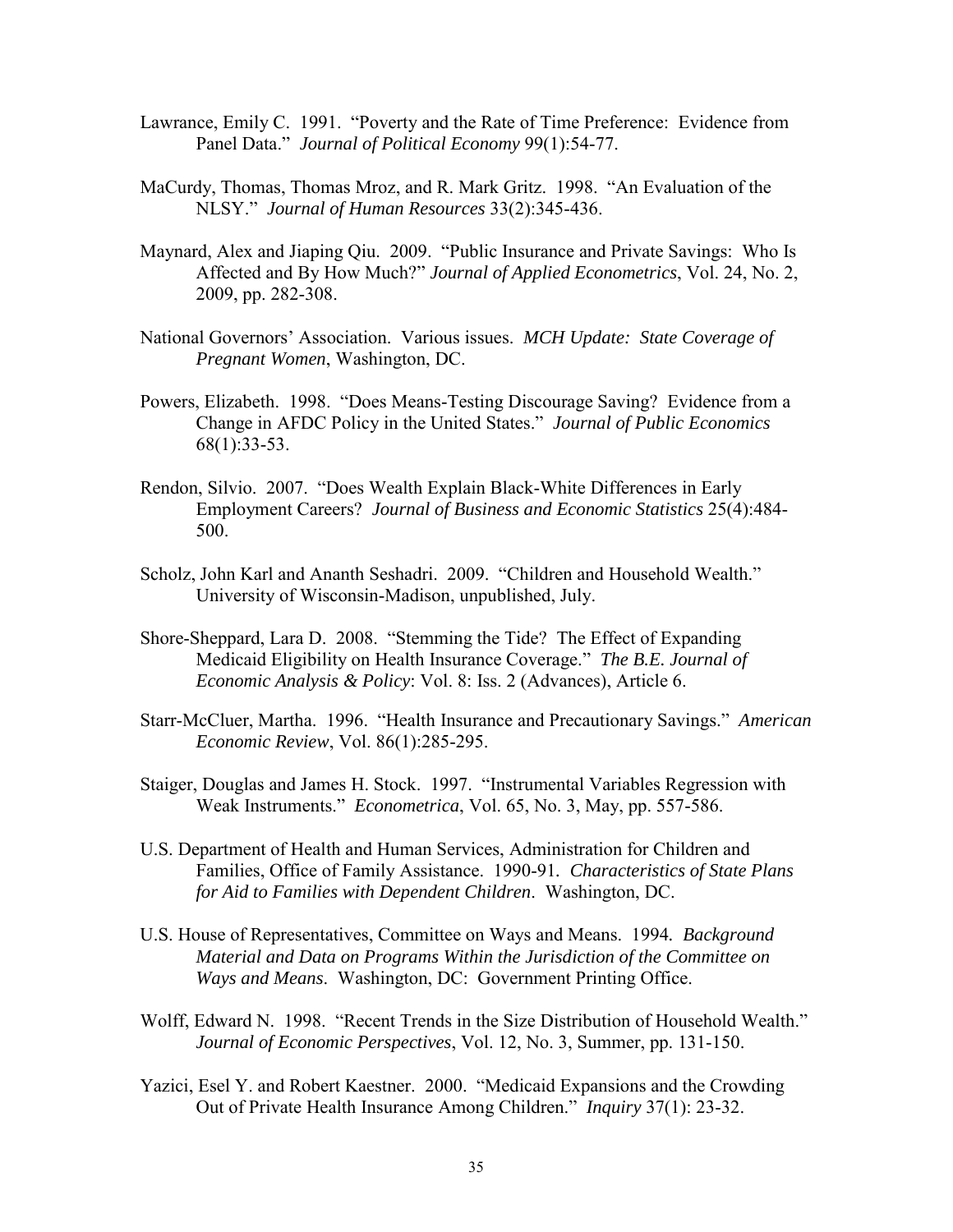- Zagorsky, Jay L. 1999. "Young Baby Boomers' Wealth." *Review of Income and Wealth*  $45(2):435-456.$
- Ziliak, James P. 2003. "Income Transfers and Assets of the Poor," *Review of Economics and Statistics* 85(1): 63–76.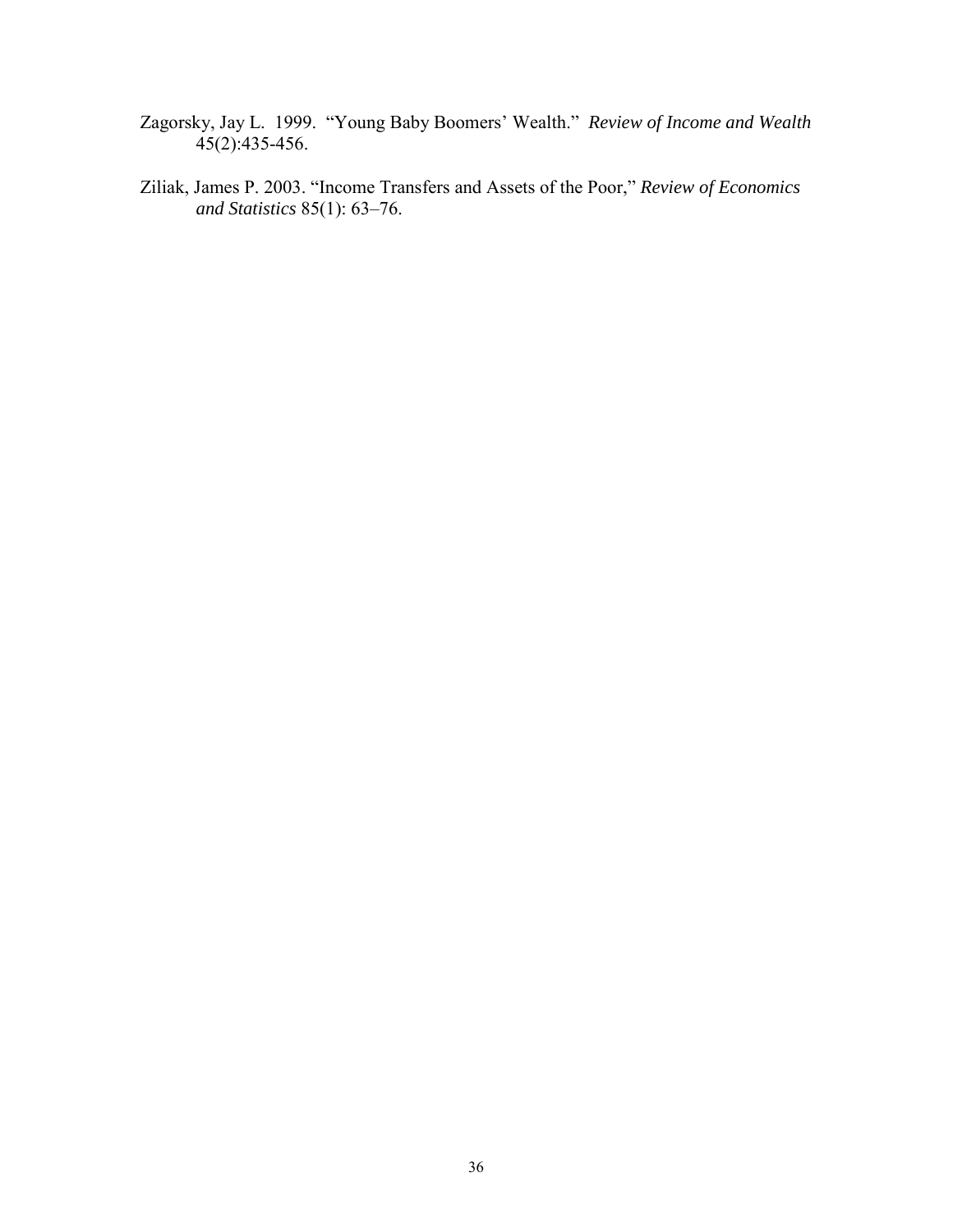|        |        | Fraction<br>with |          |        |          |           |           |
|--------|--------|------------------|----------|--------|----------|-----------|-----------|
|        |        | Positive         |          |        |          | First     | Third     |
| Survey |        | <b>Net</b>       | First    |        | Third    | Quartile/ | Quartile/ |
| Year   | Mean   | Worth            | Quartile | Median | Quartile | Median    | Median    |
|        |        |                  |          |        |          |           |           |
| 1987   | 27,603 | 0.82             | 1,381    | 9,668  | 33,148   | 0.14      | 3.43      |
| 1988   | 38,174 | 0.84             | 1,857    | 12,202 | 43,768   | 0.15      | 3.59      |
| 1989   | 42,378 | 0.84             | 2,157    | 14,551 | 52,511   | 0.15      | 3.61      |
| 1990   | 45,315 | 0.85             | 2,407    | 16,806 | 59,183   | 0.14      | 3.52      |
| 1992   | 50,496 | 0.86             | 3,243    | 21,472 | 67,211   | 0.15      | 3.13      |
| 1993   | 53,437 | 0.86             | 3,259    | 25,245 | 74,813   | 0.13      | 2.96      |
| 1994   | 60,276 | 0.88             | 4,976    | 30,702 | 86,108   | 0.16      | 2.80      |
| 1996   | 69,382 | 0.88             | 6,600    | 40,200 | 106,000  | 0.16      | 2.64      |

## **Table 1 Summary Statistics on Wealth Holdings NLSY79, 1987-1996**

Notes: All values converted to 1996 dollars. Cross-sectional sample weights are used. Total sample size over all years is 60,689. Top and bottom 1 percent of wealth distribution in each year excluded in calculations of mean wealth.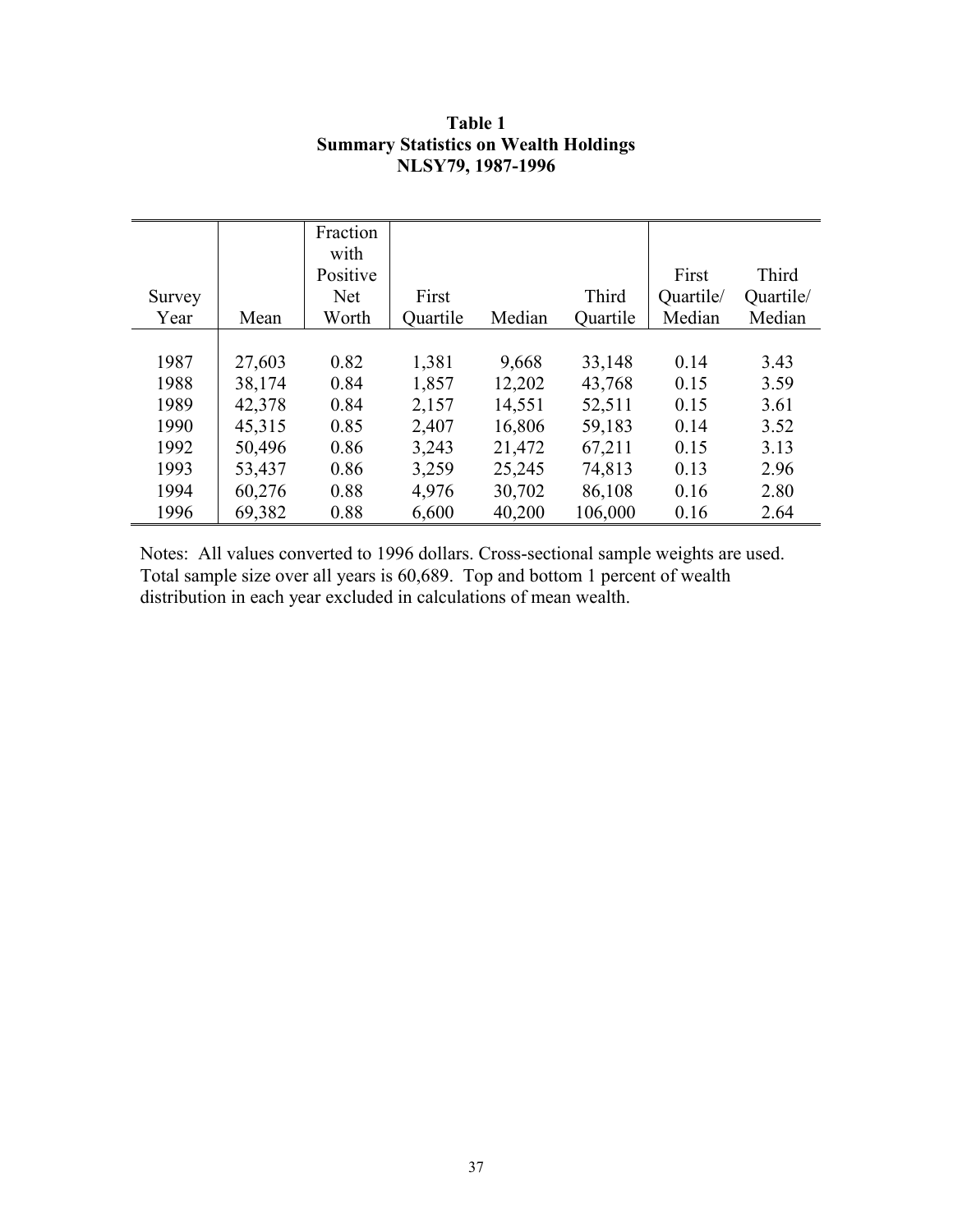|        |        |             |         |          |        | Ratio of Mean Wealth to that |          |
|--------|--------|-------------|---------|----------|--------|------------------------------|----------|
|        |        | Mean Wealth |         |          |        | for High School Graduates    |          |
|        | Less   |             |         |          | Less   |                              |          |
|        | than   | High        |         |          | than   |                              |          |
| Survey | High   | School      | Some    | College  | High   | Some                         | College  |
| Year   | School | Graduate    | College | Graduate | School | College                      | Graduate |
|        |        |             |         |          |        |                              |          |
| 1987   | 12,315 | 27,682      | 26,361  | 37,633   | 0.44   | 0.95                         | 1.36     |
| 1988   | 17,321 | 36,840      | 40,399  | 50,873   | 0.47   | 1.10                         | 1.38     |
| 1989   | 15,350 | 37,969      | 45,296  | 62,457   | 0.40   | 1.19                         | 1.64     |
| 1990   | 16,910 | 40,362      | 47,563  | 67,044   | 0.42   | 1.18                         | 1.66     |
| 1992   | 19,074 | 40,779      | 52,634  | 81,900   | 0.47   | 1.29                         | 2.01     |
| 1993   | 20,105 | 42,454      | 55,070  | 86,608   | 0.47   | 1.30                         | 2.04     |
| 1994   | 22,441 | 46,658      | 60,393  | 100,351  | 0.48   | 1.29                         | 2.15     |
| 1996   | 26,267 | 55,014      | 65,910  | 116,239  | 0.48   | 1.20                         | 2.11     |

## **Table 2 Wealth Holdings by Education of Head NLSY79, 1987-1996**

Notes: All values converted to 1996 dollars. Cross-sectional weights are used. Total sample size over all years is 60,689. Top and bottom 1 percent of the sample in each year excluded in calculations of mean values, as are 413 observations with missing education data. If respondent is male, he is considered head. If respondent is female she is considered head if not married, but her spouse is considered head if she is married.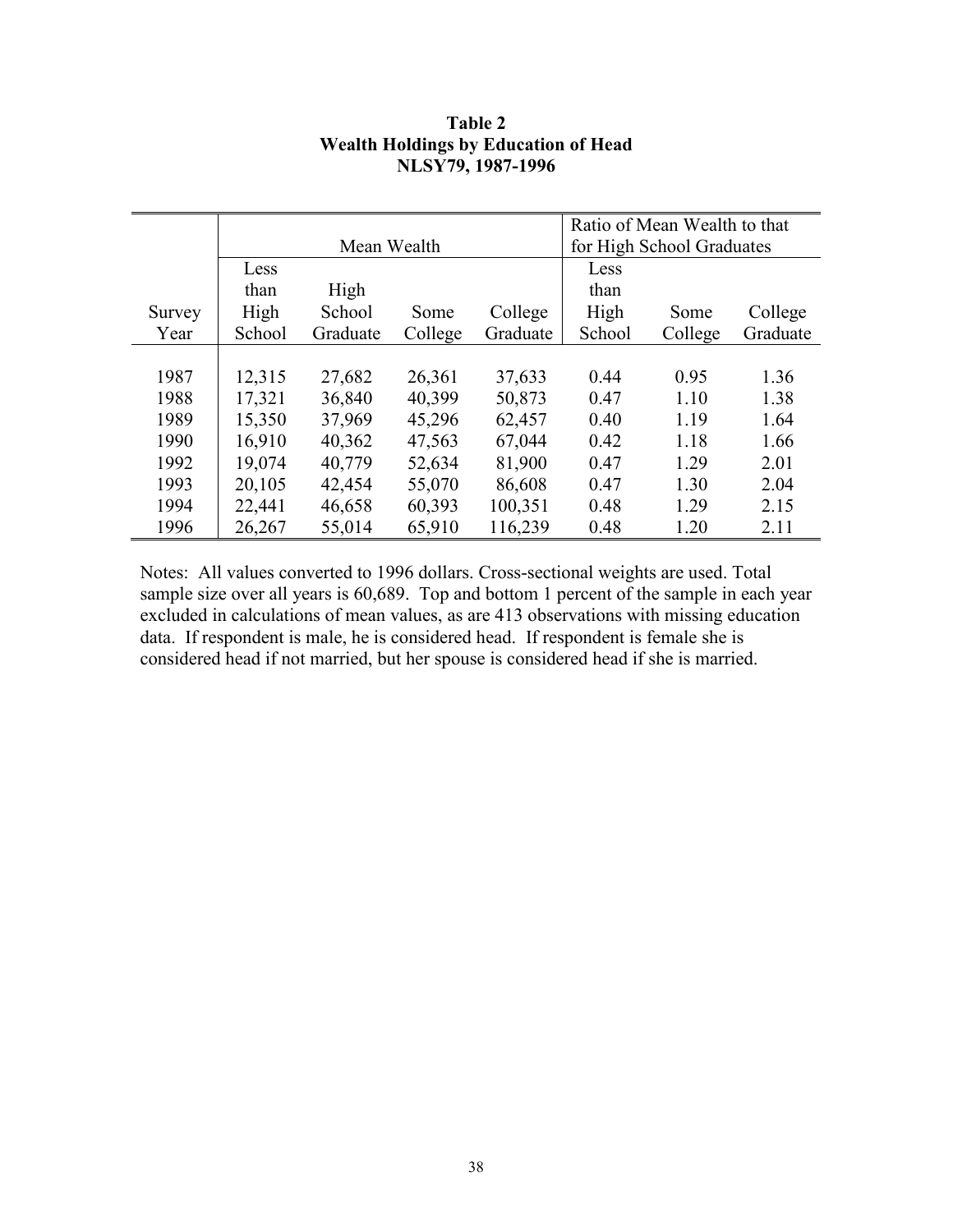|             | Percentage of Families Eligible for Medicaid |                   |                  |  |
|-------------|----------------------------------------------|-------------------|------------------|--|
|             |                                              |                   | Not Eligible via |  |
| Survey Year | Total                                        | Eligible via AFDC | <b>AFDC</b>      |  |
|             |                                              |                   |                  |  |
| 1987        | 6.4                                          | 5.4               | 1.0              |  |
| 1988        | 7.0                                          | 5.1               | 1.9              |  |
| 1989        | 7.7                                          | 5.1               | 2.6              |  |
| 1990        | 8.6                                          | 4.9               | 3.7              |  |
| 1992        | 12.7                                         | 5.2               | 7.5              |  |
| 1993        | 12.6                                         | 5.1               | 7.5              |  |
| 1994        | 12.1                                         | 4.1               | 8.0              |  |
| 1996        | 10.5                                         | 3.7               | 6.8              |  |
|             |                                              |                   |                  |  |
| All years   | 9.6                                          | 4.8               | 4.8              |  |

## **Table 3 Annual Eligibility for Medicaid NLSY79, 1987-1996**

Notes: Those eligible via AFDC may also be eligible through other means. Imputed based on Medicaid rules. Respondent's family considered eligible if imputation indicates coverage for medical expenses of any family member or for expenses of an actual pregnancy. See appendix for details. Total sample size is 60,689. Cross-sectional weights are used.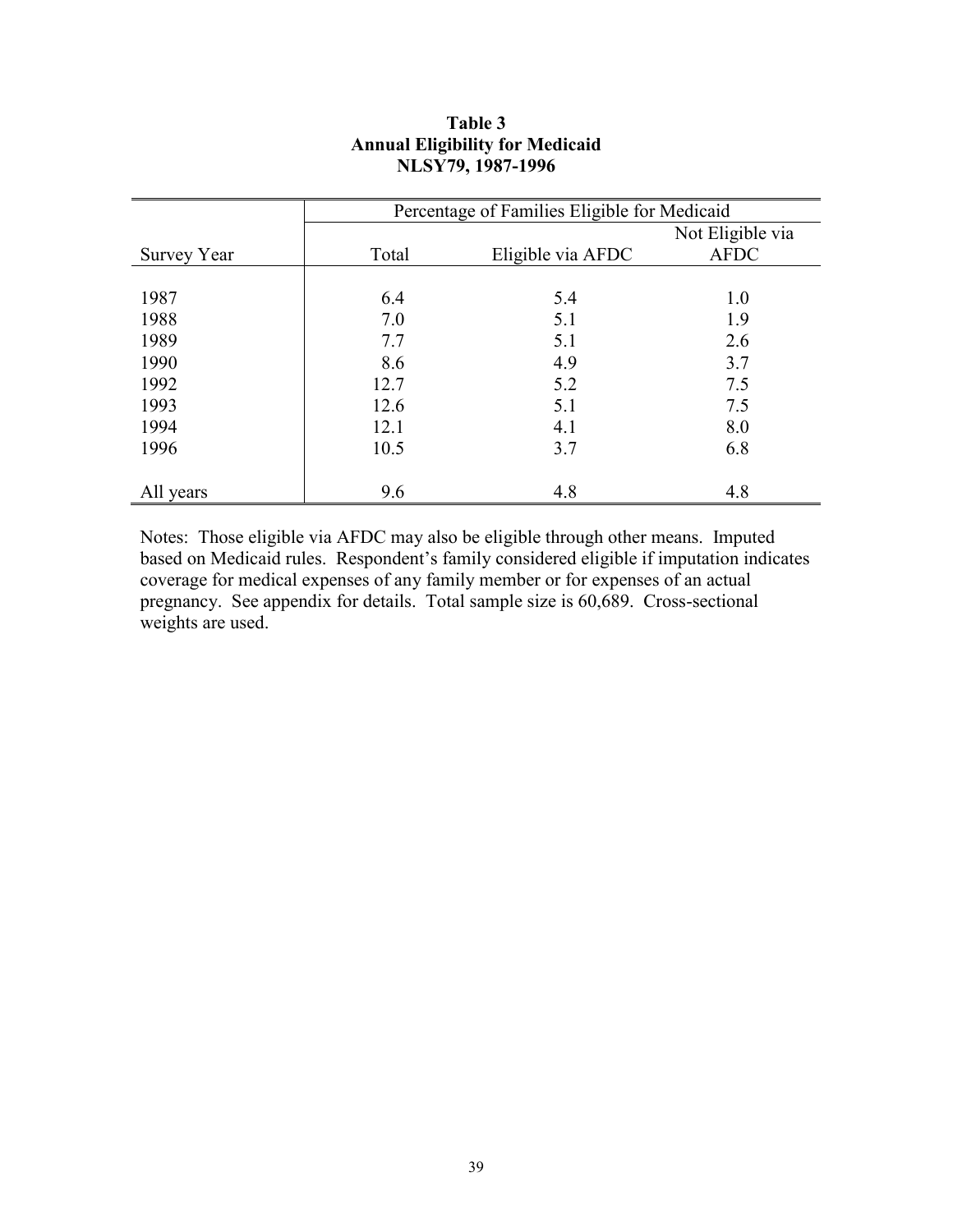|           | Actual  |        |       | Simulated |        |       |
|-----------|---------|--------|-------|-----------|--------|-------|
| Survey    | Current | Future | Total | Current   | Future | Total |
| Year      | Year    | Years  |       | Year      | Years  |       |
|           |         |        |       |           |        |       |
| 1987      | 210     | 1729   | 1940  | 268       | 1588   | 1856  |
| 1988      | 235     | 1786   | 2021  | 311       | 1694   | 2005  |
| 1989      | 263     | 1878   | 2141  | 369       | 1851   | 2220  |
| 1990      | 279     | 1729   | 2008  | 407       | 1824   | 2231  |
| 1992      | 381     | 2093   | 2474  | 516       | 2146   | 2662  |
| 1993      | 391     | 2018   | 2409  | 503       | 2148   | 2650  |
| 1994      | 342     | 1677   | 2018  | 496       | 2207   | 2702  |
| 1996      | 283     | 1538   | 1821  | 456       | 2127   | 2583  |
|           |         |        |       |           |        |       |
| All years | 298     | 1807   | 2105  | 416       | 1947   | 2363  |

## **Table 4 Medicaid Eligible Dollars NLSY79, 1987-1996**

Notes: All values converted to 1996 dollars. Cross-sectional weights are used. Sample size is 60,689 for measures of actual Medicaid-eligible dollars and 60,374 for those of simulated Medicaid-eligible dollars. See appendix for details on calculations.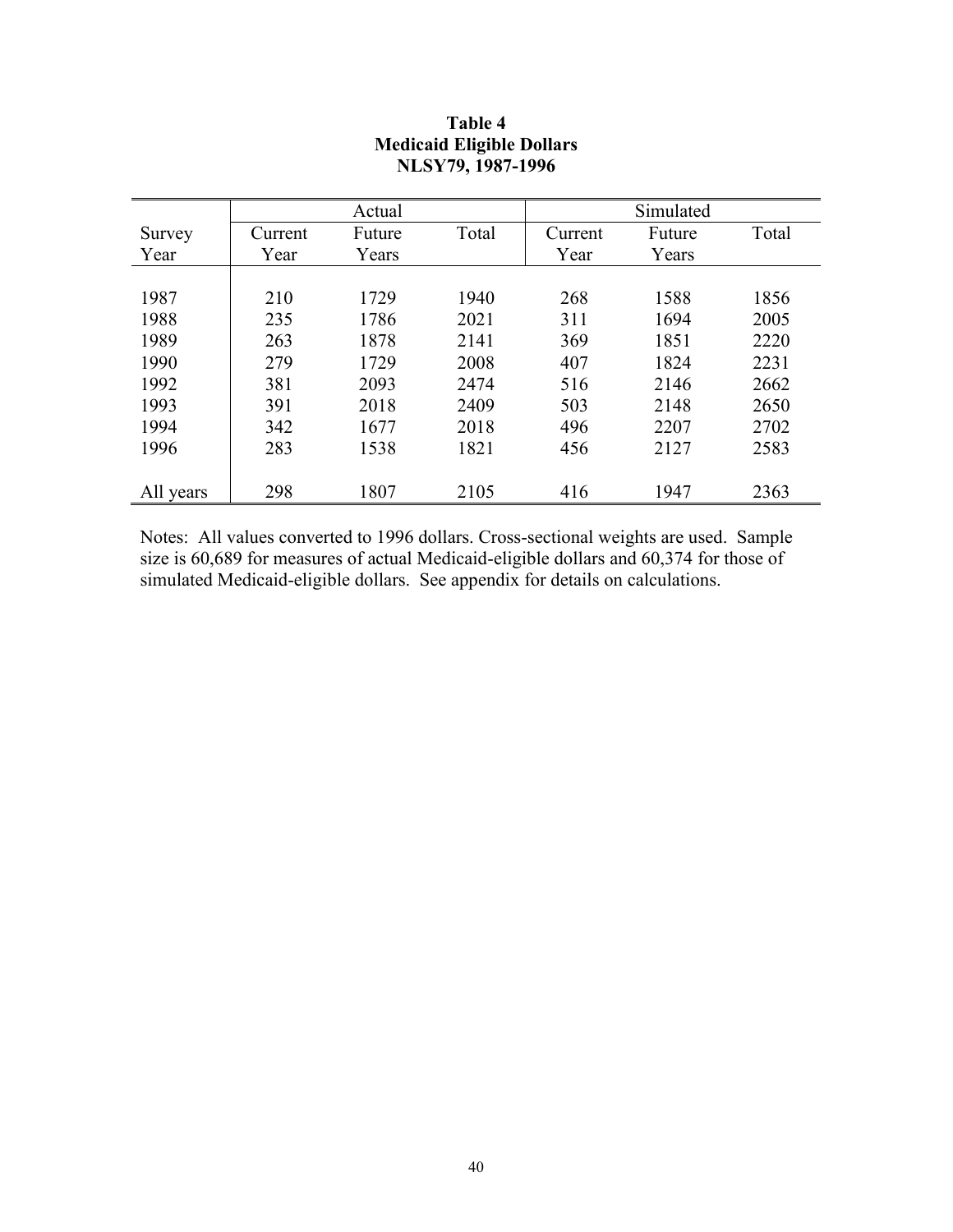|                                | <b>Fixed Effects</b>                                 |              |            | <b>Instrumental Variables</b> |
|--------------------------------|------------------------------------------------------|--------------|------------|-------------------------------|
| Medicaid-<br>Eligible Dollars: | Current                                              | Total        | Current    | Total                         |
| <b>Dependent Variable</b>      |                                                      |              |            |                               |
| Wealth $> 0$                   |                                                      |              |            |                               |
|                                | $-0.0068$ ***                                        | $-0.0011***$ | $0.0190**$ | $0.0036**$                    |
|                                | (0.0015)                                             | (0.0002)     | (0.0086)   | (0.0016)                      |
| F-statistic                    |                                                      |              | 345.99     | 257.74                        |
| Partial $R^2$                  |                                                      |              | 0.0676     | 0.0455                        |
| ln (wealth)                    |                                                      |              |            |                               |
|                                | $-0.0532***$                                         | $-0.0089***$ | $-0.0302$  | $-0.0176$                     |
|                                | (0.0062)                                             | (0.0009)     | (0.0537)   | (0.0107)                      |
| F-statistic                    |                                                      |              | 206.31     | 162.39                        |
| Partial $R^2$                  |                                                      |              | 0.0512     | 0.0299                        |
|                                | <b>Impact of Medicaid on the Wealth of Eligibles</b> |              |            |                               |
| P(Weather0)                    | $-0.021***$                                          | $-0.024***$  | $0.059**$  | $0.079**$                     |
|                                | (0.005)                                              | (0.005)      | (0.027)    | (0.035)                       |
| Wealth                         |                                                      |              |            |                               |
| Wealth $> 0$                   | $-0.146***$                                          | $-0.159***$  | $-0.086$   | $-0.289**$                    |
|                                | (0.016)                                              | (0.015)      | (0.146)    | (0.147)                       |
| <b>Total Effect</b>            | $-0.150***$                                          | $-0.163***$  | $-0.074$   | $-0.280*$                     |
|                                | (0.017)                                              | (0.018)      | (0.144)    | (0.147)                       |

## **Table 5 Regression Analysis: The Impact of Medicaid on Wealth of the Eligibles NLSY79, 1987-1996**

Notes: First two panels show coefficients and standard errors for Medicaid eligibility variables measured in 1000s of 1996 dollars, along with the F statistic on the excluded instrument in the first stage and partial  $R<sup>2</sup>$  between the instrument and the endogenous regressor after the common exogenous variables have been partialed out of both. Specifications also include controls for the age, education, and sex of head, age and education of spouse (if present), race and ethnicity of respondent, marital status, size of family, the number of children aged 0-18, whether the respondent or spouse is pregnant, interactions between education and age for female respondent or spouse, state, year, and state\*year interactions. Regressions with (wealth  $> 0$ ) as dependent variable are estimated using linear probability models. The impacts are computed by using the mean value of Medicaid-eligible dollars for all with dollars  $> 0$  (for computing impact on probability of having positive wealth) and that for all with dollars  $> 0$  and positive net worth (for computing impact on wealth holdings, conditional on having positive wealth). For families for whom it is estimated that they would have positive wealth in the absence of Medicaid, it is assumed that their wealth would move from 0 to the median wealth of those families who have both positive wealth and positive Medicaid-eligible dollars. Sample sizes are 59,284 for linear probability models and 47,514 for log wealth models. Weight at beginning of the period is used. Standard errors for instrumental-variable models take into account the presence of multiple observations per respondent. Standard errors for impact on wealth conditional on positive holdings calculated via delta method, while standard errors for total effect calculated by bootstrapping.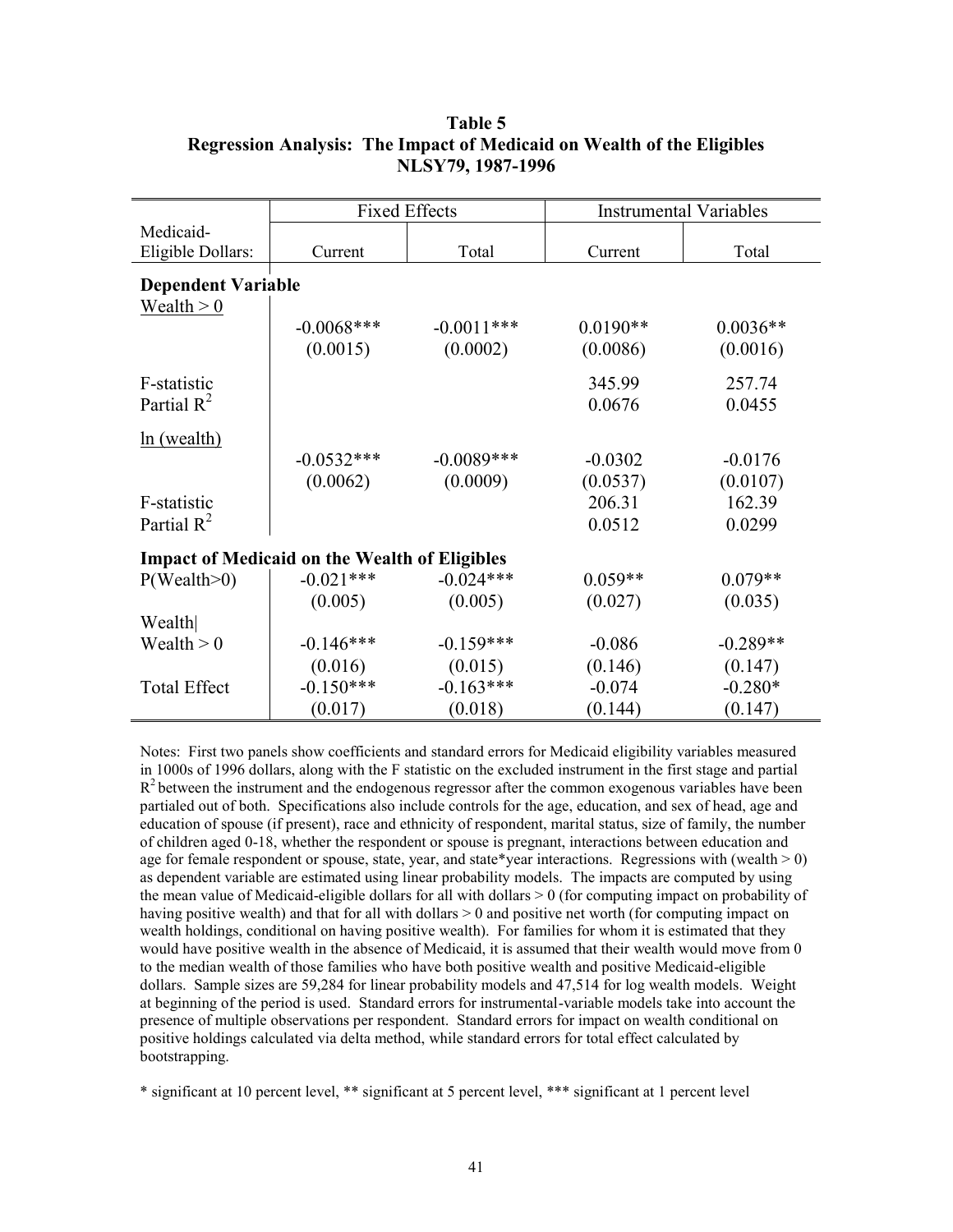## **Table 6 Re-analysis of Gruber-Yelowitz (1999) IV Models Using SIPP Data Restricting to NLSY79 Cohort and Including Second-Order Interactions Coefficients and Standard Errors for Total Medicaid-Eligible Dollars**

| Dependent Variable:                                 | Wealth>0                 | $ln($ wealth $)$          |
|-----------------------------------------------------|--------------------------|---------------------------|
| Gruber-Yelowitz (1999)                              | $-0.0081***$<br>(0.0009) | $-0.0251***$<br>(0.0054)  |
| NLSY79 Cohort Only                                  | $-0.0034$<br>(0.0022)    | $-0.0031$<br>(0.0124)     |
| <b>Full sample</b><br><b>Interactions included:</b> |                          |                           |
| Education x age of children                         | $-0.0097***$<br>(0.0013) | $-0.0303***$<br>(0.0082)  |
| Education x state                                   | $-0.0054***$<br>(0.0010) | $-0.0385***$<br>(0.0066)  |
| Education x year                                    | $-0.0083***$<br>(0.0009) | $-0.0217***$<br>(0.0055)  |
| Age of children x state                             | $-0.0076***$<br>(0.0010) | $-0.0115$<br>(0.0345)     |
| Age of children x year                              | $-0.0078***$<br>(0.0009) | $-0.0331***$<br>(0.0061)  |
| All second order                                    | $0.0084*$<br>(0.0048)    | $-0.4648$ ***<br>(0.0890) |

Notes: Specification the same as in Gruber and Yelowitz (1999), Table 5 except as noted. For row labeled "NLSY79 Cohort Only", sample is restricted to households where head was aged between 14 and 22 in 1979.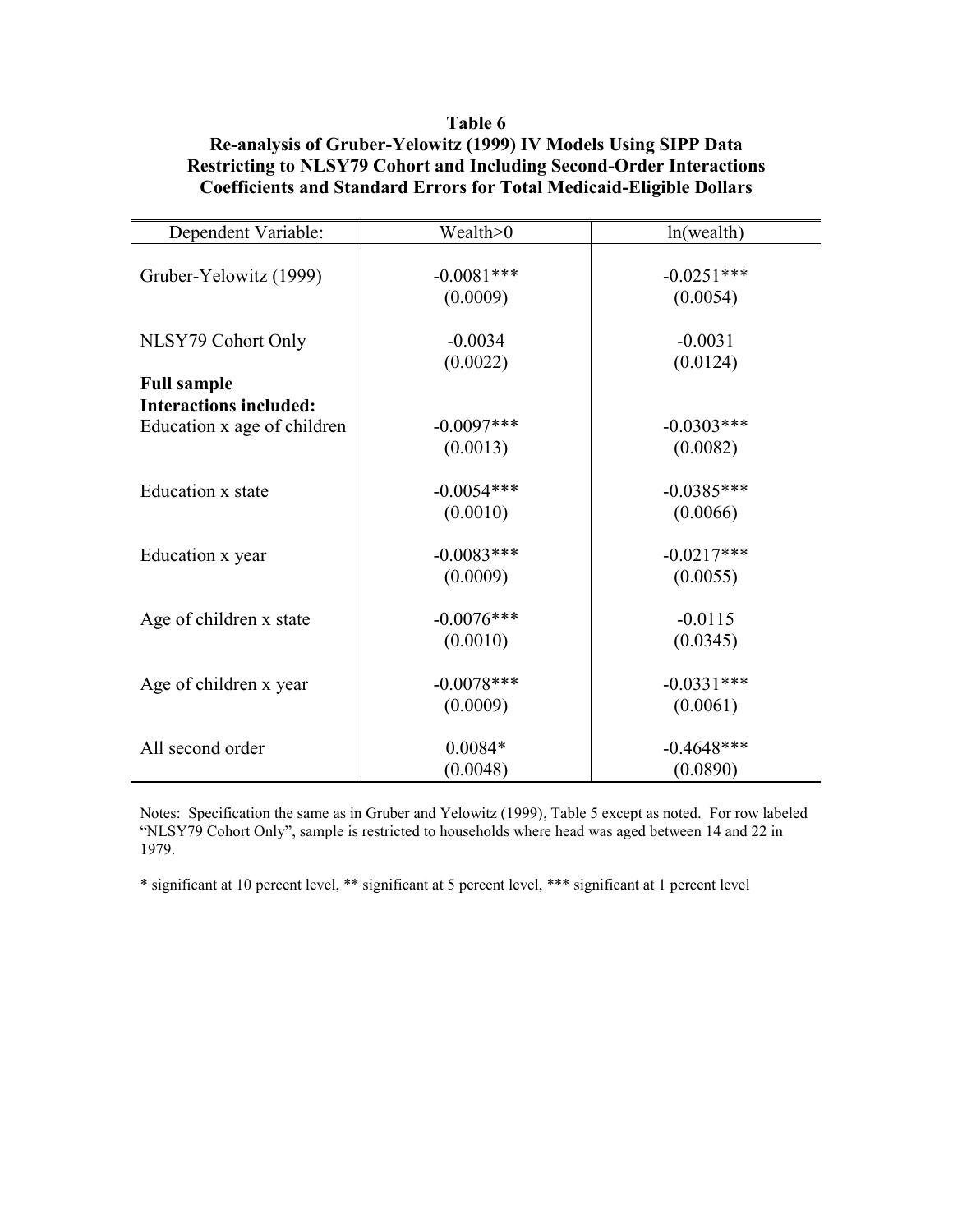| Dependent Variable:             |             | Wealth>0   |           | $ln($ wealth $)$ |
|---------------------------------|-------------|------------|-----------|------------------|
| Medicaid-Eligible Dollars:      | Current     | Total      | Current   | Total            |
|                                 |             |            |           |                  |
| Baseline                        | $0.0190**$  | $0.0036**$ | $-0.0302$ | $-0.0176$        |
|                                 | (0.0086)    | (0.0016)   | (0.0537)  | (0.0107)         |
| <b>Interactions included</b>    |             |            |           |                  |
| Education x age of children     | 0.0084      | 0.0003     | $-0.0376$ | $-0.0562**$      |
|                                 | (0.0124)    | (0.0035)   | (0.0815)  | (0.0274)         |
|                                 |             |            |           |                  |
| Education x state               | $0.0207**$  | $0.0039**$ | $-0.0386$ | $-0.0206**$      |
|                                 | (0.0084)    | (0.0016)   | (0.0519)  | (0.105)          |
| Education x year                | $0.0225***$ | $0.0041**$ | $-0.0055$ | $-0.0132$        |
|                                 | (0.0088)    | (0.0016)   | (0.0552)  | (0.0109)         |
|                                 |             |            |           |                  |
| Age of children x state         | $0.0194**$  | $0.0038**$ | $-0.0578$ | $-0.0199**$      |
|                                 | (0.0087)    | (0.0016)   | (0.0524)  | (0.0102)         |
|                                 |             |            |           |                  |
| Age of children x year          | 0.0139      | $0.0034**$ | $-0.0271$ | $-0.0173$        |
|                                 | (0.0090)    | (0.0016)   | (0.0585)  | (0.0106)         |
| All second order                | $-0.0102$   | $-0.0022$  | $-0.0961$ | $-0.1106***$     |
|                                 |             |            |           |                  |
|                                 | (0.0195)    | (0.0054)   | (0.1398)  | (0.0463)         |
| By sub-period<br>1987-92 sample | 0.0203      | $0.0035**$ | $-0.0377$ | $-0.0257**$      |
|                                 |             |            |           |                  |
|                                 | (0.0108)    | (0.0017)   | (0.0638)  | (0.0110)         |
| 1993-95 sample                  | 0.0168      | $0.0044*$  | 0.0659    | 0.0138           |
|                                 | (0.0113)    | (0.0022)   | (0.0812)  | (0.0175)         |

**Table 7 Sensitivity Analysis of IV Models Using NLSY79, Including Second Order Interactions and By Sub-Period** 

Notes: Estimates are from regressions of the specification detailed in the notes to Table 5 using different instruments except as noted. Coefficients and standard errors from Medicaid-eligible dollar variables measured in 1000s of 1996 dollars.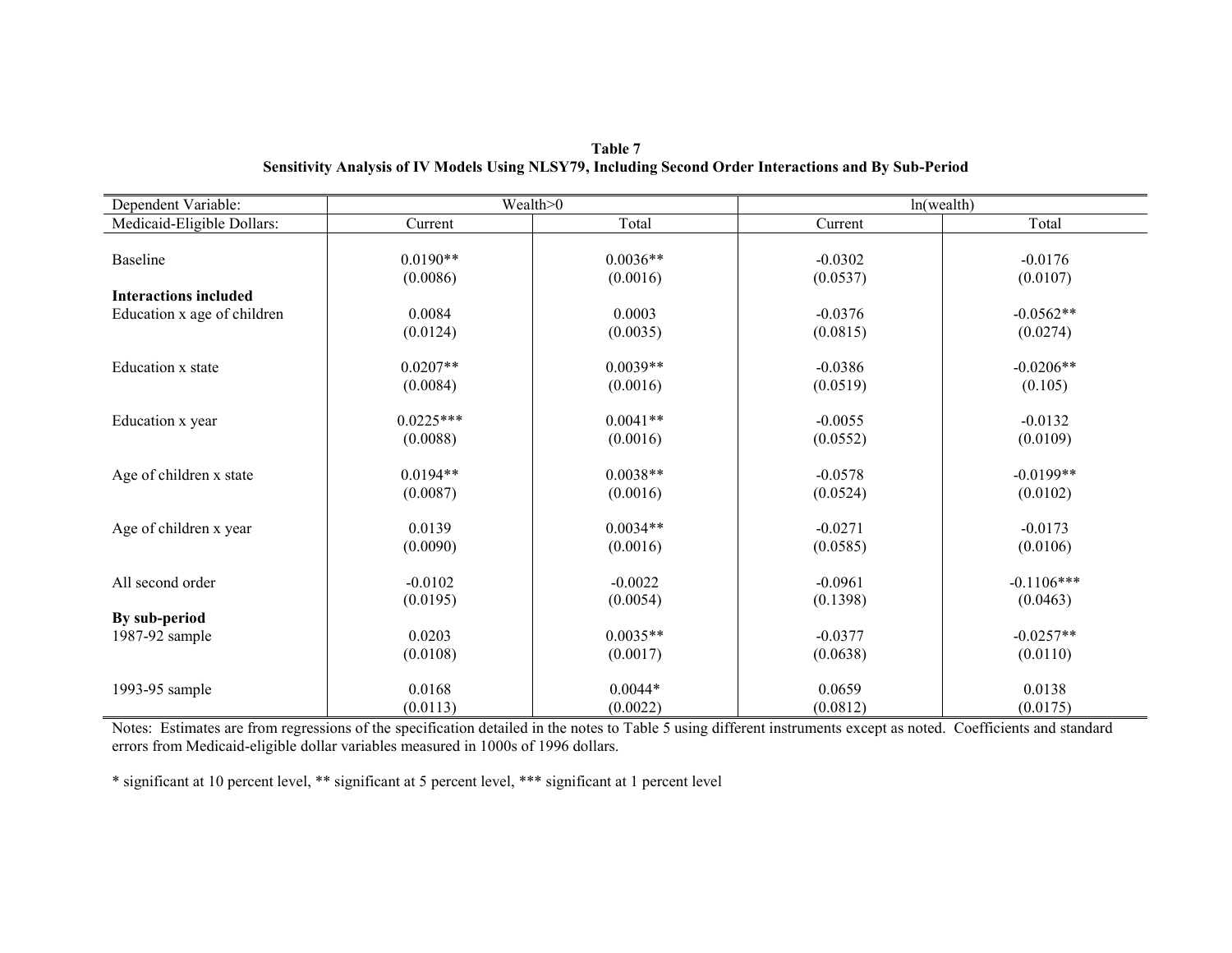## **Appendix**

#### Imputing Medicaid Eligibility

 Focusing exclusively on eligibility for low-income families, children and pregnant women (and thus ignoring eligibility for the aged and the disabled), there are essentially three routes to Medicaid eligibility during the span examined: 1) a family that qualified for AFDC is automatically eligible for Medicaid; 2) states may also cover so-called Ribicoff children, that is, children whose families are income-eligible for AFDC, but do not meet family structure criteria; 3) children and pregnant women may be eligible as part of expansions of Medicaid eligibility that began in the mid-1980s.

 Using a family's annual income less any means-tested components, rules for each of these routes for a given state and year are applied to each family member. The approach is essentially the same as that discussed in Currie and Gruber (1996) – henceforth C-G. For a single-parent family with a child 18 or under to qualify for AFDC, the family must meet three income tests: 1) gross income must be below 1.85 times the state's need standard for that family size; 2) gross income minus disregards for child care (for children under 6) and work expenses must be below that need standard; 3) gross income minus the disregards minus a portion of earnings must be below the payment standard.

 During most of the period, the portion of earnings that was disregarded in calculating AFDC payments was regulated by a so-called "30 and 1/3 rule", allowing AFDC families to keep \$30 and 1/3 of their earnings in each of the first four months of recipiency and \$30 per month for the next 8 months (U.S. House of Representatives 1994). From 1985 onward, families who would have become ineligible for AFDC and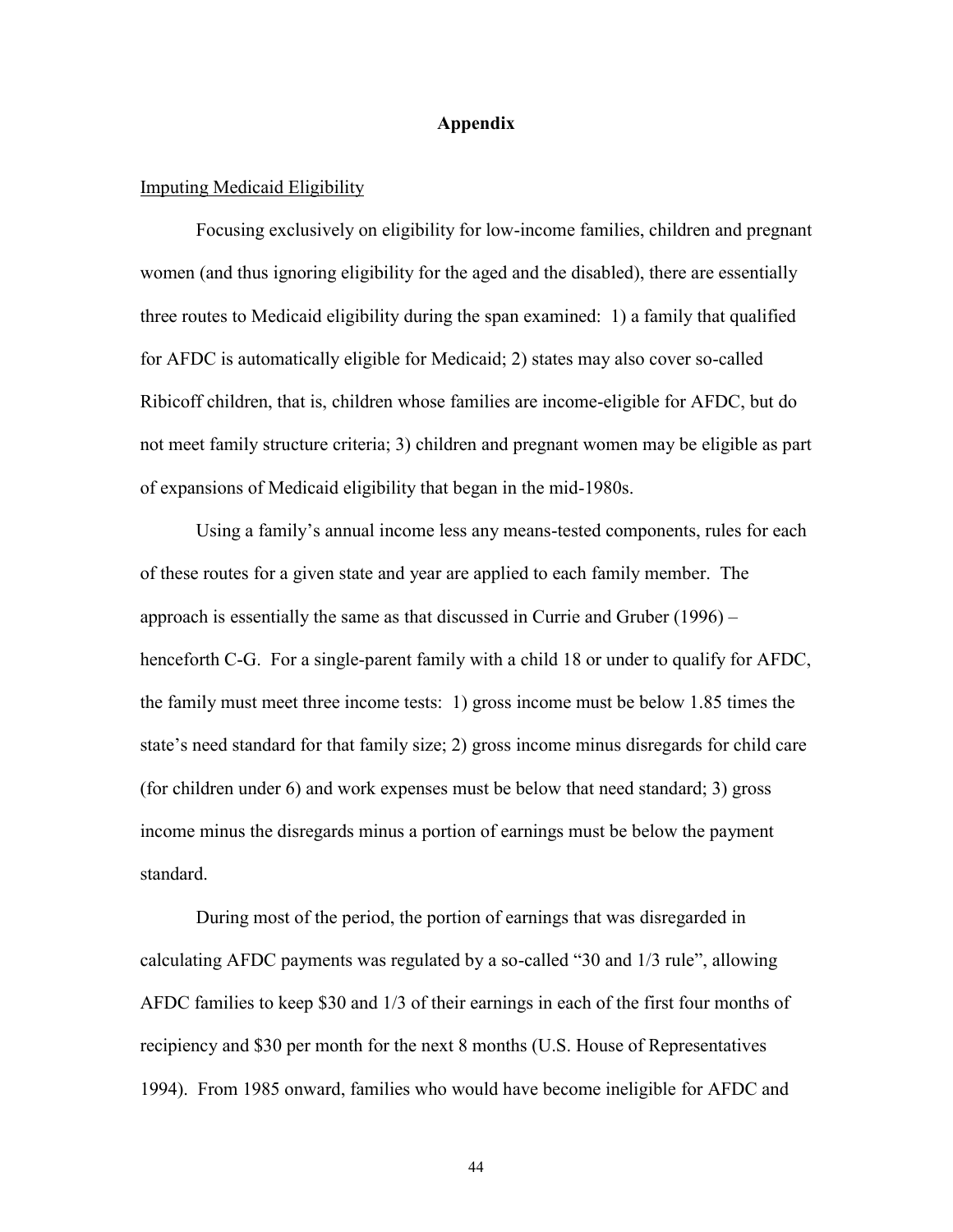Medicaid after four months as a result of increased earnings were permitted to remain eligible for Medicaid for nine to 15 months depending on the state; in modeling this provision, I follow C-G and use a \$30 and 1/3 rule for the entire year.

 In states where AFDC was available for two-parent families via the Unemployment Parent Program<sup>1</sup>, I use the approach of C-G and deem eligible for the program families who meet the above tests and have a spouse working fewer than 40 weeks a year. In addition, children whose families meet the income tests for AFDC but not that for family structure could qualify if their state has a Ribicoff program in place and they are under the age limit for coverage. For Medicaid expansions, pregnant women and children under certain ages could qualify if their family's income was below a cutoff, expressed as a proportion of the poverty line. C-G note that there was some uncertainty about which AFDC disregards applied in making this eligibility determination. I follow the approach of computer programs generously provided by Jonathan Gruber and apply the disregards for child care and work expenses but not those embodied in the 30 and 1/3 rule.

Monthly AFDC benefits and needs standards were taken from unpublished U.S. Department of Health and Human Services data. Information on the availability of AFDC-UP was taken from Franco and Solomon (1987) and U.S. DHHS (1990-91). Parameters for eligibility for Ribicoff children and expansions of eligibility for pregnant woman and children were taken from reports of the National Governors' Association (various issues) and unpublished worksheets from the Urban Institute's TRIM model.

<sup>&</sup>lt;sup>1</sup> All states were required by the Family Support Act (FSA) of 1988 to have such a program in place by October 1, 1990, but only about half did prior to the passage of FSA.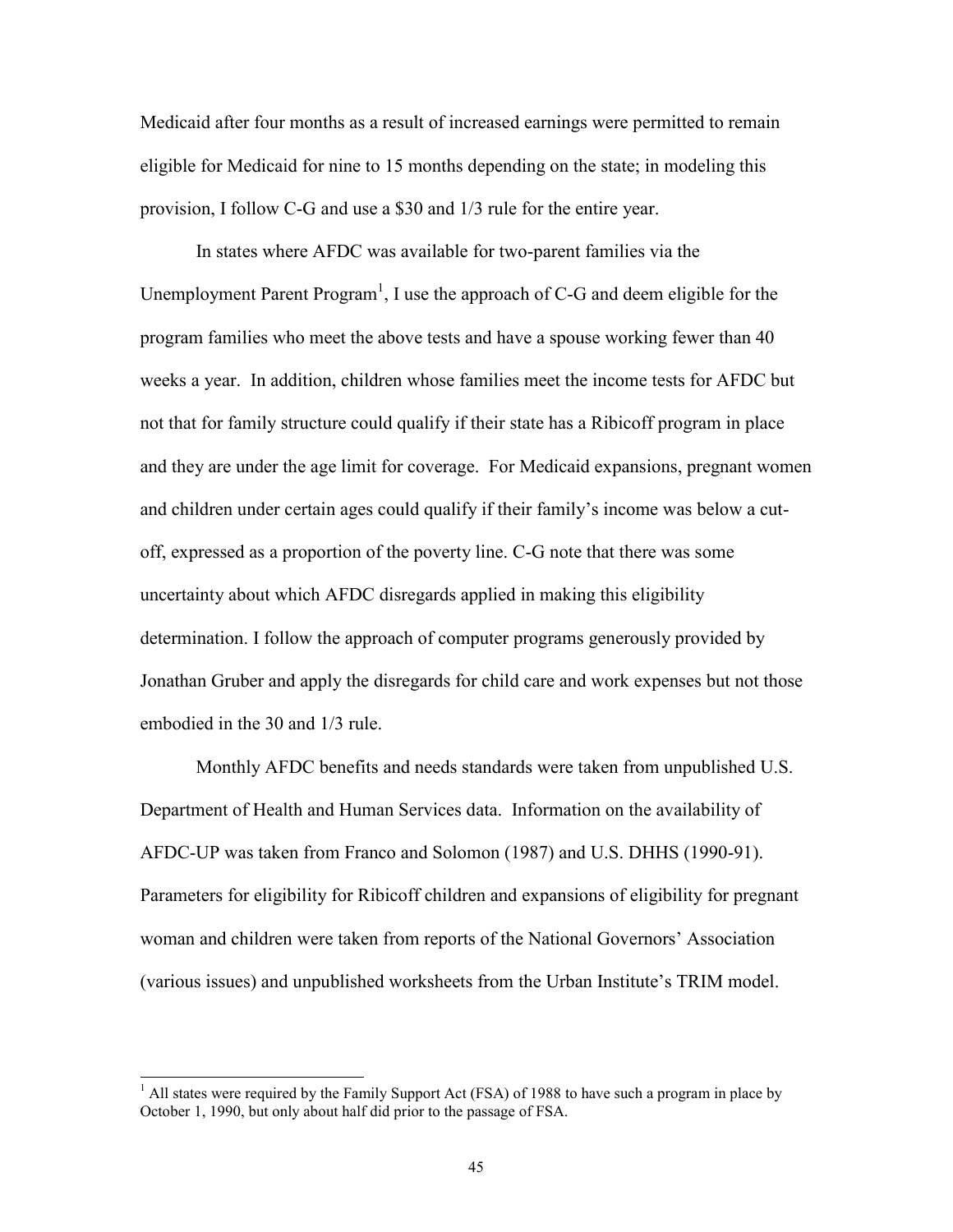The imputations for actual eligibility were done using the NLSY79. For simulated eligibility, the March supplements of the Current Population Survey (CPS) for the all even years from 1988 to 1996 were used. Each state's rules for each year in the period were applied to the entire combined CPS sample. The proportions of children and adult males who were imputed as eligible for coverage of medical expenses were then calculated by age for cells defined by year, state, and education of the head<sup>2</sup>. For adult women, the proportions who were imputed as eligible for coverage of medical expenses and for pregnancy-related expenses were calculated by age group for cells defined by year, state, and education of the women.<sup>3</sup> These cell averages were then matched to the NLSY79 according to these characteristics.

#### Measuring Medical Expenditures

With (actual or simulated) eligibility for Medicaid available, the final requirement for calculating Medicaid eligible dollars is to measure medical expenses. Using the 1996 Medical Expenditure Panel Survey, average total medical expenditures were calculated by age and sex. This measure of expenditures includes all costs, that is, those borne by the family, private insurance carriers, the government through Medicaid and Medicare programs, and any other parties. In addition, a measure of the expenses of pregnancy was calculated by subtracting the average medical expenses of women aged 15-44 who were not pregnant anytime during the year from their counterparts who were. The resulting estimates for the nation are presented in Appendix Table 1. To take into account, differences across states in medical costs, I follow G-Y and normalize these by a state

<sup>&</sup>lt;sup>2</sup> Four groups are used for education: less than high school, high school graduate, some college, and college graduate.

<sup>&</sup>lt;sup>3</sup> From a single cross-section of the March CPS, it is not possible to know who is pregnant and who is not. As a result, I follow the approach of Gruber and his colleagues, and impute whether or not women would be eligible for pregnancy coverage if they were pregnant.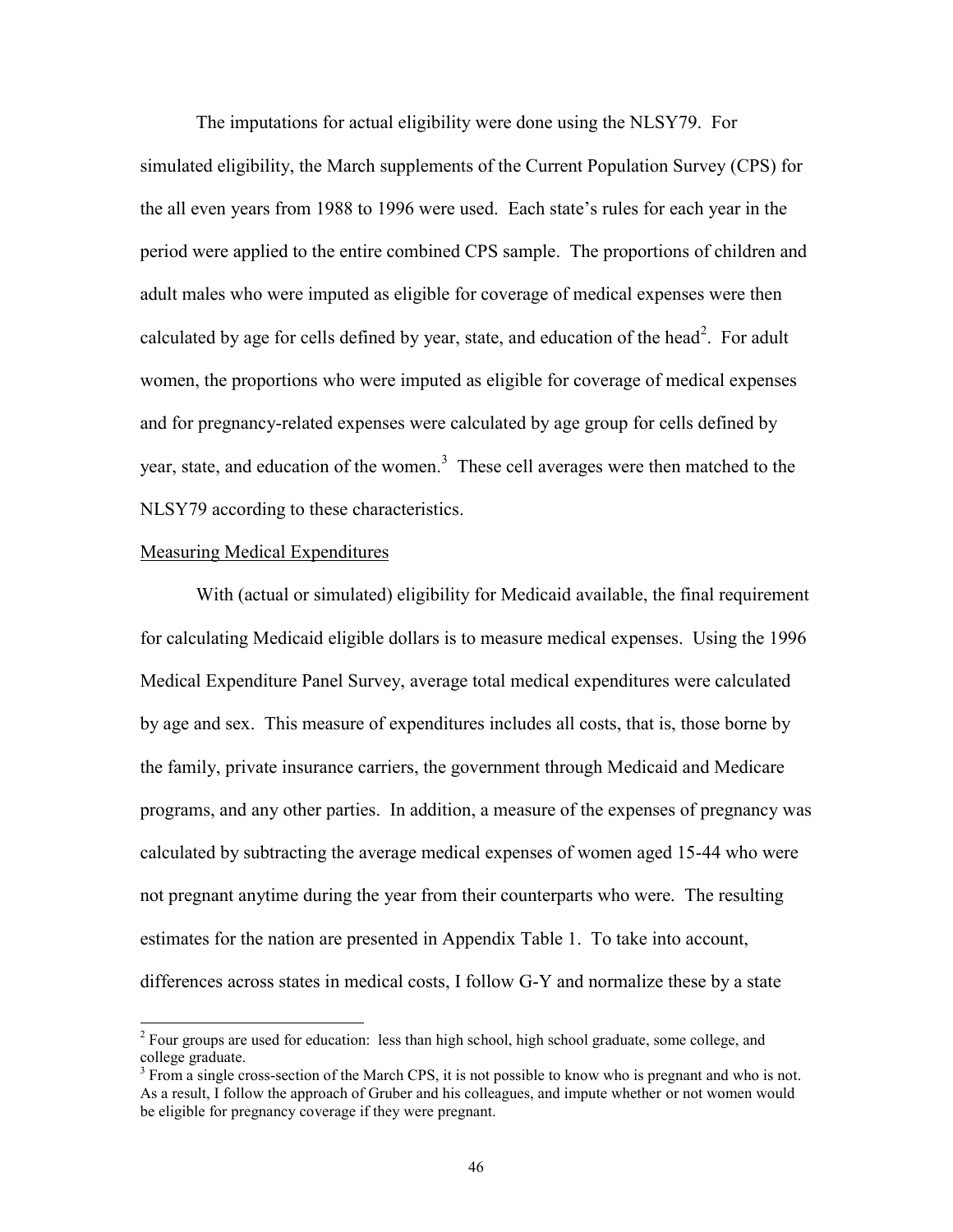index. This index is computed by first calculating the average Medicaid expenditures for one adult and two children over FY 1990 through FY1996 in 1996 dollars using data from unpublished Health Care and Financing Administration worksheets. Second, I divide by the average for the median state.

#### Calculating Medicaid Eligible Dollars

After imputing eligibility and calculating medical expenditures by age and sex, it is straightforward to compute *current* Medicaid eligible dollars for each family. When using actual eligibility, one sums the medical expenditures for each eligible family member and then adds to it the estimate for pregnancy expenses in cases where a woman in the household is found to have been both eligible for pregnancy coverage and pregnant during the year. Using simulated eligibility, the calculations are only slightly different in that eligibility is now a probability rather than a 1-0 variable.

 Calculating *total* Medicaid eligible dollars is, however, more complicated. To simplify matters, I follow the approach of G-Y and assume a static environment. First, families are assumed to believe that the current program rules will stay in place indefinitely. Second, it is assumed that the economic situation of the family stays constant, that is, that the relationship of its income to AFDC and Medicaid thresholds does not change over time. Third, the size of the family is assumed to not change over time, except in the case where a woman is known to have been pregnant during the year. Thus, besides the expenses for pregnancy being counted in the current year and those for the newborn child being counted in the future years, the only reason why Medicaid eligible dollars vary in future years is the aging of family members.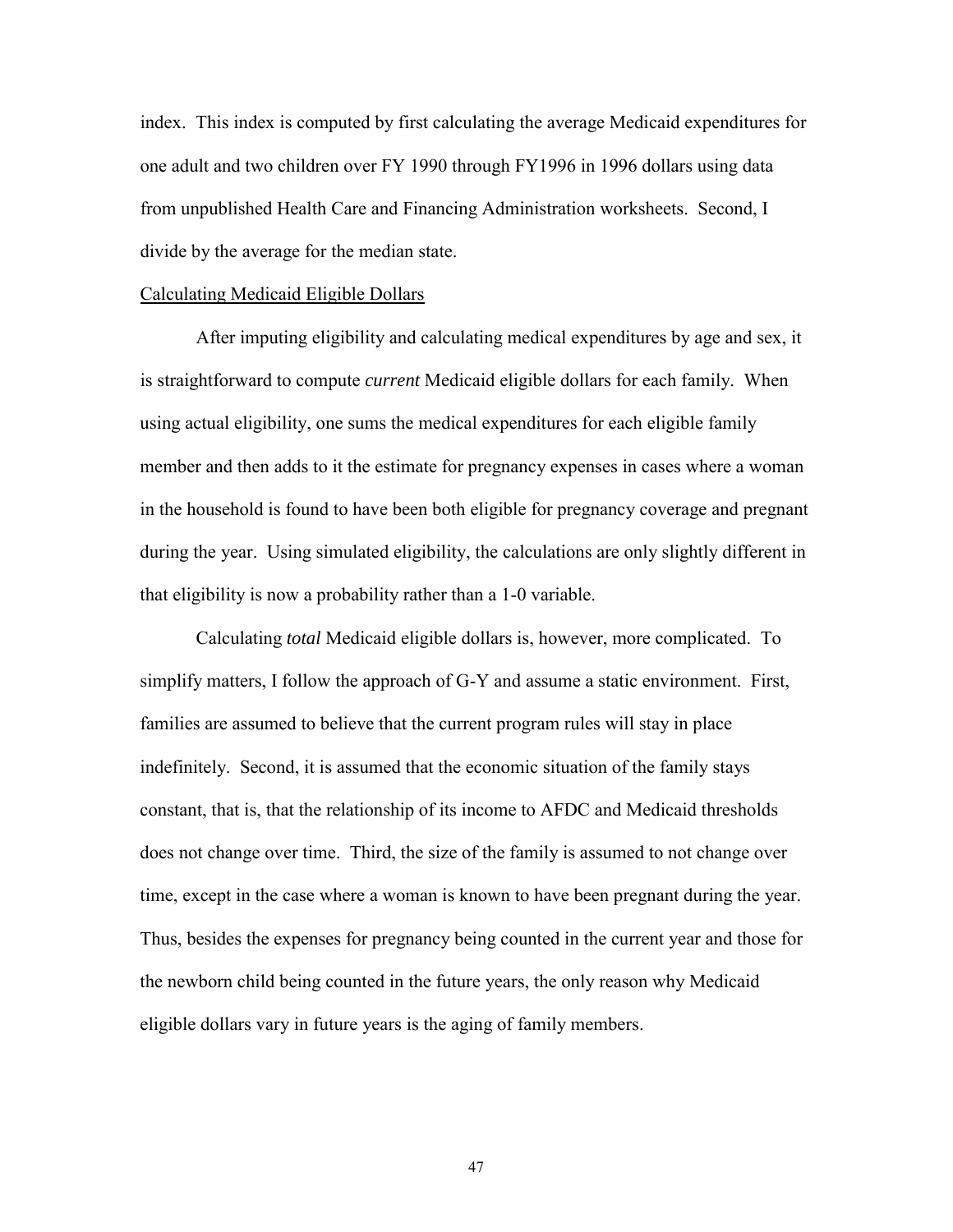Using actual eligibility, therefore, a family that qualifies for AFDC in the current year is assumed to be eligible indefinitely, as long as a child aged 18 or under is present. In each future year, medical expenditures are summed up over all children of eligible ages, and for the parent (or parents), as long as a minor is present. Children may also continue to qualify for the Ribicoff program until their age exceeds the cut-off. Finally, future eligibility under the Medicaid expansions can be determined by "aging" the children and applying the current rules.

 The situation using simulated eligibility is somewhat different. As the child ages, s/he is assigned an age-appropriate probability of being eligible for Medicaid. Any adults in the household are also assigned an eligibility probability, provided a minor is present in the household. For both actual and simulated total Medicaid eligible dollars, future expenditures are discounted to the present using a 6 percent annual discount rate.

#### Differences Vis-à-vis G-Y

 A comparison of results generated by my programs using the CPS and those from the programs currently in use by Jonathan Gruber indicates that the two arrive at similar time series for Medicaid eligibility for children and pregnant woman. In calculating Medicaid eligible dollars, however, G-Y do not include medical expenses for adult women, other than those who are pregnant, nor any for adult men, who qualify for Medicaid in a small proportion of the cases. As I see no reason why expenses for adults should be excluded, I include them.

In addition, G-Y do not use actual information of pregnancies, but instead use an age-specific fertility rate. Thus, for actual Medicaid-eligible dollars, all women of childbearing age who would be eligible for Medicaid in the event of a pregnancy are assigned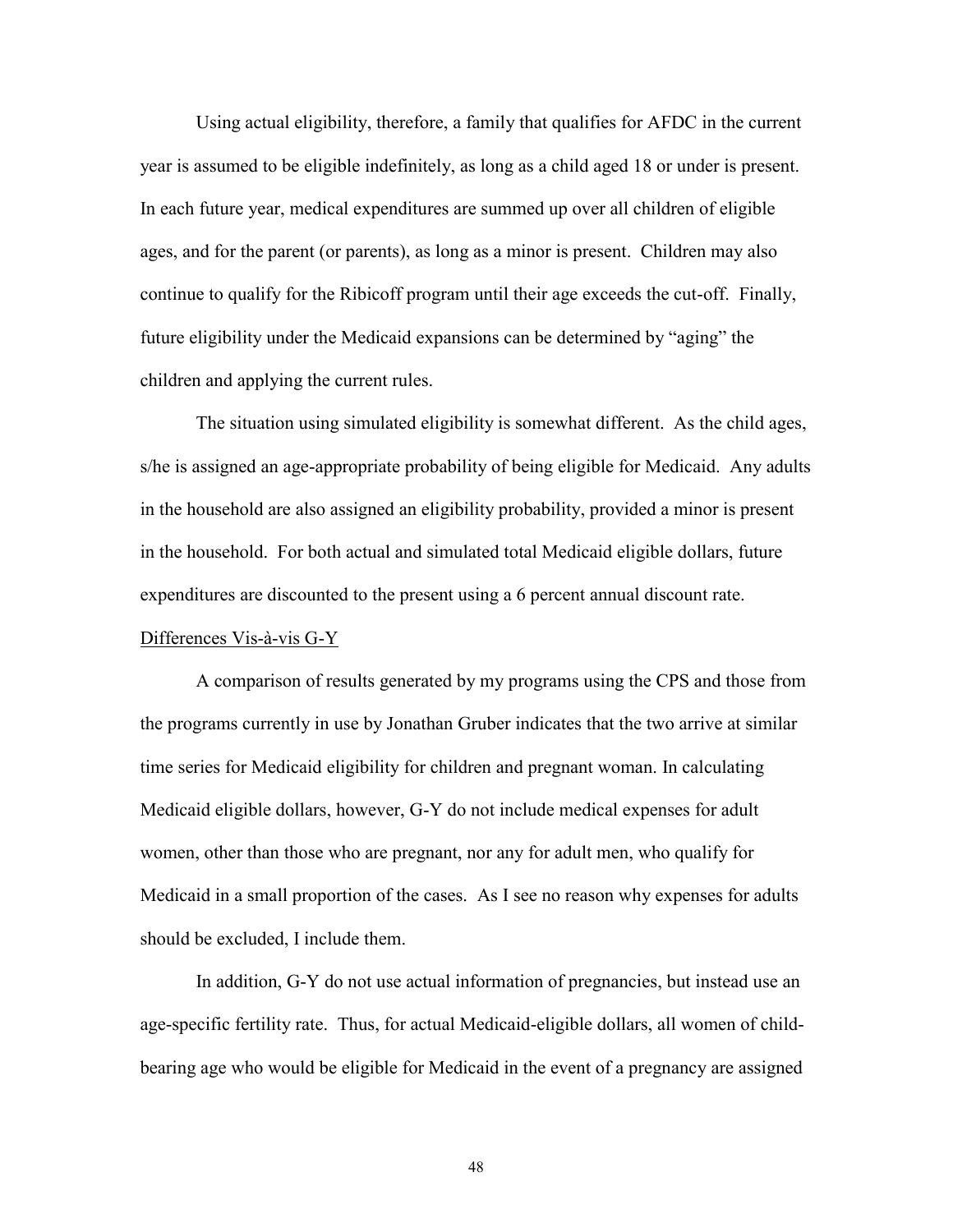an amount equal to the product of the fertility rate and an estimate of pregnancy-related expenses. Similarly, for simulated Medicaid-eligible dollars, all women of child-bearing age will be assigned an amount equal to the product of the likelihood of being eligible if pregnant (taken from the appropriate cell), the fertility rate and the estimate for pregnancy-related expenses. As I have information on whether or not a woman actually gave birth, I only assign Medicaid eligible dollars to women that I know were actually pregnant.

 To see if these differences affected the findings, I recalculated Medicaid eligible dollars, with the following changes: 1) no expenses for medical coverage were included for adult men and women (other than for pregnancy); 2) all women of child-bearing age who would be eligible for Medicaid in the event of a pregnancy were assigned Medicaid eligible dollars based on multiplying expenses for pregnancy by an age-specific fertility rate; and 3) I trace out expected medical expenditures for any births with a positive probability of having occurred, rather than including expenses only for an actual newborn as s/he ages.

 Regression results using recalculated Medicaid eligible dollar variables are shown in Appendix Table 2. For the fixed-effects results, the patterns of signs and significance of coefficients are almost identical to those of Table 5. The coefficients are somewhat larger in magnitude with the recalculated variables. But offsetting this in terms of estimates of the impact of Medicaid on the wealth of the eligibles is the fact that the average for Medicaid eligible dollars among the eligibles is now lower, given that, as a result of the treatment of pregnancy eligibility, they are spread over a larger portion of the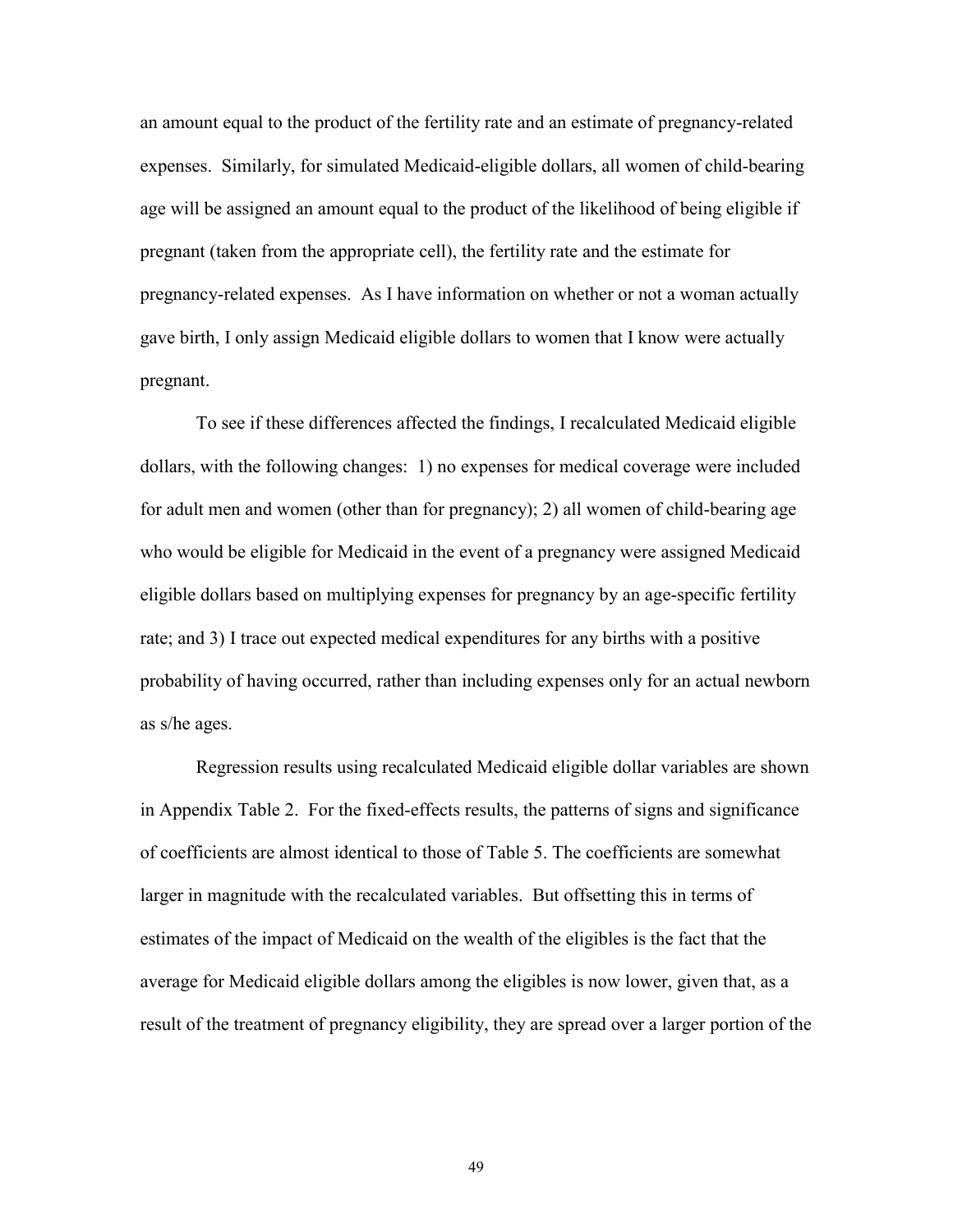population. On net, the total impact is about 13 percent, slightly lower than the 16 percent in Table 5.

 There is a bigger contrast for the IV results, particularly those for the total Medicaid-eligible dollars variable. The estimated total impact is that Medicaid reduces wealth among the eligibles by 7 percent, but this estimate is not close to being significant at conventional levels. In contrast, in Table 5, the estimated impact is a reduction of 28 percent, significant at the 10 percent level.

 To see where these differences were coming from, I ran regressions where adult expenditures were included and pregnancies were treated as in G-Y, and where adult expenditures were excluded as in G-Y but pregnancies were not treated probabilistically. Most of the difference appears to come from the exclusion of adult expenditures. In the results in the text, adult expenditures – primarily for women, as men are rarely eligible – are highest in families where the adult female is less educated and, particularly for the total variable, has young children. Given that such families also tend to have lower wealth, Medicaid's measured impact is stronger when such expenditures are included.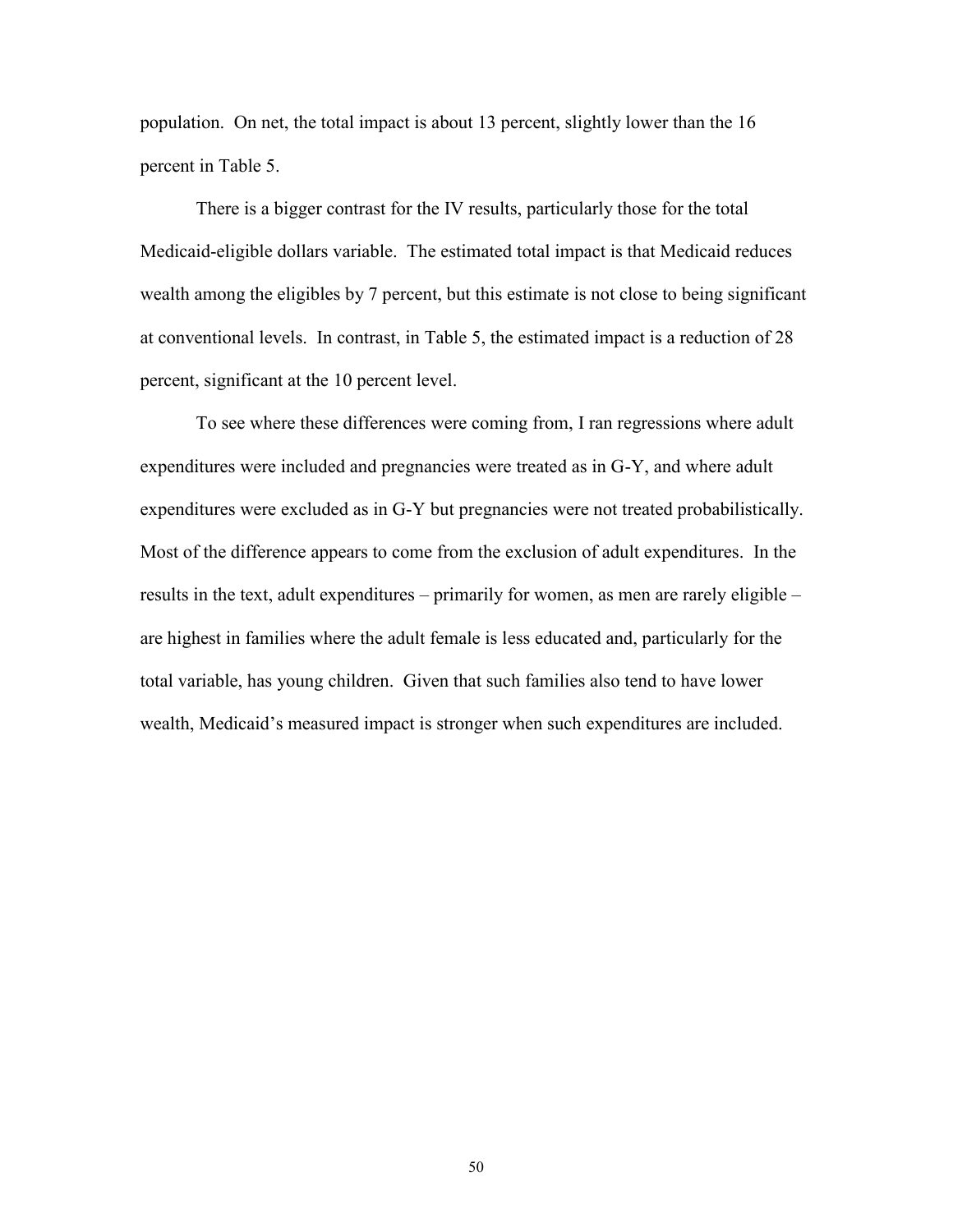| <b>Annual Medical Expenditures</b>     |      |        |  |  |  |  |
|----------------------------------------|------|--------|--|--|--|--|
| Age                                    | Male | Female |  |  |  |  |
| $\boldsymbol{0}$                       | 2275 | 2464   |  |  |  |  |
|                                        | 2738 | 1806   |  |  |  |  |
| $2 - 5$                                | 546  | 403    |  |  |  |  |
| $6-9$                                  | 670  | 392    |  |  |  |  |
| $10 - 14$                              | 718  | 636    |  |  |  |  |
| $15-19$                                | 783  | 1990   |  |  |  |  |
| $20 - 29$                              | 1281 | 1263   |  |  |  |  |
| 30-39                                  | 980  | 1967   |  |  |  |  |
| 40-49                                  | 1577 | 1913   |  |  |  |  |
| 50-59                                  | 2773 | 2670   |  |  |  |  |
| 60-69                                  | 3921 | 3766   |  |  |  |  |
| 70-79                                  | 5212 | 4174   |  |  |  |  |
| 80-89                                  | 6995 | 6836   |  |  |  |  |
| Pregnancy-Related Medical Expenditures |      |        |  |  |  |  |
| 15-44                                  |      | 3175   |  |  |  |  |

## **Appendix Table 1 Medical Expenditures**

Notes:

Expressed in 1996 dollars. Calculated from 1996 Medical Expenditure Panel Survey (MEPS) using variable for total health care expenditures. Pregnancy related expenditures calculated as difference in total expenditures between women aged 15-44 who were pregnant during the year, and those who were not.